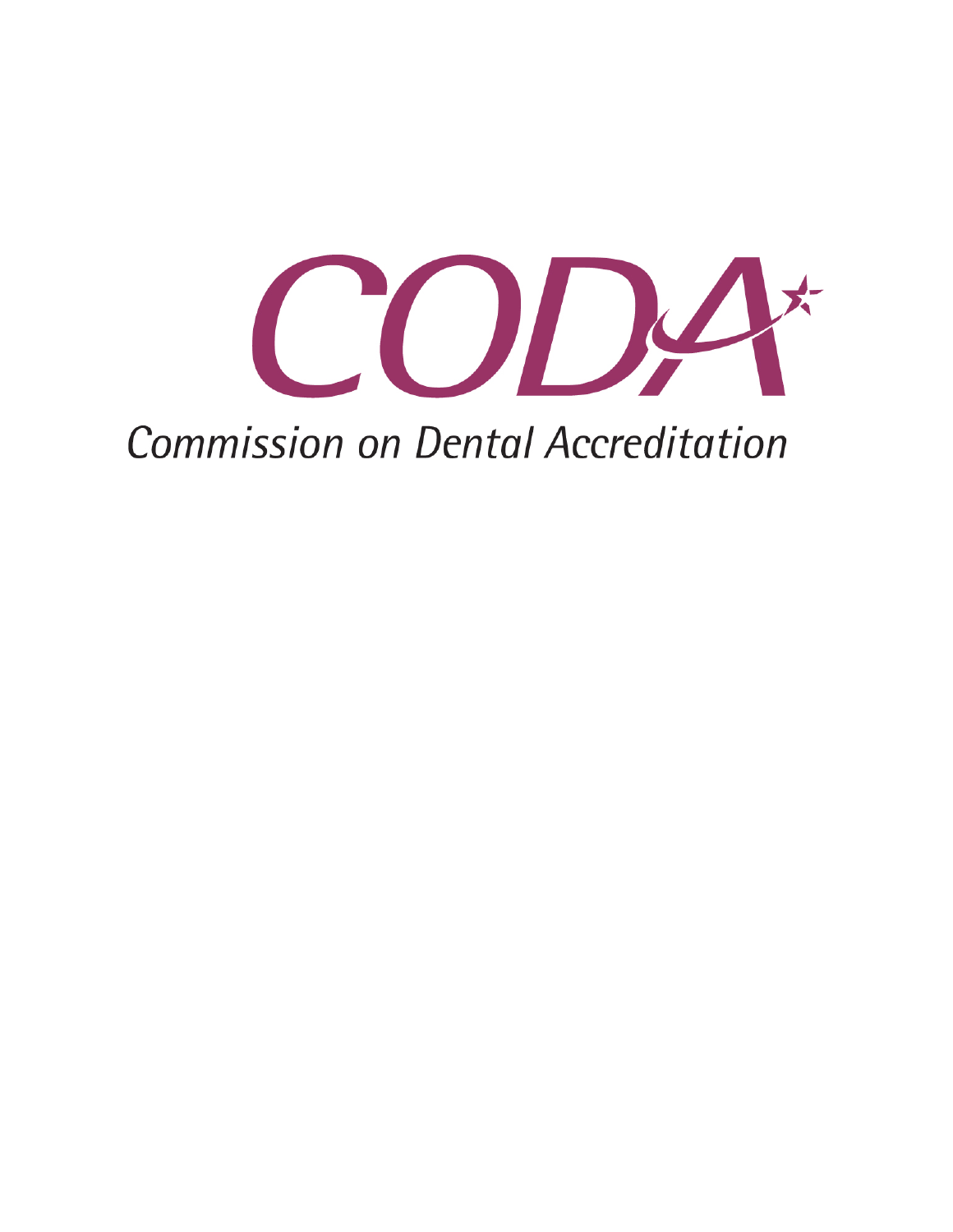

#### **Conflict of Interest Policy**

Evaluation policies and procedures used in the accreditation process provide a system of checks and balances regarding the fairness and impartiality in all aspects of the accreditation process. Central to the fairness of the procedural aspects of the Commission's operations and the impartiality of its decision making process is an organizational and personal duty to avoid real or perceived conflicts of interest. The potential for a conflict of interest arises when one's duty to make decisions in the public's interest is compromised by competing interests of a personal or private nature, including but not limited to pecuniary interests.

Conflict of interest is considered to be: 1) any relationship with an institution or program, or 2) a partiality or bias, either of which might interfere with objectivity in the accreditation review process. Procedures for selection of representatives of the Commission who participate in the evaluation process reinforce impartiality. These representatives include: Commissioners, Review Committee members, site visitors, and Commission staff.

In addition, procedures for institutional due process, as well as strict guidelines for all written documents and accreditation decisions, further reinforce adherence to fair accreditation practices. Every effort is made to avoid conflict of interest, either from the point of view of an institution/program being reviewed or from the point of view of any person representing the Commission.

On occasion, current and former volunteers involved in the Commission's accreditation process (site visitors, review committee members, commissioners) are requested to make presentations related to the Commission and its accreditation process at various meetings. In these cases, the volunteer must make it clear that the services are neither supported nor endorsed by the Commission on Dental Accreditation. Further, it must be made clear that the information provided is based only on experiences of the individual and not being provided on behalf of the Commission.

Revised: 8/15; 8/14; Reaffirmed: 8/18; 2/18; 8/12, 8/10

**1. Visiting Committee Members:** Conflicts of interest may be identified by either an institution/program, Commissioner, site visitor or Commission staff. An institution/program has the right to reject the assignment of any Commissioner, site visitor or Commission staff because of a possible or perceived conflict of interest. The Commission expects all programs, Commissioners and/or site visitors to notify the Commission office immediately if, for any reason, there may be a conflict of interest or the appearance of such a conflict.

All active site visitors who independently consult with educational programs accredited by CODA or applying for accreditation must identify all consulting roles to the Commission and must file with the Commission a letter of conflict acknowledgement signed by themselves and the institution/program with whom they consulted. All conflict of interest policies as noted elsewhere in this document apply. Contact the CODA office for the appropriate conflict of interest declaration form. Conflicts of interest include, but are not limited to, a site visitor who:

- is a graduate of a program at the institution;
- has served on the program's visiting committee within the last seven (7) years;
- has served as an independent consultant, employee or appointee of the institution;
- has a family member who is employed or affiliated with the institution;
- has a close professional or personal relationship with the institution/program or key personnel in the institution/program which would, from the standpoint of a reasonable person, create the appearance of a conflict;
- manifests a partiality that prevents objective consideration of a program for accreditation;
- is a former employee of the institution or program;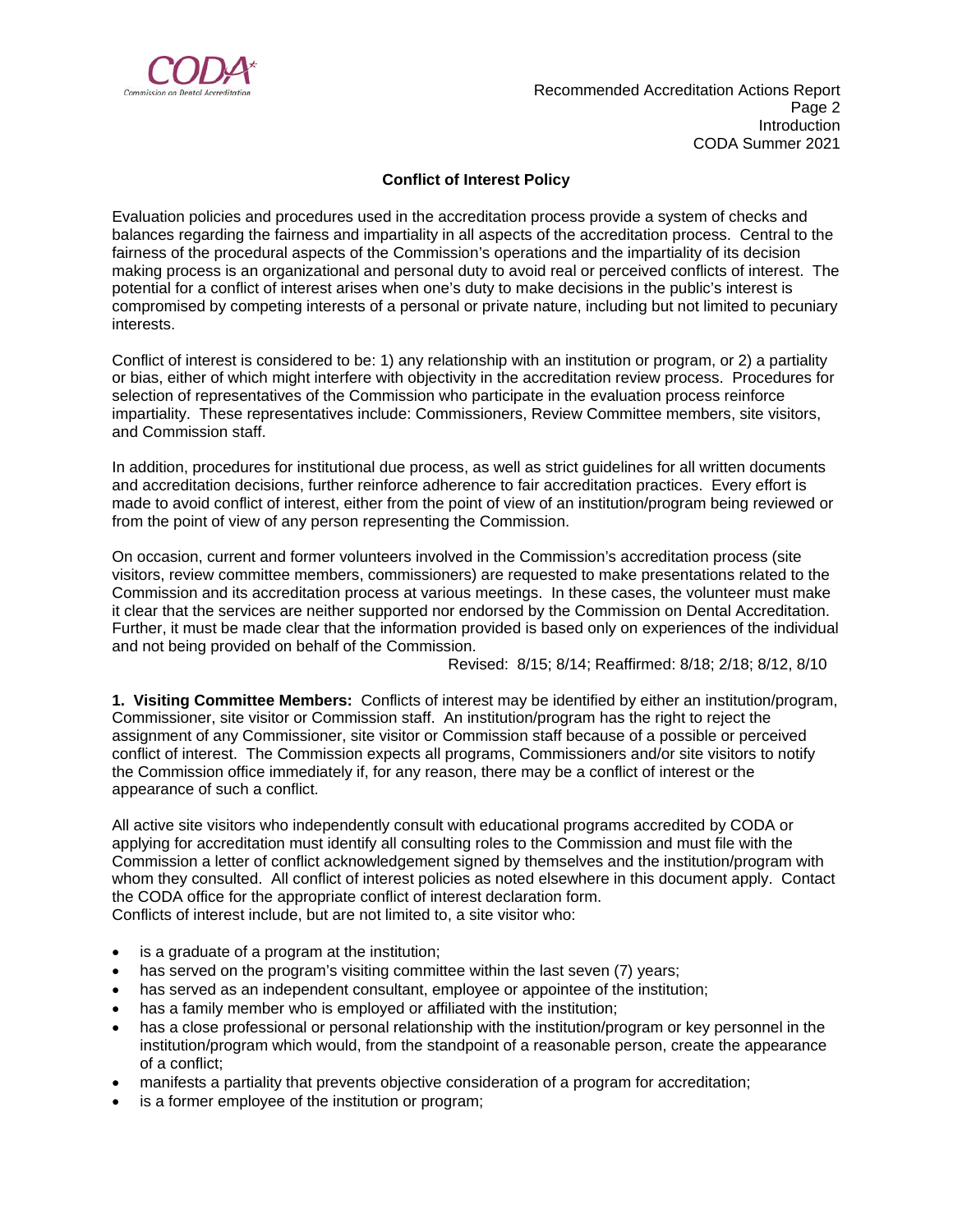

- previously applied for a position at the institution within the last five (5) years;
- is affiliated with an institution/program in the same state as the program's primary location;
- is a resident of the state; and/or
- is in the process of considering, interviewing and/or hiring key personnel at the institution.

Note: Because of the nature of their positions, a state board representative will be a resident of the state in which a program is located and may be a graduate of the institution/program being visited. These components of the policy do not apply for state board representatives, although the program retains the right to reject an individual's assignment for other reasons.

If an institutional administrator, faculty member or site visitor has doubt as to whether or not a conflict of interest could exist, Commission staff should be consulted prior to the site visit. The Chair, Vice-Chair and a public member of the Commission, in consultation with Commission staff and legal counsel, may make a final determination about such conflicts.

Revised: 2/21; 8/18; 2/18; 2/16; 8/14; 1/14; 2/13; 8/10; Reaffirmed: 8/12

**2. Commissioners, Review Committee Members And Members Of The Appeal Board:** The Commission firmly believes that conflict of interest or the appearance of a conflict of interest must be avoided in all situations in which accreditation recommendations or decisions are being made by Commissioners, Review Committee members, or members of the Appeal Board. No Commissioner, Review Committee member, or member of the Appeal Board should participate in any way in accrediting decisions in which he or she has a financial or personal interest or, because of an institutional or program association, has divided loyalties and/or has a conflict of interest on the outcome of the decision.

During the term of service as a Review Committee member, these individuals should not serve as site visitors for an actual accreditation site visit to an accredited or developing program, unless deemed necessary. Two instances when a review committee member could serve on a site visit include: 1) an inability to find a site visitor from the comprehensive site visitor list, or 2) when the review committee believes a member should attend a visit for consistency in the review process. This applies only to site visits that would be considered by the same review committee on which the site visitor is serving. Review committee members may not independently consult with a CODA-accredited program or a program applying for CODA accreditation. In addition, review committee members may not serve as a site visitor for mock accreditation purposes. These policies help avoid conflict of interest in the decision making process and minimize the need for recusals.

During the term of service as a commissioner or appeal board member, these individuals may not independently consult with a CODA-accredited program or a program applying for CODA accreditation. In addition, Commissioners or appeal board may not serve on a site visit team during their terms. Areas of conflict of interest for Commissioners, Review Committee members and/or members of the Appeal Board include, but are not limited to:

- close professional or personal relationships or affiliation with the institution/program or key personnel in the institution/program which may create the appearance of a conflict;
- serving as an independent consultant or mock site visitor to the institution/program;
- being a graduate of the institution/program;
- being a current employee or appointee of the institution/program;
- previously applied for a position at the institution within the last five (5) years;
- being a current student at the institution/program:
- having a family member who is employed by or affiliated with the institution;
- manifesting a professional or personal interest at odds with the institution or program;
- key personnel of the institution/program having graduated from the program of the Commissioner, Review Committee member, or member of the Appeal Board;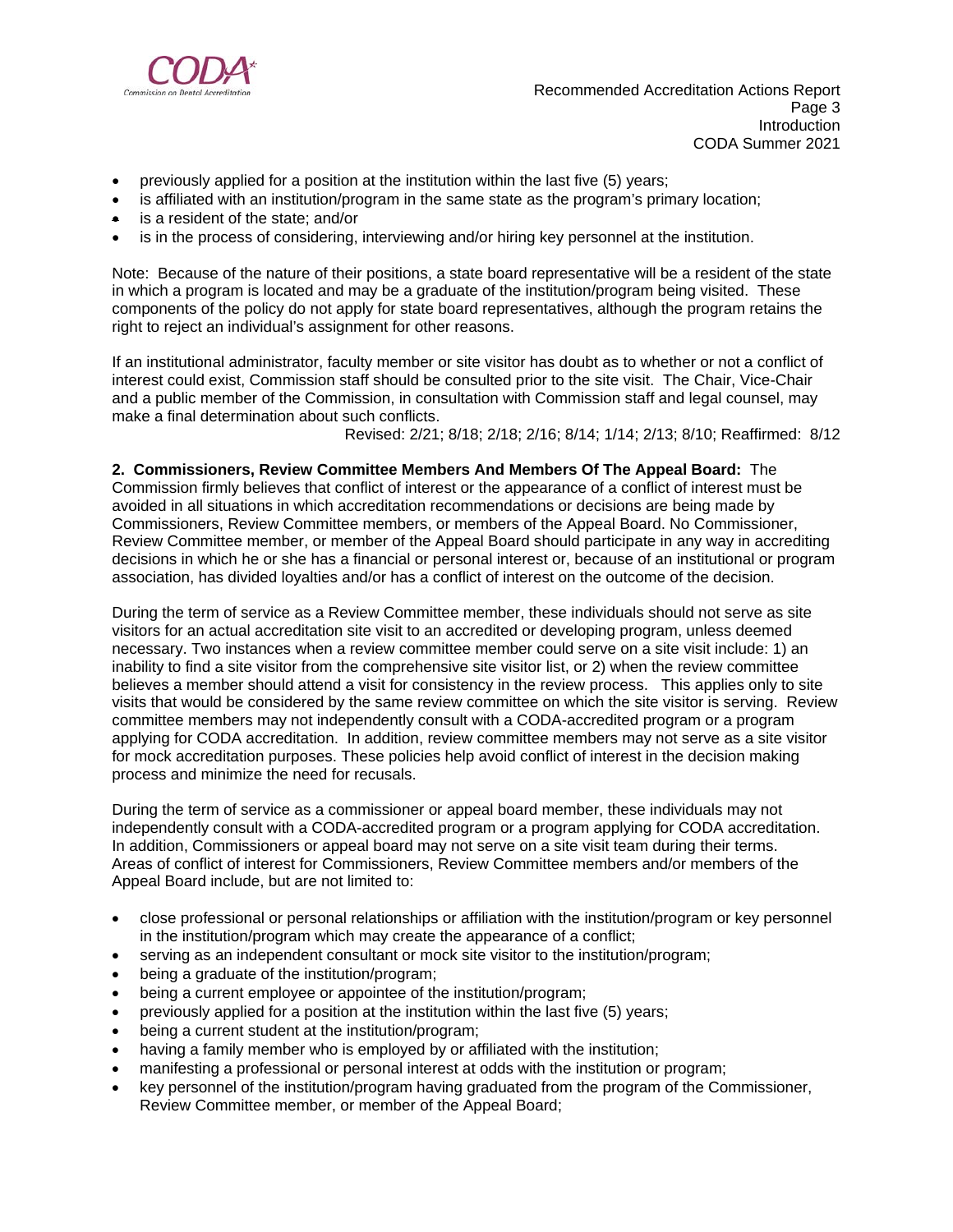

- having served on the program's visiting committee within the last seven (7) years; and/or
- no longer a current employee of the institution or program but having been employed there within the past ten (10) years.

To safeguard the objectivity of the Review Committees, conflict of interest determinations shall be made by the Chair of the Review Committee. If the Chair, in consultation with a public member, staff and legal counsel, determines that a Review Committee member has a conflict of interest in connection with a particular program, the Review Committee member will be instructed to not access the report either in advance of or at the time of the meeting. Further, the individual must leave the room when they have any of the above conflicts. In cases in which the existence of a conflict of interest is less obvious, it is the responsibility of any committee member who feels that a potential conflict of interest exists to absent himself/herself from the room during the discussion of the particular accreditation report.

To safeguard the objectivity of the Commission, conflict of interest determinations shall be made by the Chair of the Commission. If the Chair, in consultation with a public member, staff and legal counsel, determines that a Commissioner has a conflict of interest in connection with a particular program, the Commissioner will be instructed to not access the report either in advance of or at the time of the meeting. Further, the individual must leave the room when they have any of the above conflicts. In cases in which the existence of a conflict of interest is less obvious, it is the responsibility of any Commissioner who feels that a potential conflict of interest exists to absent himself/herself from the room during the discussion of the particular accreditation report.

To safeguard the objectivity of the Appeal Board, any member who has a conflict of interest in connection with a program filing an appeal must inform the Director of the Commission. The Appeal Board member will be instructed to not access the report for that program either in advance of or at the time of the meeting, and the individual must leave the room when the program is being discussed. If necessary, the respective representative organization will be contacted to identify a temporary replacement Appeal Board member.

Conflicts of interest for Commissioners, Review Committee members and members of the Appeal Board may also include being from the same state, but not the same program. The Commission is aware that being from the same state may not itself be a conflict; however, when residence within the same state is in addition to any of the items listed above, a conflict would exist.

This provision refers to the concept of conflict of interest in the context of accreditation decisions. The prohibitions and limitations are not intended to exclude participation and decision-making in other areas, such as policy development and standard setting.

Commissioners are expected to evaluate each accreditation action, policy decision or standard adoption for the overall good of the public. The American Dental Association (ADA) Constitution and Bylaws limits the involvement of the members of the ADA, the American Dental Education Association and the American Association of Dental Boards in areas beyond the organization that appointed them. Although Commissioners are appointed by designated communities of interest, their duty of loyalty is first and foremost to the Commission. A conflict of interest exists when a Commissioner holds appointment as an officer in another organization within the Commission's communities of interest. Therefore, a conflict of interest exists when a Commissioner or a Commissioner-designee provides simultaneous service to the Commission and an organization within the communities of interest. (Refer to Policy on Simultaneous Service)

Revised: 2/21; 8/16; 2/16; 2/15; 8/14; 1/14, 8/10; Reaffirmed: 8/18; 8/12

**3. Commission Staff Members**: Although Commission on Dental Accreditation staff does not participate directly in decisions by volunteers regarding accreditation, they are in a position to influence the outcomes of the process. On the other hand, staff provides equity and consistency among site visits and guidance interpreting the Commission's policies and procedures.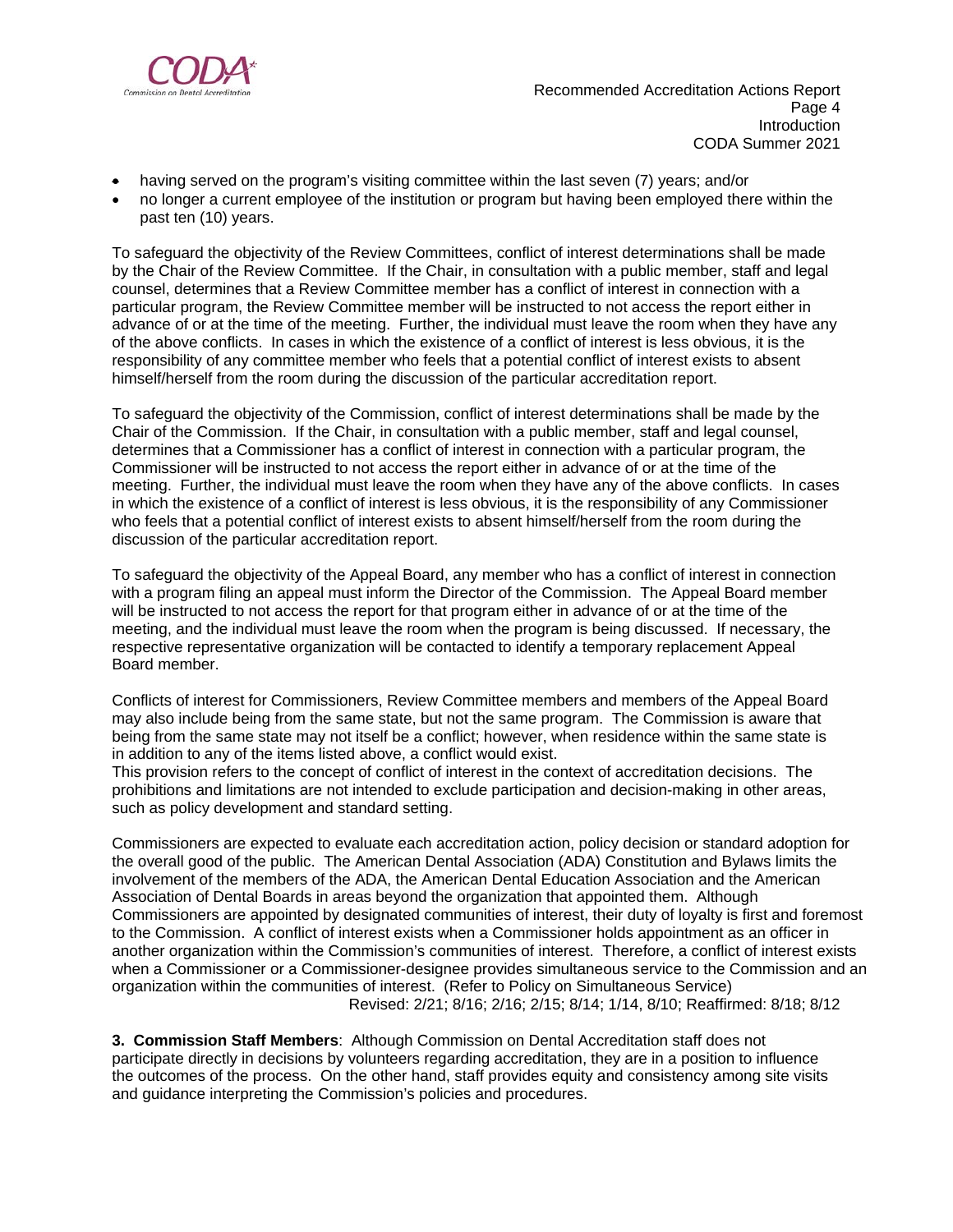

For these reasons, Commission staff adheres to the guidelines for site visitors, within the time limitations listed and with the exception of the state residency, including:

- graduation from a program at the institution within the last five years;
- service as a site visitor, employee or appointee of the institution within the last five years; and/or
- close personal or familial relationships with key personnel in the institution/program.
	- Revised: 8/14; 8/10, 7/09, 7/07, 7/00, 7/96, 1/95, 12/92; Reaffirmed: 8/18; 8/12, 1/03; Adopted: 1982

#### **CONFLICT OF INTEREST IN REVIEW OF ACCREDITATION OF EDUCATIONAL PROGRAMS**

PREDOCTORAL DENTAL EDUCATION: In accordance with the Commission's policy on conflict of interest, the following individuals were recused from the review of an educational program: Dr. Abby Brodie, University of Nebraska Medical Center, University of Buffalo The State University of New York, University of Pennsylvania, and Meharry Medical College; Dr. Marcia Ditmyer, University of Nevada Las Vegas, and University of Puerto Rico; Dr. Jeffery Hicks, University of California at San Francisco, and University of Nebraska Medical Center; Dr. Frank Licari, California Northstate University, and Roseman University of Health Sciences; Dr. Susan Long, The Ohio State University; Dr. Ana Karina Mascarenhas, Ilisagvik College, The Ohio State University, and Meharry Medical College; and Dr. John Valenza, University of Oklahoma, Meharry Medical College, and Virginia Commonwealth University.

The Review Committee on Predoctoral Dental Education recommends adoption of the following resolution:

Resolved, resolution text that the Commission on Dental Accreditation approve the accreditation classifications for the following programs as listed.

ADVANCED EDUCATION IN GENERAL DENTISTRY, GENERAL PRACTICE RESIDENCY, DENTAL ANESTHESIOLOGY, ORAL MEDICINE AND OROFACIAL PAIN EDUCATION: In accordance with the Commission's policy on conflict of interest, the following individuals were recused from the review of an educational program: Dr. Michael Brennan, Tufts University; Dr. Joseph Cohen, NYU Langone Hospitals, University of Tennessee Health Sciences Center; Dr. Tracy Dellinger, University of Arkansas for Medical Sciences, UT Health San Antonio; Dr. Gary Fischer, Southern Illinois University, 375<sup>th</sup> Medical Group/Scott AFB, NYU Langone Hospitals, University of Nebraska Medical Center; Dr. Joseph Giovannitti, The Ohio State University, The Ohio State University Wexner Medical Center; Dr. Jeffery Hicks, University of Nebraska Medical Center, UT Health San Antonio; Dr. Miriam Robbins, NYU Langone Hospitals, Veterans Affairs Health Care Systems/Oklahoma City; and Dr. Eric Sung, Yakima Valley Farm Workers Clinic.

The Review Committee on Advanced Education in General Dentistry, General Practice Residency, Dental Anesthesiology, Oral Medicine and Orofacial Pain Education recommends adoption of the following resolution:

Resolved, that the Commission on Dental Accreditation approve the accreditation classifications for the following programs, as listed.

DENTAL ASSISTING EDUCATION: In accordance with the Commission's policy on conflict of interest, the following individuals were recused from the review of an educational program: Ms. Kimberly Bland, Orange Technical College; Ms. Margaret Bowman-Pensel, Miller-Motte College-Raleigh and Salish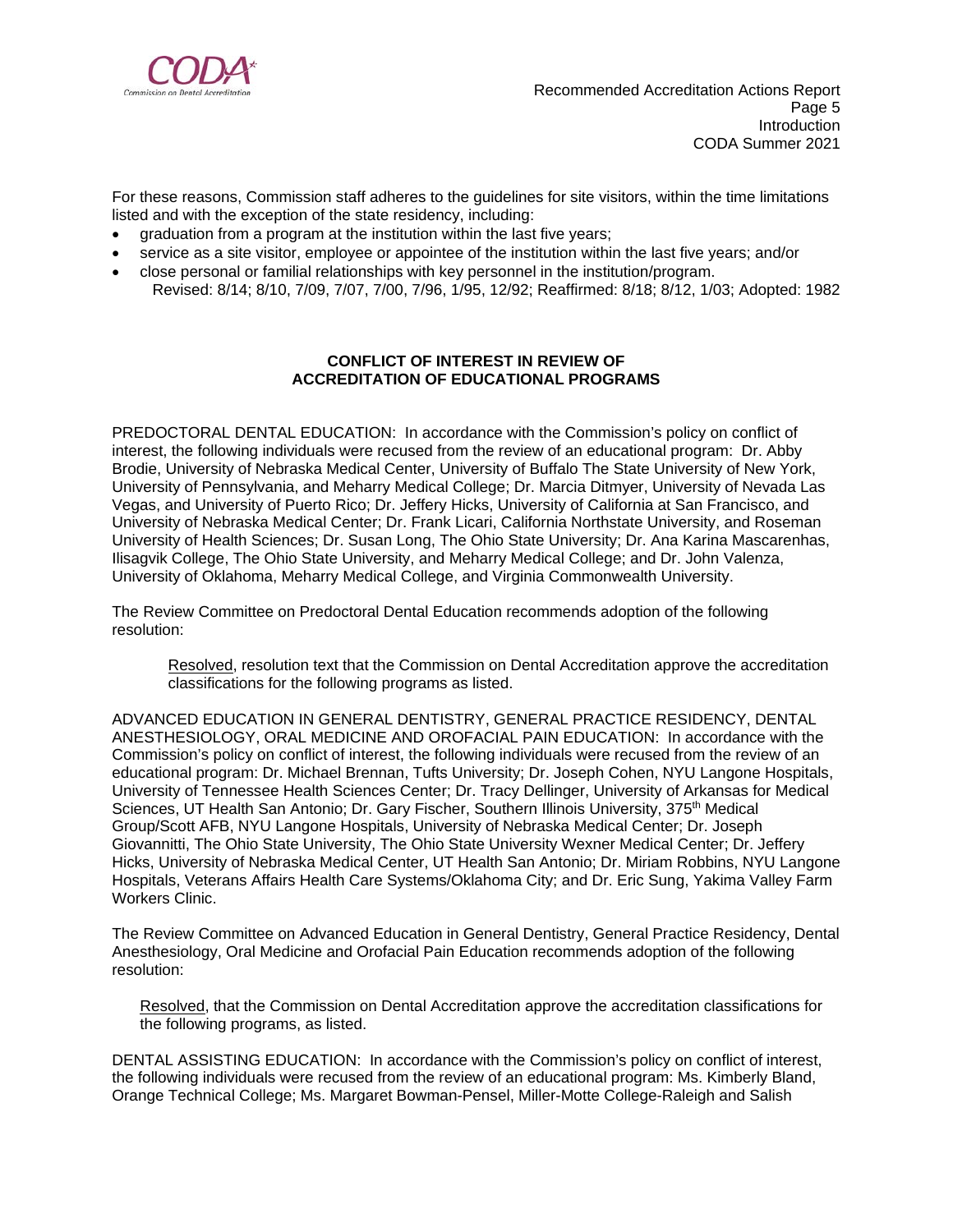

Kootenai College; Ms. Dorothea Cavallucci, Sacramento City College; Ms. Nichole Finnegan, Rowan-Cabarrus Community College; Ms. Carol Little, Albany Technical College, Central Piedmont Community College, Rowan-Cabarrus Community College, Miller-Motte Community College-Raleigh, and Centura College-Norfolk; Ms. Martha McCaslin, Albany Technical College, Ivy Tech Community College-Columbus and Herzing University; Ms. Kori Preble-Boeckler, NHTI Concord's Community College; Ms. Christy Ross, Fortis Institute-Wayne, Ivy Tech Community College-Columbus, and Davidson-Davie Community College; and Dr. Debra Schneider, Central Piedmont Community College.

The Review Committee on Dental Assisting Education recommends adoption of the following resolution:

Resolved, that the Commission on Dental Accreditation approve the accreditation classifications for the following programs as listed.

DENTAL HYGIENE EDUCATION: In accordance with the Commission's policy on conflict of interest, the following individuals were recused from the review of an educational program: Ms. Tami Grzesikowski, St. Petersburg College and University of Michigan; Ms. Carrie Hobbs, Concorde Career College-Garden Grove, Community College of Denver, Concorde Career College-Dallas, Dallas College, El Paso Community College, Lone Star College-Kingwood,Concorde Career College-San Antonio, Concorde Career College-Grand Prairie, Century College, Collin College, Kellogg Community College, and University of Tennessee; Dr. Lorie Holt, Concorde Career College-Kansas City, Manhattan Area Technical College, and University of Missouri-Kansas City; Dr. Tariq Javed, Trident Technical College and University of Missouri-Kansas City ; Ms. Betty Kabel, Pensacola State College, St. Petersburg College, Central Piedmont College, and University of Tennessee; Dr. Barbara Krieg-Menning, Waukesha County Technical College; Ms. Laura Scully, Fox College, Illinois Central College, Parkland College, and Prairie State College; and Dr. Sheila Vandenbush, Cabrillo College, Colorado Northwestern Community College, Dallas College, Concorde Career College-Dallas, Lone Star College-Kingwood, Concorde Career College-San Antonio, El Paso Community College, Concorde Career College-Grand Prairie, Collin College, West Georgia Technical College, Wayne Community College, and Eastern International College.

The Review Committee on Dental Hygiene Education recommends adoption of the following resolution:

Resolved, that the Commission on Dental Accreditation approve the accreditation classifications for the following programs as listed.

DENTAL LABORATORY TECHNOLOGY EDUCATION: In accordance with Commission policy the following individuals recused themselves during the review of an educational program: Mr. Gary Gann, McFatter Technical College and Bates Technical College.

The Review Committee on Dental Laboratory Technology Education recommends adoption of the following resolution:

Resolved, that the Commission on Dental Accreditation approve the accreditation classifications for the following programs as listed.

DENTAL PUBLIC HEALTH EDUCATION: In accordance with the Commission's policy on conflict of interest, the following individuals were recused from the review of an educational program: Dr. Victor Badner, Columbia University and University of Rochester; and Dr. Bruce Dye, Columbia University.

The Review Committee on Dental Public Health Education recommends adoption of the following resolution:

Resolved, that the Commission on Dental Accreditation approve the accreditation classifications for the following programs as listed.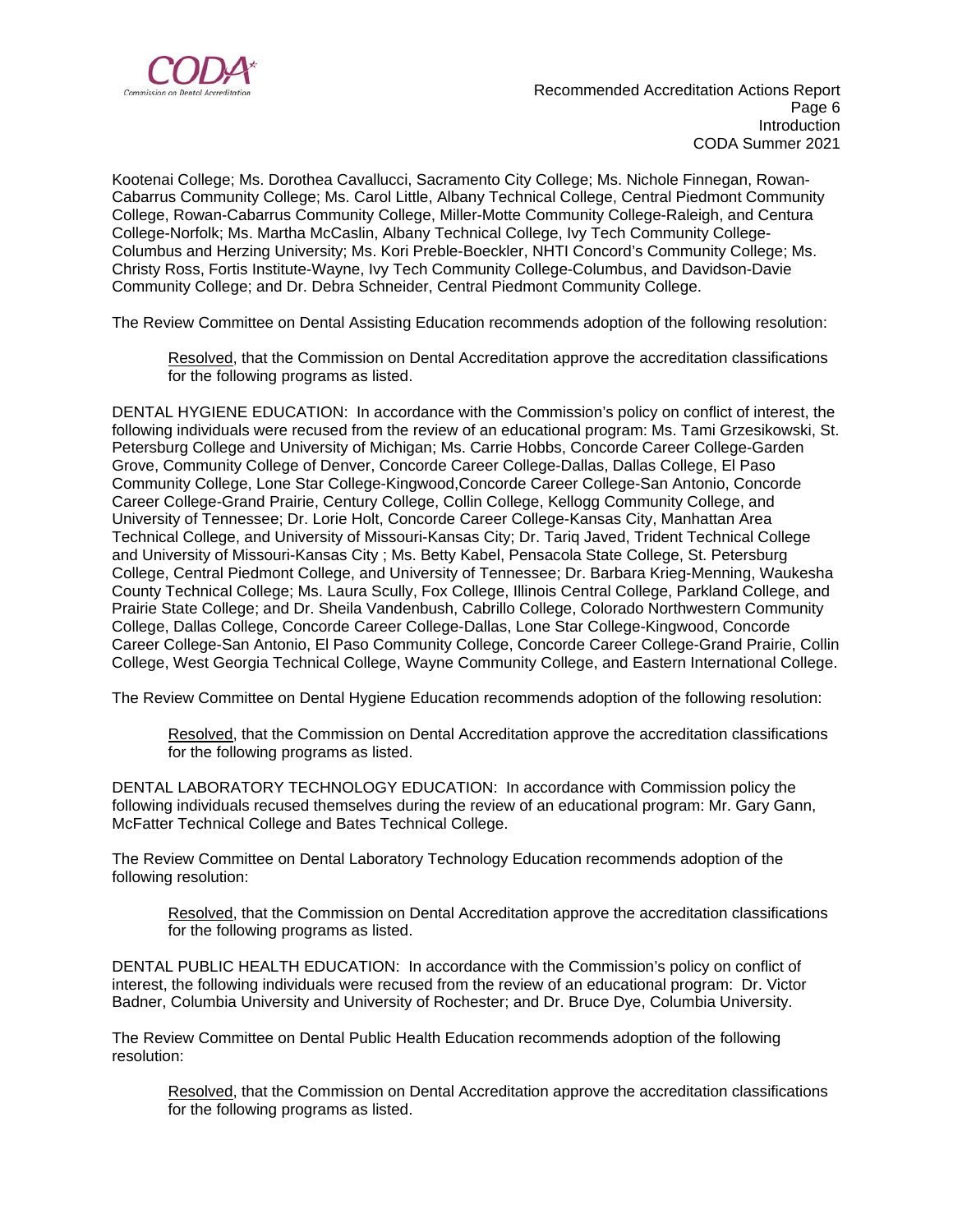

ENDODONTICS EDUCATION: In accordance with the Commission's policy on conflict of interest, the following individual was recused from the review of an educational program: Dr. Garry Myers, Virginia Commonwealth University.

The Review Committee on Endodontics Education recommends adoption of the following resolution:

Resolved, that the Commission on Dental Accreditation approve the accreditation classifications for the following programs as listed.

ORAL AND MAXILLOFACIAL PATHOLOGY EDUCATION: In accordance with the Commission's policy on conflict of interest, the following individuals were recused from the review of an educational program: Dr. John Hellstein, University of Iowa.

The Review Committee on Oral and Maxillofacial Pathology Education recommends adoption of the following resolution:

Resolved, that the Commission on Dental Accreditation approve the accreditation classifications for the following programs as listed.

ORAL AND MAXILLOFACIAL RADIOLOGY EDUCATION: In accordance with the Commission's policy on conflict of interest, Dr. Sanjay Mallya, Stony Brook University Hospital/School of Dental Medicine.

The Review Committee on Oral and Maxillofacial Radiology Education recommends adoption of the following resolution:

Resolved, that the Commission on Dental Accreditation approve the accreditation classifications for the following programs as listed.

ORAL AND MAXILLOFACIAL SURGERY EDUCATION: In accordance with the Commission's policy on conflict of interest, the following individual was recused from the review of an educational program: Dr. Philip Rinaudo, Naval Medical Center/San Diego.

The Review Committee on Oral and Maxillofacial Surgery Education recommends adoption of the following resolution:

Resolved, that the Commission on Dental Accreditation approve the accreditation classifications for the following programs as listed.

ORTHODONTICS AND DENTOFACIAL ORTHOPEDICS EDUCATION: In accordance with the Commission's policy on conflict of interest, the following individuals were recused from the review of an educational program: Dr. Sarandeep Huja, the Ohio State University; Dr. Brent Larson, the Ohio State University; Dr. Howard Lieb, NYU Langone Hospitals; and Dr. Steven Lindauer, Virginia Commonwealth University.

The Review Committee on Orthodontics and Dentofacial Orthopedics Education recommends adoption of the following resolution:

Resolved, that the Commission on Dental Accreditation approve the accreditation classifications for the following programs as listed.

PEDIATRIC DENTISTRY EDUCATION: In accordance with the Commission's policy on conflict of interest, the following individuals were recused from the review of an educational program: Dr. Joel Berg,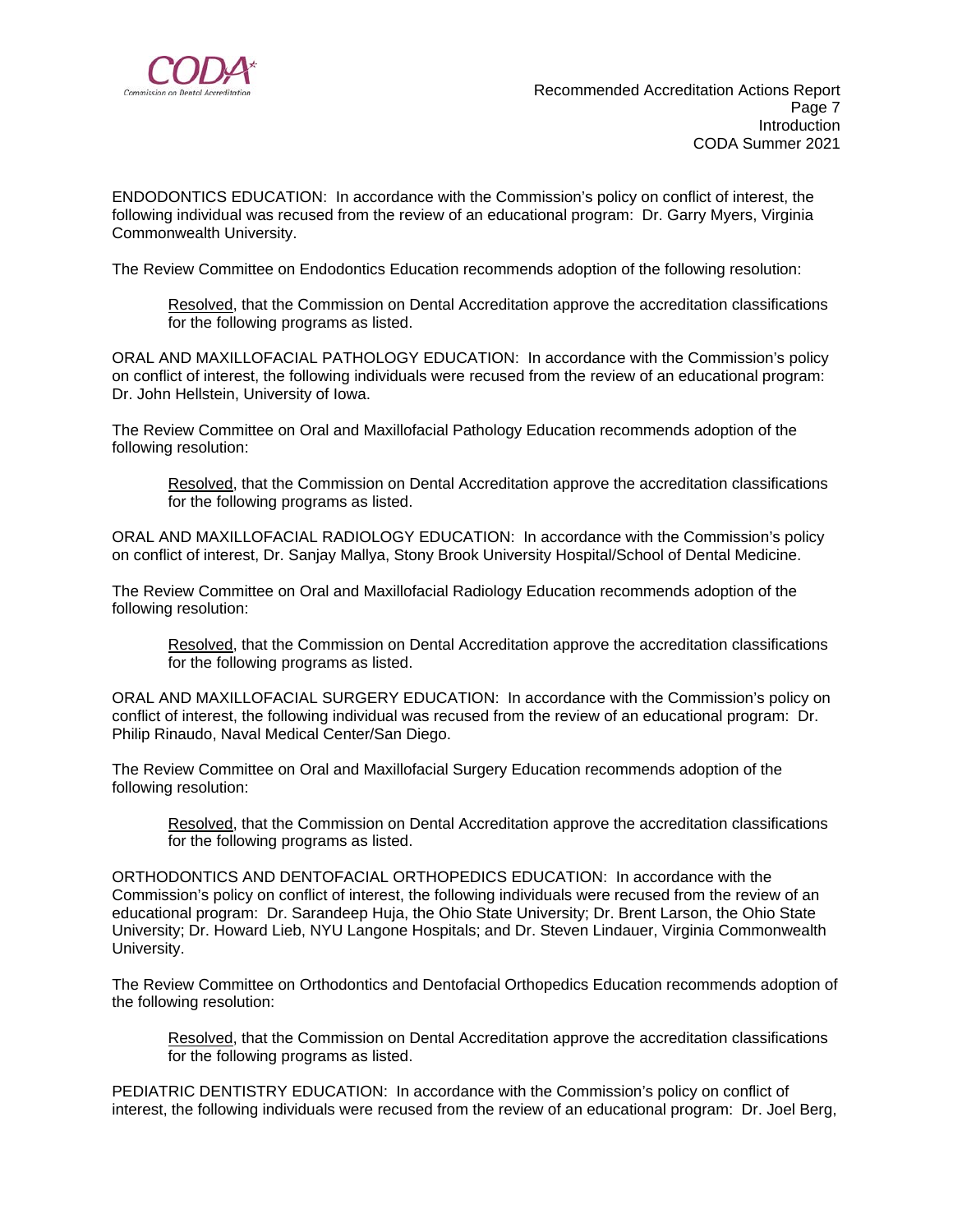

University of Iowa; Dr. James Boynton, Children's Hospital of Michigan, NYU Langone Hospitals, and Ohio State University; Dr. Cynthia Hipp, University of Iowa; Dr. Joseph Morales, Harlem Hospital Center and Stony Brook University Hospital/School of Dental Medicine.

The Review Committee on Pediatric Dentistry Education recommends adoption of the following resolution:

Resolved, that the Commission on Dental Accreditation approve the accreditation classifications for the following programs as listed.

PERIODONTICS EDUCATION: In accordance with the Commission's policy on conflict of interest, the following individuals were recused from the review of an educational program: Dr. James Katancik, University of Buffalo, The State University of New York; and Dr. Paul Luepke, Marquette University.

The Review Committee on Periodontics Education recommends adoption of the following resolution:

Resolved, that the Commission on Dental Accreditation approve the accreditation classifications for the following programs as listed.

PROSTHODONTICS EDUCATION: In accordance with the Commission's policy on conflict of interest, the following individuals were recused from the review of an educational program: Dr. John Agar, University of Pennsylvania; Dr. Evanthia Anadioti, University of Pennsylvania; Dr. Kent Knoernschild, Augusta University, University of Illinois at Chicago, Ohio State University, and University of Tennessee; and Dr. Sang Lee, Ohio State University and University of Pennsylvania.

The Review Committee on Prosthodontics Education recommends adoption of the following resolution:

Resolved, that the Commission on Dental Accreditation approve the accreditation classifications for the following programs as listed.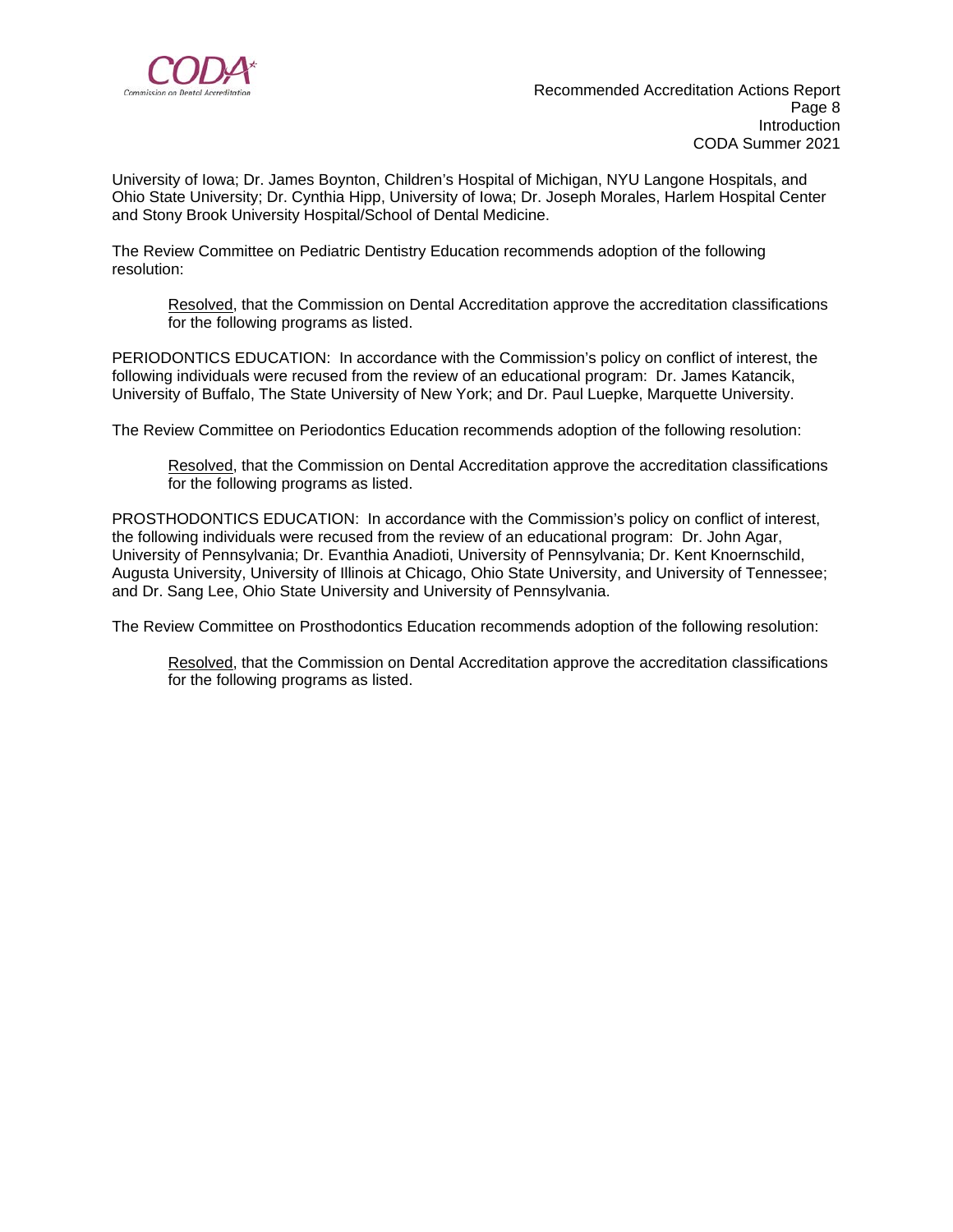

 Consent Accreditation Recommendations Page 9 CODA Summer 2021

#### **Consent Accreditation Recommendations**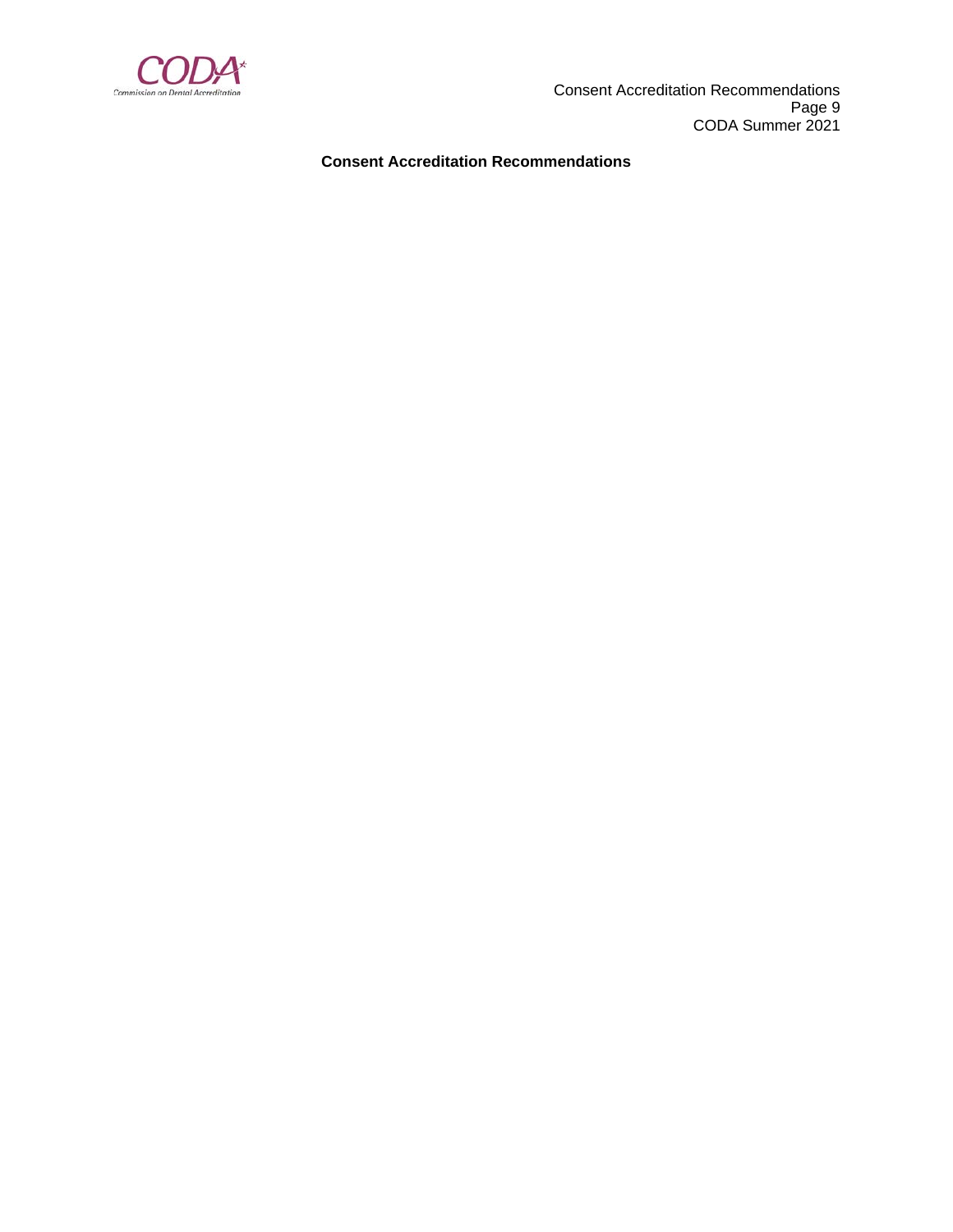

#### **ALABAMA**

#### **Fortis Institute-Birmingham, Birmingham, AL**

| dental hygiene | <b>Site Visit Report</b> |                                               |
|----------------|--------------------------|-----------------------------------------------|
|                |                          | from: approval without reporting requirements |
|                | to:                      | approval without reporting requirements       |

#### **ARIZONA**

### **Mohave Community College, Kingman, AZ**

| dental hygiene                                           | <b>Site Visit Report</b> |                                                           |
|----------------------------------------------------------|--------------------------|-----------------------------------------------------------|
|                                                          | from:                    | approval without reporting requirements                   |
|                                                          | to:                      | approval without reporting requirements                   |
| dental hygiene                                           |                          | Report of Interruption of Education for the Class of 2021 |
|                                                          | from:                    | approval without reporting requirements                   |
|                                                          | $\mathsf{to}:$           | approval without reporting requirements                   |
|                                                          |                          | <b>CALIFORNIA</b>                                         |
| <b>Cabrillo College, Aptos, CA</b>                       |                          |                                                           |
| dental hygiene                                           |                          | <b>Progress Report</b>                                    |
|                                                          | from:                    | approval with reporting requirements (8/2022)             |
|                                                          | to:                      | approval without reporting requirements                   |
| dental hygiene                                           |                          | <b>Report of Program Change</b>                           |
|                                                          | from:                    | approval without reporting requirements                   |
|                                                          | $\mathsf{to}:$           | approval without reporting requirements                   |
| Fresno City College, Fresno, CA                          |                          |                                                           |
| dental hygiene                                           |                          | <b>Report of Program Change</b>                           |
|                                                          | from:                    | approval without reporting requirements                   |
|                                                          | to:                      | approval without reporting requirements                   |
| Foothill College, Los Altos Hills, CA                    |                          |                                                           |
| dental assisting                                         |                          | <b>Report of Program Change</b>                           |
|                                                          | from:                    | approval without reporting requirements                   |
|                                                          | to:                      | approval without reporting requirements                   |
| University of California at Los Angeles, Los Angeles, CA |                          |                                                           |
| oral and maxillofacial surgery                           |                          | <b>Site Visit Report</b>                                  |
| residency                                                | from:                    | approval without reporting requirements (2)               |
|                                                          | to:                      | approval without reporting requirements (2)               |
|                                                          |                          |                                                           |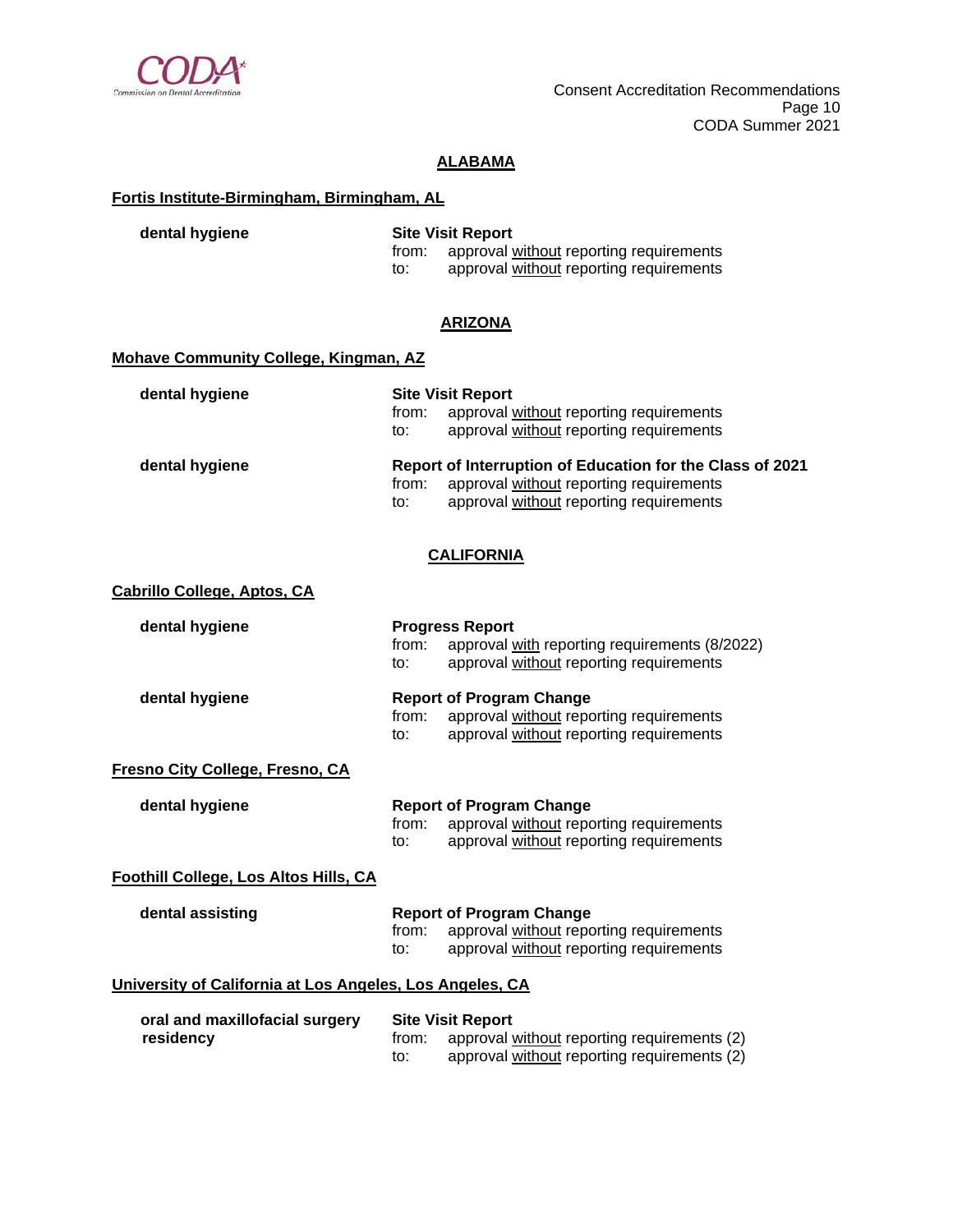

### **CALIFORNIA (cont.)**

| University of Southern California, Los Angeles, CA       |                                  |                                                                                                                                                         |
|----------------------------------------------------------|----------------------------------|---------------------------------------------------------------------------------------------------------------------------------------------------------|
| dental hygiene                                           | from:<br>to:                     | <b>Teach-Out Report</b><br>approval without reporting requirements<br>approval without reporting requirements<br>(Teach-Out through August 31, 2021)    |
| oral and maxillofacial surgery<br>residency              | from:<br>to:                     | Report of Interruption of Education for the Class of 2021<br>approval without reporting requirements (3)<br>approval without reporting requirements (3) |
| Veterans Affairs Medical Center/Palo Alto, Palo Alto, CA |                                  |                                                                                                                                                         |
| general practice residency<br>$(12$ -month)              | from:<br>to:                     | <b>Site Visit Report</b><br>approval without reporting requirements<br>approval without reporting requirements                                          |
| Pasadena City College, Pasadena, CA                      |                                  |                                                                                                                                                         |
| dental hygiene                                           | from:<br>to:                     | <b>Report of Program Change</b><br>approval without reporting requirements<br>approval without reporting requirements                                   |
| <b>Shasta College, Redding, CA</b>                       |                                  |                                                                                                                                                         |
| dental hygiene                                           | <b>Complaint</b><br>from:<br>to: | approval with reporting requirements;<br>intent to withdraw (8/2021)<br>approval without reporting requirements                                         |
| <b>Carrington College, Sacramento, CA</b>                |                                  |                                                                                                                                                         |
| dental hygiene                                           | from:<br>to:                     | <b>Report of Program Change</b><br>approval without reporting requirements<br>approval without reporting requirements                                   |
| Sacramento City College, Sacramento, CA                  |                                  |                                                                                                                                                         |
| dental hygiene                                           | from:<br>to:                     | <b>Report of Program Change</b><br>approval without reporting requirements<br>approval without reporting requirements                                   |
| Naval Medical Center/San Diego, San Diego, CA            |                                  |                                                                                                                                                         |
| oral and maxillofacial surgery<br>residency              | from:<br>to:                     | <b>Request for Enrollment Increase</b><br>approval without reporting requirements (2)<br>approval without reporting requirements (3)                    |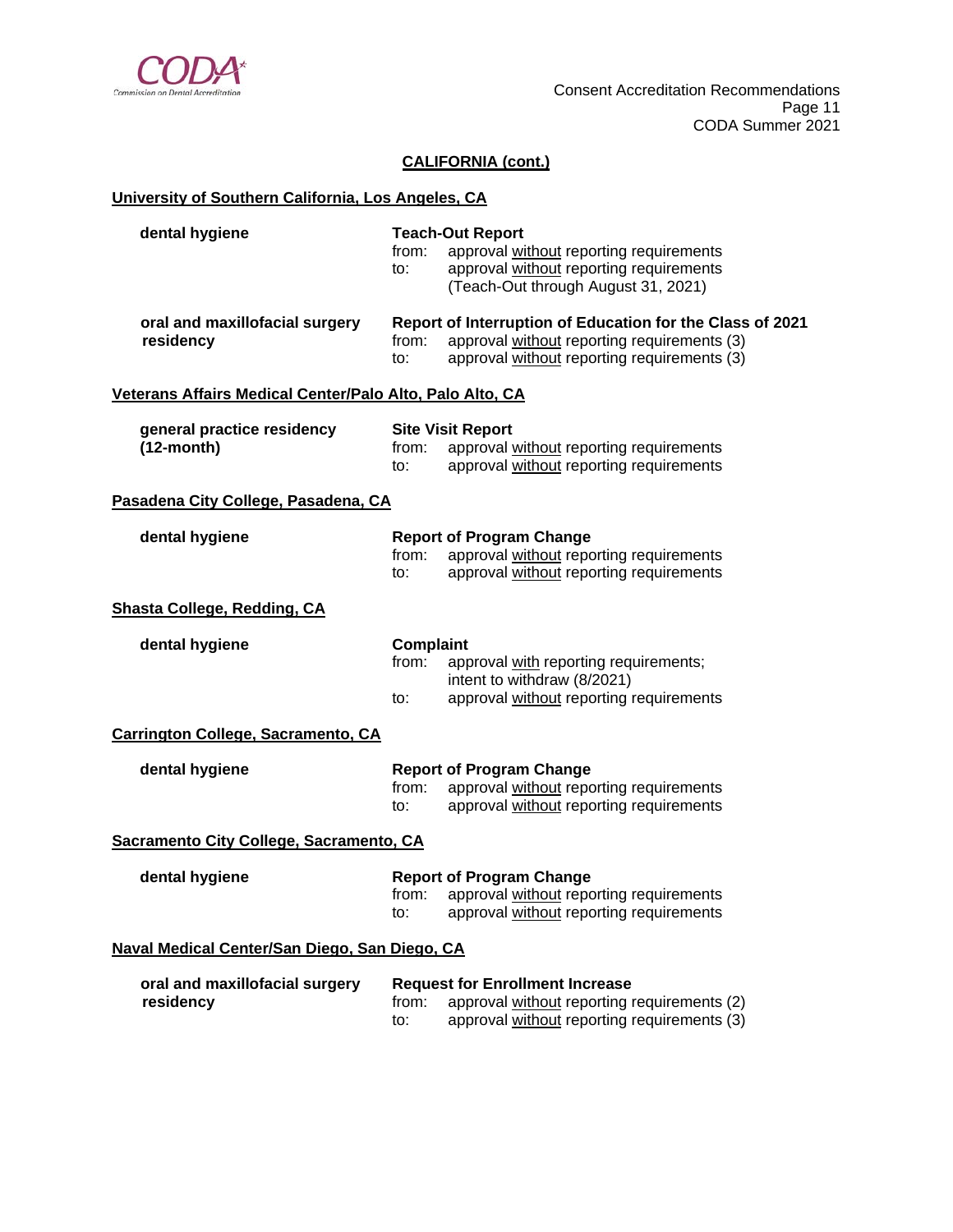

#### **CALIFORNIA (cont.)**

#### **University of California at San Francisco, San Francisco, CA**

| dental education    | from:<br>to: | <b>Progress Report</b><br>approval with reporting requirements;<br>intent to withdraw (8/2021)<br>approval without reporting requirements      |
|---------------------|--------------|------------------------------------------------------------------------------------------------------------------------------------------------|
| pediatric dentistry | from:<br>to: | <b>Report of Sites Where Educational Activity Occurs</b><br>approval without reporting requirements<br>approval without reporting requirements |

**Taft College, Taft, CA**

| dental hygiene | <b>Report of Program Change</b> |
|----------------|---------------------------------|
|                |                                 |

from: approval without reporting requirements

to: approval without reporting requirements

#### **COLORADO**

#### **Community College of Denver, Denver, CO**

| dental hygiene | <b>Report of Program Change</b> |                                         |
|----------------|---------------------------------|-----------------------------------------|
|                | trom:                           | approval without reporting requirements |
|                | to:                             | approval without reporting requirements |

### **Colorado Northwestern Community College, Rangely, CO**

| dental hygiene |  |
|----------------|--|
|----------------|--|

- **Report of Program Change** from: approval without reporting requirements
- to: approval without reporting requirements

#### **FLORIDA**

#### **Nova Southeastern University, Fort Lauderdale, FL**

| advanced education in<br>general dentistry<br>(12-month/optional 2 <sup>nd</sup> year) | from:<br>to:                                    | Report of Interruption of Education for the Class of 2021<br>approval without reporting requirements<br>approval without reporting requirements |
|----------------------------------------------------------------------------------------|-------------------------------------------------|-------------------------------------------------------------------------------------------------------------------------------------------------|
| advanced education in<br>general dentistry<br>(12-month/optional 2 <sup>nd</sup> year) | <b>Report of Program Change</b><br>from:<br>to: | approval without reporting requirements<br>approval without reporting requirements                                                              |
| endodontics                                                                            | from:<br>to:                                    | Report of Interruption of Education for the Class of 2021<br>approval without reporting requirements<br>approval without reporting requirements |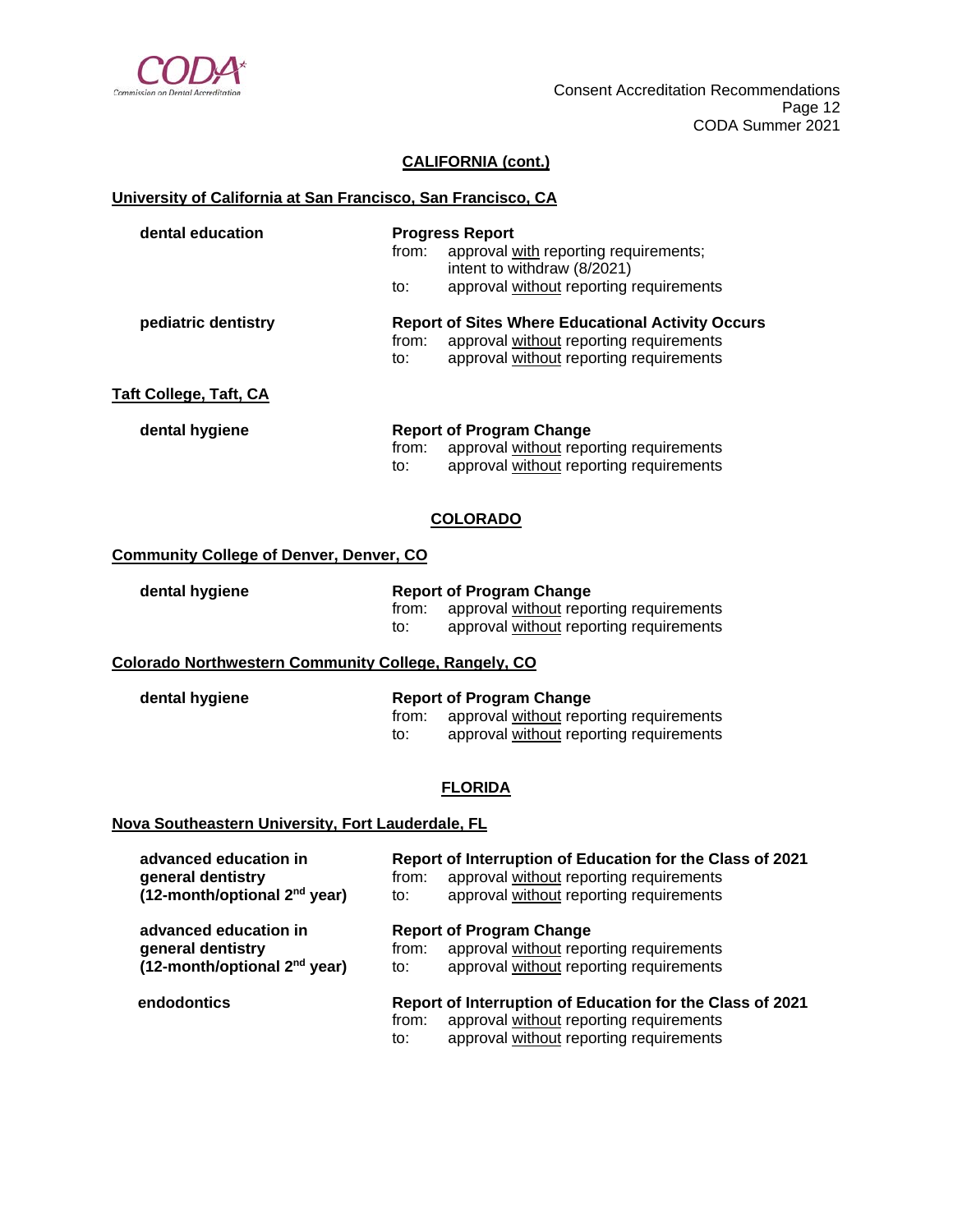

#### **FLORIDA (cont.)**

#### **University of Florida at Jacksonville-SHANDS, Jacksonville, FL**

| oral and maxillofacial surgery | <b>Site Visit Report</b> |                                                                                            |
|--------------------------------|--------------------------|--------------------------------------------------------------------------------------------|
| clinical fellowship-oncology   | from:<br>to:             | approval without reporting requirements (2)<br>approval without reporting requirements (2) |

#### **Veterans Affairs Medical Center/Orlando, Orlando, FL**

| advanced education in        | <b>Site Visit Report</b> |                                         |
|------------------------------|--------------------------|-----------------------------------------|
| general dentistry (12-month) | from:                    | approval without reporting requirements |
|                              | to:                      | approval without reporting requirements |

#### **Veterans Affairs Medical Center/West Palm, West Palm Beach, FL**

| general practice residency        | <b>Progress Report</b> |                                               |
|-----------------------------------|------------------------|-----------------------------------------------|
| (12-month/optional $2^{nd}$ year) | trom:                  | approval with reporting requirements (2/2022) |
|                                   | to:                    | approval without reporting requirements       |

#### **GEORGIA**

#### **Emory University, Atlanta, GA**

| oral and maxillofacial surgery<br>residency         | from:<br>to: | <b>Request for Enrollment Increase</b><br>approval without reporting requirements (4)<br>approval without reporting requirements (5) |
|-----------------------------------------------------|--------------|--------------------------------------------------------------------------------------------------------------------------------------|
| <u>Augusta University, Augusta, GA</u>              |              |                                                                                                                                      |
| periodontics                                        | from:<br>to: | <b>Request for Enrollment Increase</b><br>approval without reporting requirements<br>approval without reporting requirements         |
| prosthodontics                                      | from:<br>to: | <b>Request for Enrollment Increase</b><br>approval without reporting requirements<br>approval without reporting requirements         |
| Georgia Northwestern Technical College, Calhoun, GA |              |                                                                                                                                      |
| dental assisting                                    | from:        | <b>Report of Program Change</b><br>approval without reporting requirements                                                           |

to: approval without reporting requirements

#### **Dwight David Eisenhower Army Medical Center/US Army Dental Activity/Ft Gordon, Ft. Gordon, GA**

| <b>endodontics</b> | <b>Report of Program Change</b>                                                                    |  |
|--------------------|----------------------------------------------------------------------------------------------------|--|
|                    | approval without reporting requirements<br>from:<br>approval without reporting requirements<br>to: |  |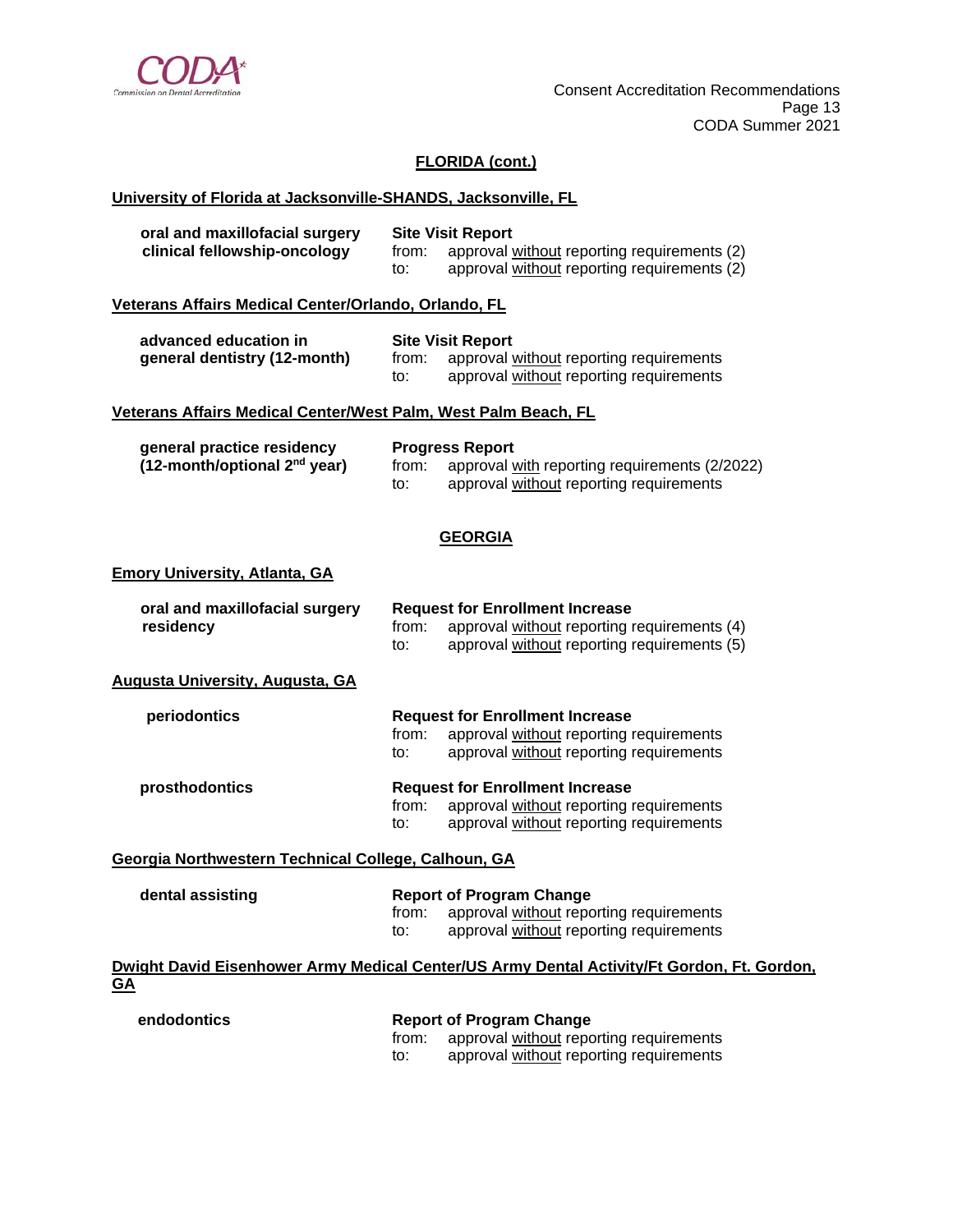

#### **GEORGIA (cont.)**

#### **Fortis College-Smyrna, Smyrna, GA**

|  | dental hygiene |
|--|----------------|
|--|----------------|

#### **Report of Program Change** from: approval without reporting requirements<br>to: approval without reporting requirements approval without reporting requirements

#### **HAWAII**

#### **University of Hawaii at Manoa, Honolulu, HI**

| dental hygiene | Report of Interruption of Education for the Class of 2021 |                                               |  |
|----------------|-----------------------------------------------------------|-----------------------------------------------|--|
|                |                                                           | from: approval without reporting requirements |  |
|                | to:                                                       | approval without reporting requirements       |  |

#### **ILLINOIS**

#### **Southern Illinois University Edwardsville, Alton, IL**

|             | advanced education in<br>general dentistry<br>(12-month/optional 2 <sup>nd</sup> year) | from:<br>to: | <b>Report of Program Change</b><br>approval without reporting requirements<br>approval without reporting requirements                                           |
|-------------|----------------------------------------------------------------------------------------|--------------|-----------------------------------------------------------------------------------------------------------------------------------------------------------------|
| endodontics |                                                                                        | from:<br>to: | <b>Report of Program Change</b><br>initial accreditation<br>(Pre-Graduation Site Visit: 8/2022)<br>initial accreditation<br>(Pre-Graduation Site Visit: 8/2022) |
|             | Parkland College, Champaign, IL                                                        |              |                                                                                                                                                                 |
|             | dental hygiene                                                                         | from:<br>to: | <b>Report of Program Change</b><br>approval without reporting requirements<br>approval without reporting requirements                                           |
|             | University of Illinois at Chicago, Chicago, IL                                         |              |                                                                                                                                                                 |
|             | prosthodontics                                                                         | from:<br>to: | <b>Report of Program Change</b><br>approval without reporting requirements<br>approval without reporting requirements                                           |
|             |                                                                                        |              | <b>INDIANA</b>                                                                                                                                                  |
|             |                                                                                        |              |                                                                                                                                                                 |

#### **Ivy Tech Community College-Columbus, Columbus, IN**

| dental assisting | Report of Interruption of Education for the Class of 2021                                          |  |  |
|------------------|----------------------------------------------------------------------------------------------------|--|--|
|                  | approval without reporting requirements<br>from:<br>approval without reporting requirements<br>to: |  |  |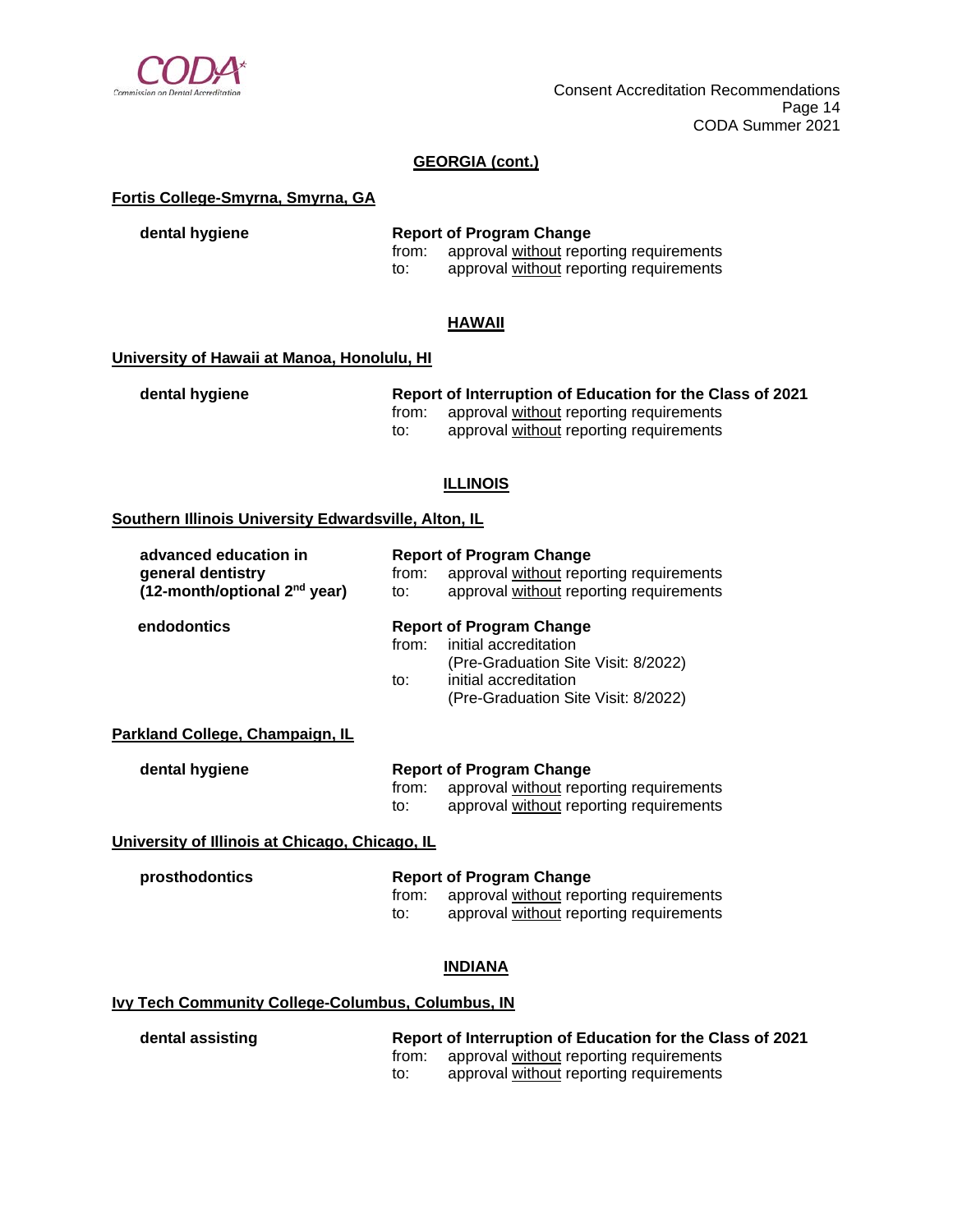

#### **IOWA**

### **Iowa Western Community College, Council Bluffs, IA**

| dental assisting                                   | from:<br>to:                                                                                                                                 | Report of Interruption of Education for the Class of 2021<br>approval without reporting requirements<br>approval without reporting requirements |
|----------------------------------------------------|----------------------------------------------------------------------------------------------------------------------------------------------|-------------------------------------------------------------------------------------------------------------------------------------------------|
| University of Iowa, Iowa City, IA                  |                                                                                                                                              |                                                                                                                                                 |
| oral and maxillofacial<br>pathology                | from:<br>to:                                                                                                                                 | <b>Request for Extension of Accreditation</b><br>approval without reporting requirements<br>approval without reporting requirements             |
| pediatric dentistry                                | <b>Request for Enrollment Increase</b><br>approval without reporting requirements<br>from:<br>approval without reporting requirements<br>to: |                                                                                                                                                 |
| Hawkeye Community College, Waterloo, IA            |                                                                                                                                              |                                                                                                                                                 |
| dental assisting                                   | from:<br>to:                                                                                                                                 | Report of Interruption of Education for the Class of 2021<br>approval without reporting requirements<br>approval without reporting requirements |
|                                                    |                                                                                                                                              | <b>KANSAS</b>                                                                                                                                   |
| <b>Labette Community College, Parsons, KS</b>      |                                                                                                                                              |                                                                                                                                                 |
| dental assisting                                   | from:<br>to:                                                                                                                                 | <b>Report of Site Where Educational Activity Occurs</b><br>approval without reporting requirements<br>approval without reporting requirements   |
|                                                    |                                                                                                                                              | <b>LOUISIANA</b>                                                                                                                                |
| <b>Louisiana State University, New Orleans, LA</b> |                                                                                                                                              |                                                                                                                                                 |
| general practice residency<br>$(12$ -month)        | from:<br>to:                                                                                                                                 | <b>Report of Program Change</b><br>approval without reporting requirements<br>approval without reporting requirements                           |
| dental hygiene                                     | from:<br>to:                                                                                                                                 | <b>Report of Sites Where Educational Activity Occurs</b><br>approval without reporting requirements<br>approval without reporting requirements  |
| pediatric dentistry                                | from:<br>to:                                                                                                                                 | <b>Report of Sites Where Educational Activity Occurs</b><br>approval without reporting requirements<br>approval without reporting requirements  |
| <b>Southern University, Shreveport, LA</b>         |                                                                                                                                              |                                                                                                                                                 |

| dental hygiene | Report of Interruption of Education for the Class of 2021 |                                         |  |
|----------------|-----------------------------------------------------------|-----------------------------------------|--|
|                | from:                                                     | approval without reporting requirements |  |
|                | to:                                                       | approval without reporting requirements |  |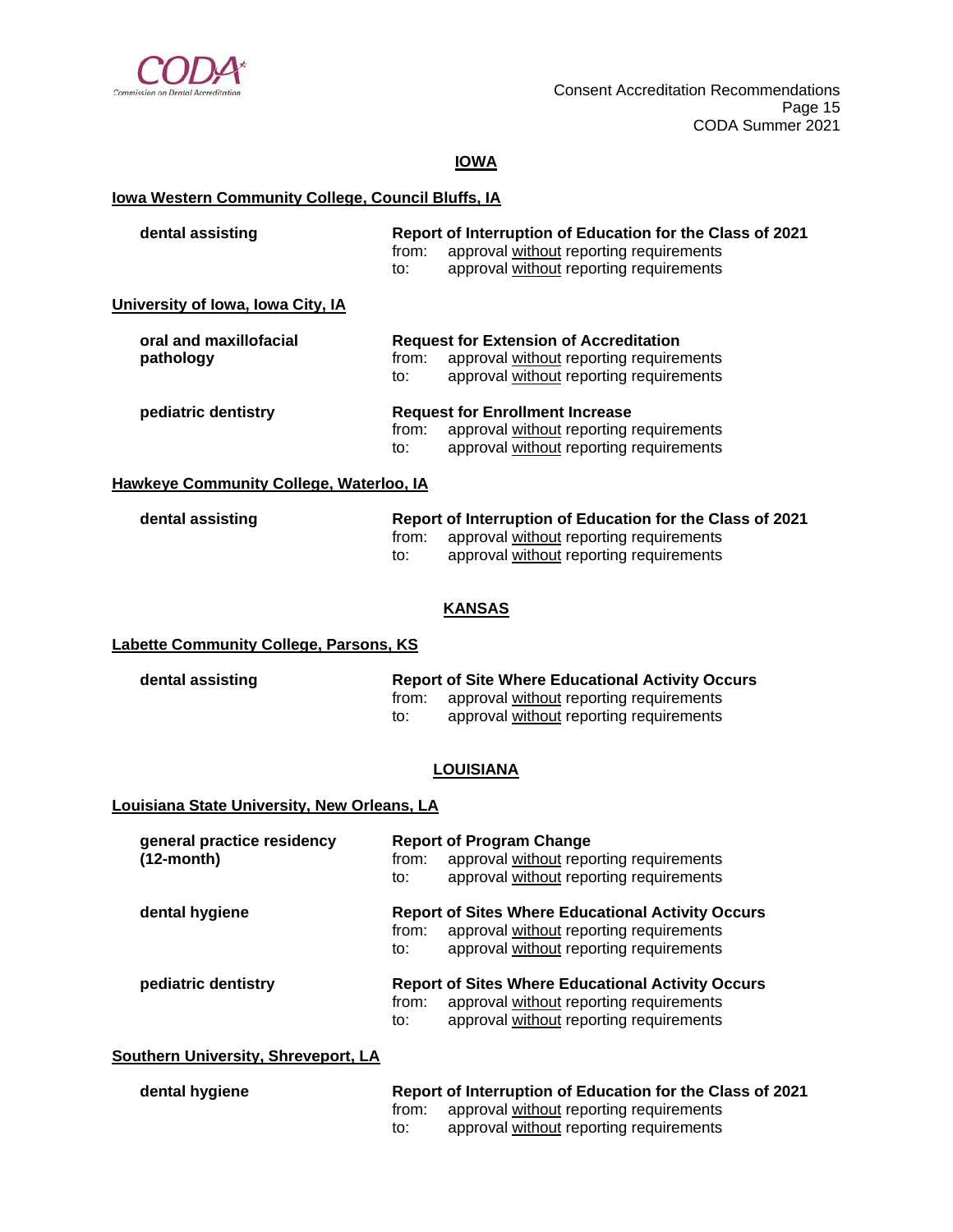

#### **MAINE**

#### **University of New England, Portland, ME**

**dental education Report of Interruption of Education for the Class of 2021** from: approval without reporting requirements to: approval without reporting requirements

#### **MARYLAND**

#### **Baltimore City Community College, Baltimore, MD**

| dental hygiene | Report of Interruption of Education for the Class of 2021 |  |  |
|----------------|-----------------------------------------------------------|--|--|
|                | from: approval without reporting requirements             |  |  |
|                | approval without reporting requirements                   |  |  |

#### **MASSACHUSETTS**

#### **Boston University, Boston, MA**

| pediatric dentistry | <b>Request for Enrollment Increase</b> |                                               |
|---------------------|----------------------------------------|-----------------------------------------------|
|                     |                                        | from: approval without reporting requirements |
|                     | to:                                    | approval without reporting requirements       |

#### **Tufts University, Boston, MA**

#### **dental education Report of Program Change** from: approval without reporting requirements to: approval without reporting requirements

#### **Berkshire Medical Center, Pittsfield, MA**

| general practice residency |       | Report of Interruption of Education for the Class of 2021 |  |  |
|----------------------------|-------|-----------------------------------------------------------|--|--|
| (12-month)                 | from: | approval without reporting requirements                   |  |  |
|                            | to:   | approval without reporting requirements                   |  |  |

#### **MICHIGAN**

#### **University of Michigan School of Dentistry, Ann Arbor, MI**

| dental hygiene |              | Report of Interruption of Education for the Class of 2021                          |  |  |
|----------------|--------------|------------------------------------------------------------------------------------|--|--|
|                | from:<br>to: | approval without reporting requirements<br>approval without reporting requirements |  |  |

**Lake Michigan College, Benton Harbor, MI**

| dental assisting | <b>Report of Program Change</b> |                                                                                    |  |
|------------------|---------------------------------|------------------------------------------------------------------------------------|--|
|                  | from:<br>to:                    | approval without reporting requirements<br>approval without reporting requirements |  |
|                  |                                 |                                                                                    |  |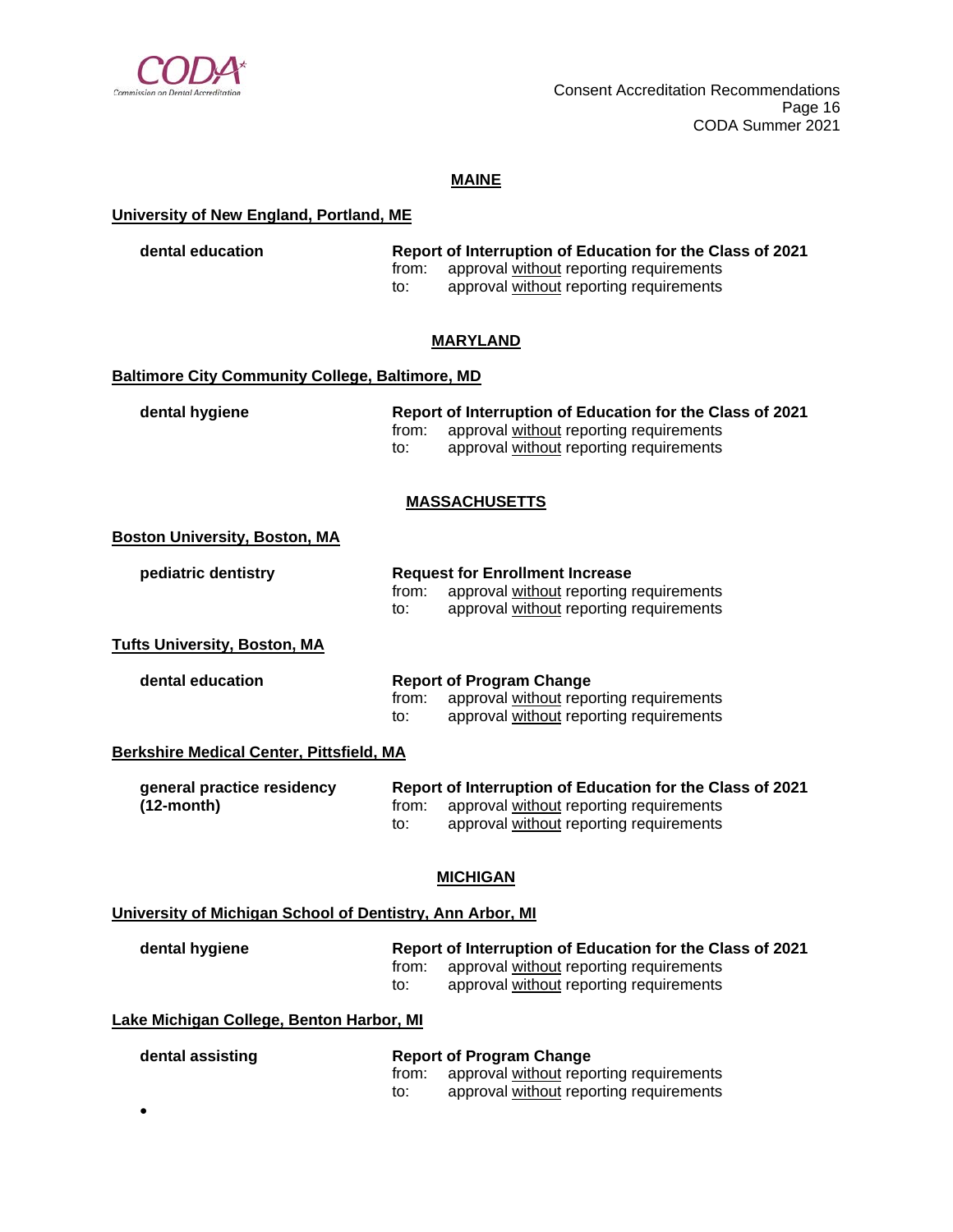

#### **MICHIGAN (cont.)**

#### **Ascension Macomb-Oakland Hospital, Detroit, MI**

| oral and maxillofacial surgery                          | <b>Report of Noncompliance</b>  |                                                                                                                                                 |  |
|---------------------------------------------------------|---------------------------------|-------------------------------------------------------------------------------------------------------------------------------------------------|--|
| residency                                               | from:<br>to:                    | approval with reporting requirements (3) (2/2023)<br>approval without reporting requirements (3)                                                |  |
| <b>Grand Rapids Community College, Grand Rapids, MI</b> |                                 |                                                                                                                                                 |  |
| dental hygiene                                          | <b>Report of Program Change</b> |                                                                                                                                                 |  |
|                                                         | from:<br>to:                    | approval without reporting requirements<br>approval without reporting requirements                                                              |  |
| Northwestern Michigan College, Traverse City, MI        |                                 |                                                                                                                                                 |  |
|                                                         |                                 |                                                                                                                                                 |  |
| dental assisting                                        | from:<br>to:                    | <b>Report of Program Change</b><br>approval without reporting requirements<br>approval without reporting requirements                           |  |
|                                                         |                                 |                                                                                                                                                 |  |
|                                                         |                                 | <b>MINNESOTA</b>                                                                                                                                |  |
| Northwest Technical College, Bemidji, MN                |                                 |                                                                                                                                                 |  |
| dental assisting                                        |                                 | Report of Interruption of Education for the Class of 2021                                                                                       |  |
|                                                         | from:<br>to:                    | approval without reporting requirements<br>approval without reporting requirements                                                              |  |
| University of Minnesota, Minneapolis, MN                |                                 |                                                                                                                                                 |  |
| dental hygiene                                          | from:<br>to:                    | Report of Interruption of Education for the Class of 2021<br>approval without reporting requirements<br>approval without reporting requirements |  |
| <b>Herzing University, St. Louis Park, MN</b>           |                                 |                                                                                                                                                 |  |
| dental assisting                                        |                                 | <b>Report of Program Change</b>                                                                                                                 |  |
|                                                         | from:<br>to:                    | approval without reporting requirements<br>approval without reporting requirements                                                              |  |
| Century College, White Bear Lake, MN                    |                                 |                                                                                                                                                 |  |
| dental assisting                                        |                                 | <b>Site Visit Report</b>                                                                                                                        |  |
|                                                         | from:<br>to:                    | approval without reporting requirements<br>approval without reporting requirements                                                              |  |
|                                                         |                                 | <b>MISSISSIPPI</b>                                                                                                                              |  |
| University of Mississippi, Jackson, MS                  |                                 |                                                                                                                                                 |  |
| dental hygiene                                          |                                 | <b>Report of Program Change</b>                                                                                                                 |  |

from: approval without reporting requirements to: approval without reporting requirements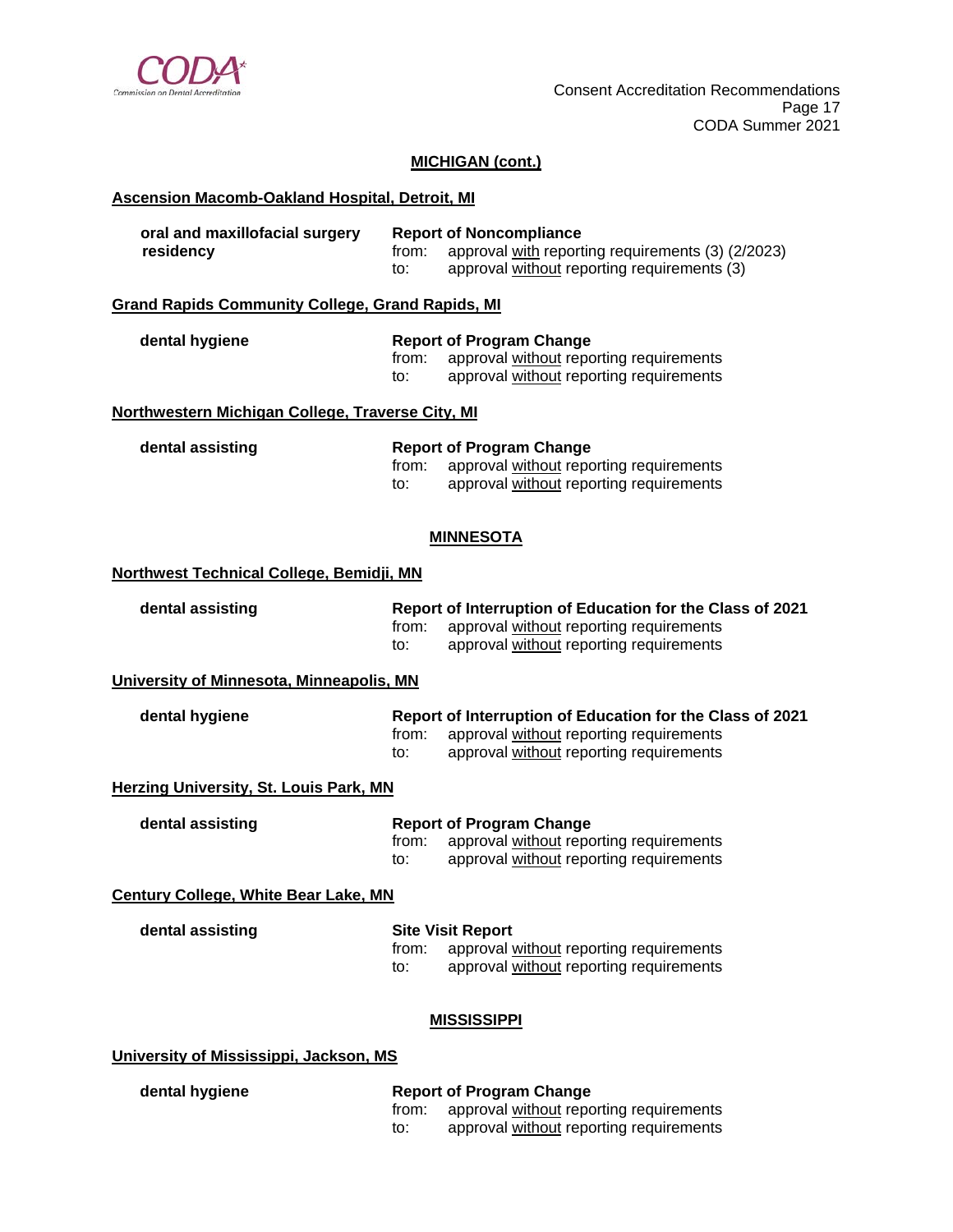

#### **MISSISSIPPI (cont.)**

#### **Meridian Community College, Meridian, MS**

| dental assisting | <b>Site Visit Report</b> |                                               |
|------------------|--------------------------|-----------------------------------------------|
|                  |                          | from: approval without reporting requirements |
|                  | to:                      | approval without reporting requirements       |

#### **MONTANA**

#### **Salish Kootenai College, Pablo, MT**

| dental assisting |       | <b>Report of Site Where Educational Activity Occurs</b> |  |  |
|------------------|-------|---------------------------------------------------------|--|--|
|                  | from: | approval without reporting requirements                 |  |  |
|                  | to:   | approval without reporting requirements                 |  |  |

#### **NEBRASKA**

#### **Central Community College, Hastings, NE**

| dental hygiene |                                                  | Report of Interruption of Education for the Class of 2021 |  |  |
|----------------|--------------------------------------------------|-----------------------------------------------------------|--|--|
|                | approval without reporting requirements<br>from: |                                                           |  |  |
|                | approval without reporting requirements<br>to:   |                                                           |  |  |

#### **University of Nebraska Medical Center, Lincoln, NE**

#### **dental education Report of Program Change**

from: approval without reporting requirements to: approval without reporting requirements

#### **NEVADA**

#### **College of Southern Nevada, Las Vegas, NV**

| dental assisting | Report of Interruption of Education for the Class of 2021<br>approval without reporting requirements<br>from:<br>approval without reporting requirements<br>to: |
|------------------|-----------------------------------------------------------------------------------------------------------------------------------------------------------------|
| dental hygiene   | <b>Report of Program Change</b><br>approval without reporting requirements<br>from:<br>approval without reporting requirements<br>to:                           |

#### **University of Nevada Las Vegas, Las Vegas, NV**

| orthodontics and        | <b>Site Visit Report</b> |                                               |
|-------------------------|--------------------------|-----------------------------------------------|
| dentofacial orthopedics |                          | from: approval without reporting requirements |
|                         | to:                      | approval without reporting requirements       |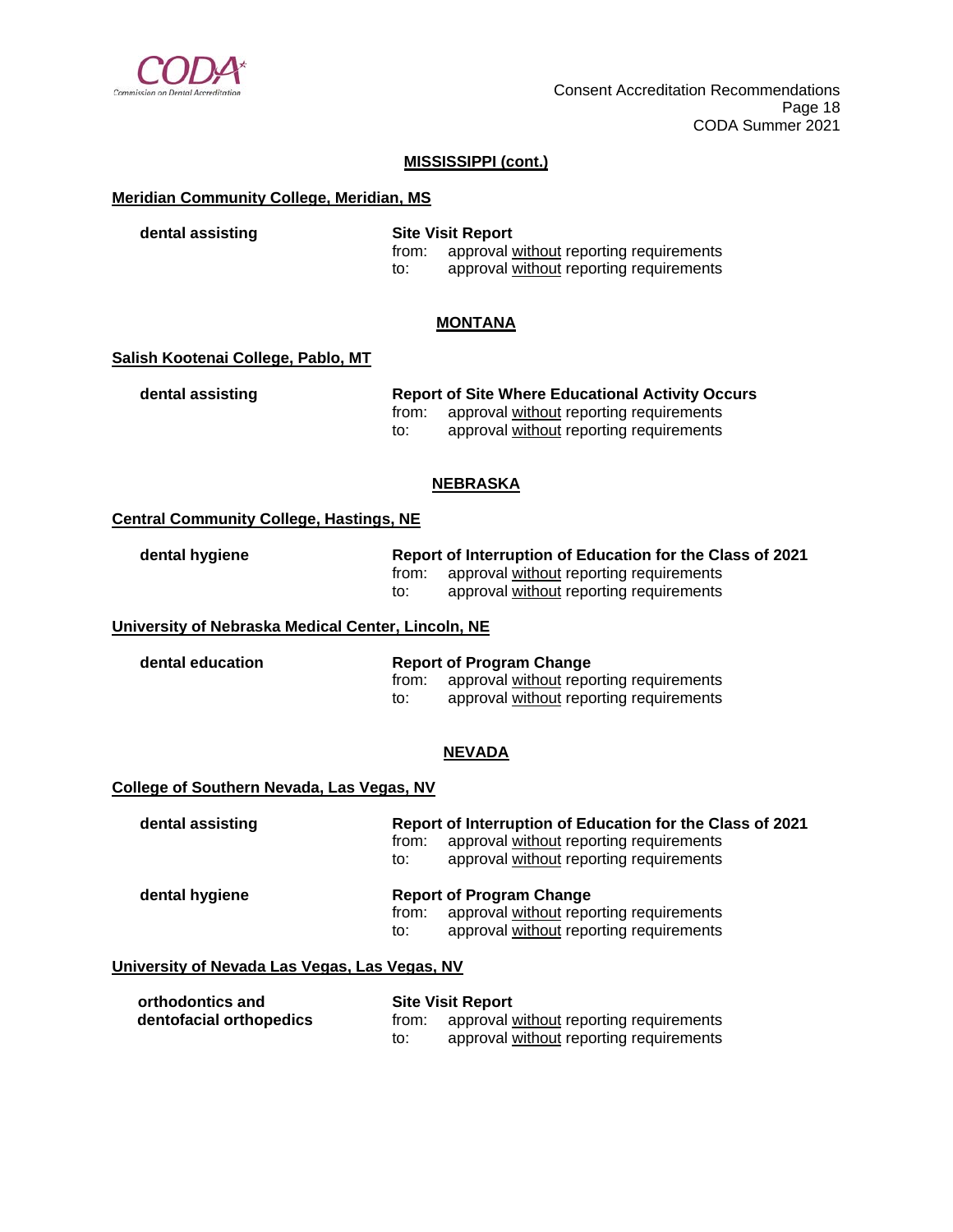

#### **NEVADA (cont.)**

#### **Truckee Meadows Community College, Reno, NV**

| dental hygiene | <b>Report of Program Change</b> |                                                                                    |
|----------------|---------------------------------|------------------------------------------------------------------------------------|
|                | from:                           | approval without reporting requirements                                            |
|                | to:                             | approval without reporting requirements                                            |
|                |                                 |                                                                                    |
|                |                                 |                                                                                    |
| dental hygiene |                                 | <b>Request for Enrollment Increase</b>                                             |
|                | from:                           | approval without reporting requirements<br>approval without reporting requirements |

#### **NEW JERSEY**

#### **Fortis Institute-Wayne, Wayne, NJ**

| <b>Report of Program Change</b> |                                         |
|---------------------------------|-----------------------------------------|
| from:                           | approval without reporting requirements |
|                                 | (Teach-Out through November 14, 2021)   |
| to:                             | approval without reporting requirements |
|                                 | (Teach-Out through November 14, 2021)   |
|                                 |                                         |

#### **NEW YORK**

#### **Jacobi Medical Center, Bronx, NY**

| general practice residency        | <b>Request for Enrollment Increase</b> |                                         |  |
|-----------------------------------|----------------------------------------|-----------------------------------------|--|
| (12-month/optional $2^{nd}$ year) | trom:                                  | approval without reporting requirements |  |
|                                   | to:                                    | approval without reporting requirements |  |

#### **Brookdale Hospital Medical Center, Brooklyn, NY**

| general practice residency<br>(12-month/optional $2nd$ year)    | from:<br>to: | <b>Report of Program Change</b><br>approval without reporting requirements<br>approval without reporting requirements        |
|-----------------------------------------------------------------|--------------|------------------------------------------------------------------------------------------------------------------------------|
| general practice residency<br>(12-month/optional $2^{nd}$ year) | from:<br>to: | <b>Request for Enrollment Increase</b><br>approval without reporting requirements<br>approval without reporting requirements |

#### **New York-Presbyterian Brooklyn Methodist Hospital, Brooklyn, NY**

| general practice residency        |       | Report of Interruption of Education for the Class of 2021 |
|-----------------------------------|-------|-----------------------------------------------------------|
| $(12$ -month/optional $2nd$ year) | trom: | approval without reporting requirements                   |
|                                   | to:   | approval without reporting requirements                   |

#### **NYC Health + Hospitals/Woodhull, Brooklyn, NY**

| general practice residency        | <b>Request for Enrollment Increase</b> |                                         |  |
|-----------------------------------|----------------------------------------|-----------------------------------------|--|
| $(12$ -month/optional $2nd$ year) | trom:                                  | approval without reporting requirements |  |
|                                   | to:                                    | approval without reporting requirements |  |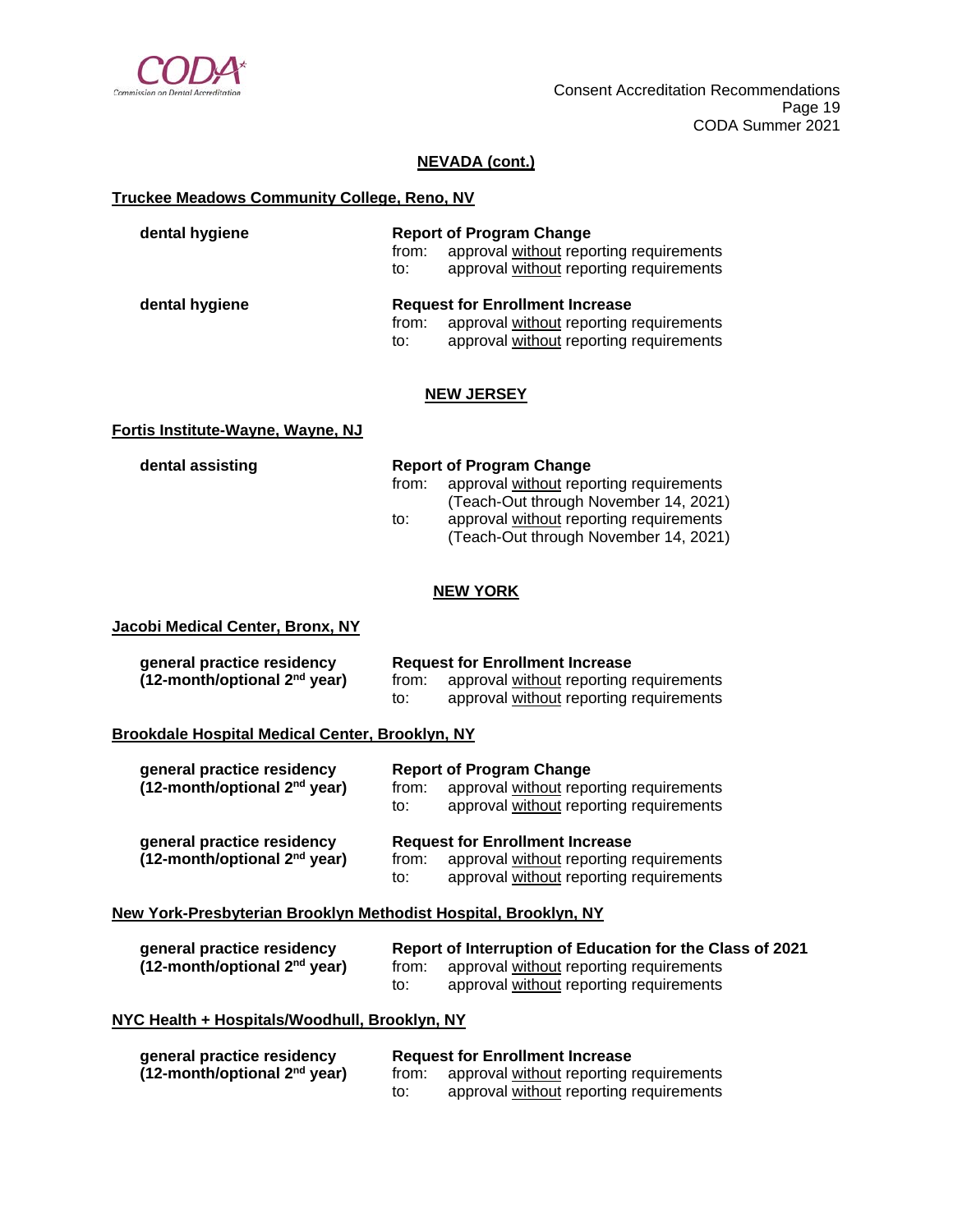

### **NEW YORK (cont.)**

### **University of Buffalo, The State University of New York, Buffalo, NY**

| dental education                                             | <b>Report of Program Change</b><br>approval without reporting requirements<br>from:<br>approval without reporting requirements<br>to:                           |
|--------------------------------------------------------------|-----------------------------------------------------------------------------------------------------------------------------------------------------------------|
| pediatric dentistry                                          | <b>Report of Sites Where Educational Activity Occurs</b><br>approval without reporting requirements<br>from:<br>approval without reporting requirements<br>to:  |
| periodontics                                                 | <b>Report of Sites Where Educational Activity Occurs</b><br>approval without reporting requirements<br>from:<br>approval without reporting requirements<br>to:  |
| <b>Flushing Hospital Medical Center, Flushing, NY</b>        |                                                                                                                                                                 |
| general practice residency<br>$(12$ -month)                  | Report of Interruption of Education for the Class of 2021<br>approval without reporting requirements<br>from:<br>approval without reporting requirements<br>to: |
| Plaza College, Forest Hills, NY                              |                                                                                                                                                                 |
| dental hygiene                                               | <b>Report of Program Change</b><br>approval without reporting requirements<br>from:<br>approval without reporting requirements<br>to:                           |
| dental hygiene                                               | <b>Request for Enrollment Increase</b><br>from:<br>approval without reporting requirements<br>approval without reporting requirements<br>to:                    |
| Beth Israel Medical Center, New York, NY                     |                                                                                                                                                                 |
| oral and maxillofacial surgery<br>residency                  | <b>Report of Program Change</b><br>from:<br>approval without reporting requirements (5)<br>approval without reporting requirements (5)<br>$\mathsf{to}:$        |
| <b>Columbia University, New York, NY</b>                     |                                                                                                                                                                 |
| dental public health                                         | <b>Request for Extension of Accreditation</b><br>approval without reporting requirements<br>from:<br>approval without reporting requirements<br>to:             |
| Harlem Hospital Center Department of Dentistry, New York, NY |                                                                                                                                                                 |
| pediatric dentistry                                          | Report of Interruption of Education for the Class of 2021<br>approval without reporting requirements<br>from:<br>approval without reporting requirements<br>to: |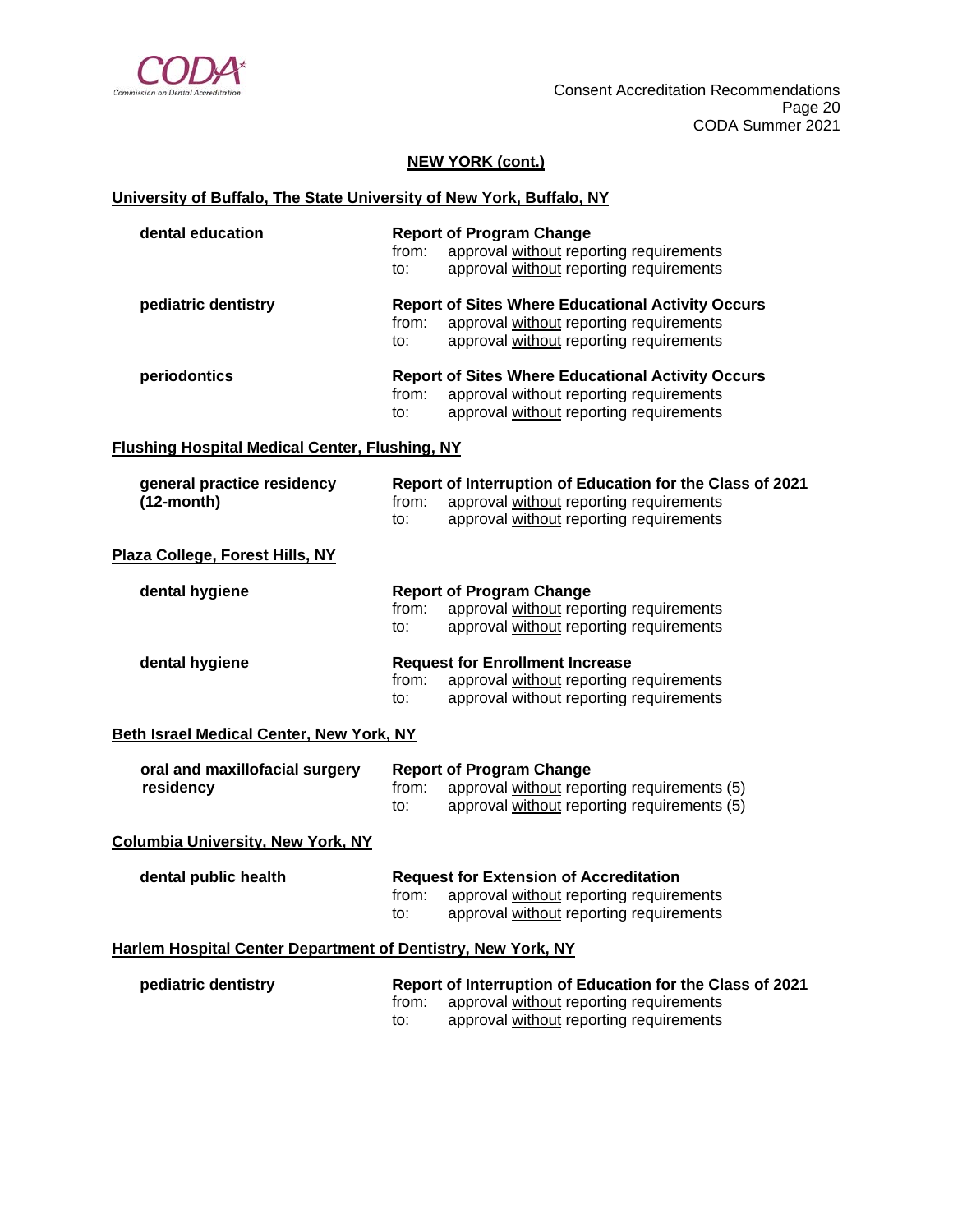

### **NEW YORK (cont.)**

### **Mount Sinai Hospital Medical Center, New York, NY**

| oral and maxillofacial surgery<br>residency                            | <b>Teach-Out Report</b><br>approval without reporting requirements (3)<br>from:<br>(Teach-Out through June 30, 2021)<br>approval without reporting requirements (3)<br>to:<br>(Teach-Out through September 1, 2021) |
|------------------------------------------------------------------------|---------------------------------------------------------------------------------------------------------------------------------------------------------------------------------------------------------------------|
| University of Rochester, Rochester, NY                                 |                                                                                                                                                                                                                     |
| dental public health                                                   | <b>Request for Enrollment Increase</b><br>from:<br>approval without reporting requirements<br>approval without reporting requirements<br>to:                                                                        |
| <b>Stony Brook University, Stony Brook, NY</b>                         |                                                                                                                                                                                                                     |
| dental education                                                       | <b>Report of Program Change</b><br>from:<br>approval without reporting requirements<br>approval without reporting requirements<br>to:                                                                               |
| endodontics                                                            | <b>Report of Program Change</b><br>from:<br>approval without reporting requirements<br>approval without reporting requirements<br>to:                                                                               |
| orthodontics and<br>dentofacial orthopedics                            | <b>Report of Program Change</b><br>approval without reporting requirements<br>from:<br>approval without reporting requirements<br>to:                                                                               |
| periodontics                                                           | <b>Report of Program Change</b><br>approval without reporting requirements<br>from:<br>approval without reporting requirements<br>to:                                                                               |
|                                                                        | <b>Stony Brook University Hospital/School of Dental Medicine, Stony Brook, NY</b>                                                                                                                                   |
| dental anesthesiology                                                  | <b>Report of Program Change</b><br>from:<br>approval without reporting requirements<br>approval without reporting requirements<br>to:                                                                               |
| general practice residency<br>(12-month/optional 2 <sup>nd</sup> year) | <b>Report of Program Change</b><br>from:<br>approval without reporting requirements<br>approval without reporting requirements<br>to:                                                                               |
| oral and maxillofacial<br>radiology                                    | <b>Report of Program Change</b><br>approval without reporting requirements<br>from:<br>approval without reporting requirements<br>to:                                                                               |
| pediatric dentistry                                                    | <b>Report of Program Change</b><br>from:<br>approval without reporting requirements<br>approval without reporting requirements<br>to:                                                                               |
| prosthodontics                                                         | <b>Report of Program Change</b><br>approval without reporting requirements<br>from:<br>approval without reporting requirements<br>to:                                                                               |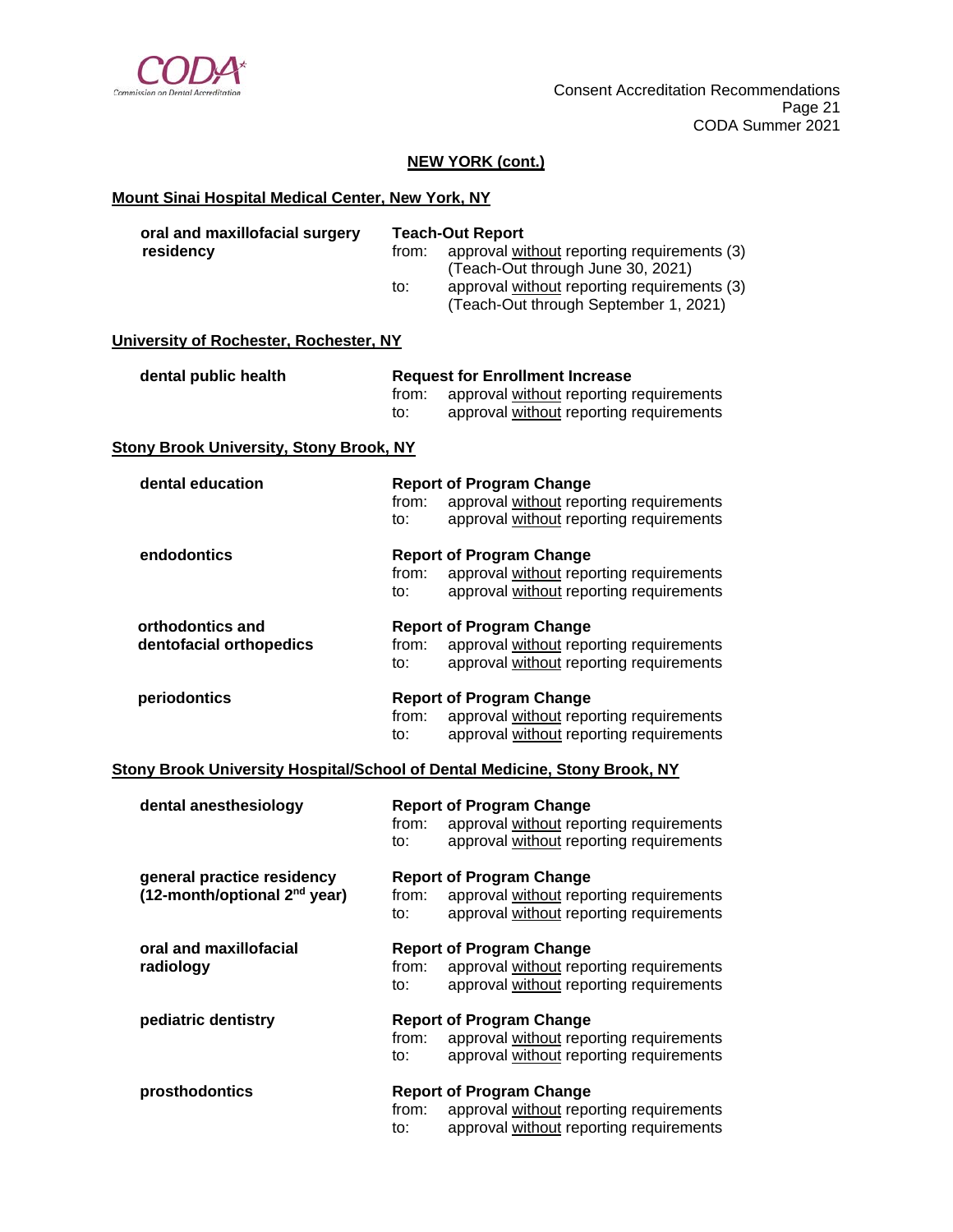

#### **NORTH CAROLINA**

#### **Central Piedmont Community College, Charlotte, NC**

| dental assisting                                                        | <b>Site Visit Report</b><br>from:<br>approval without reporting requirements<br>approval without reporting requirements<br>to:                                  |  |  |  |
|-------------------------------------------------------------------------|-----------------------------------------------------------------------------------------------------------------------------------------------------------------|--|--|--|
| dental assisting                                                        | <b>Report of Program Change</b><br>approval without reporting requirements<br>from:<br>approval without reporting requirements<br>to:                           |  |  |  |
| dental hygiene                                                          | <b>Site Visit Report</b><br>approval without reporting requirements<br>from:<br>approval without reporting requirements<br>to:                                  |  |  |  |
| <b>Guilford Technical Community College, Jamestown, NC</b>              |                                                                                                                                                                 |  |  |  |
| dental hygiene                                                          | <b>Report of Program Change</b><br>from:<br>approval without reporting requirements<br>approval without reporting requirements<br>to:                           |  |  |  |
| North Carolina Oral Health Section, Raleigh, NC                         |                                                                                                                                                                 |  |  |  |
| dental public health<br>Rowan-Cabarrus Community College, Salisbury, NC | Report of Interruption of Education for the Class of 2021<br>approval without reporting requirements<br>from:<br>approval without reporting requirements<br>to: |  |  |  |
| dental assisting                                                        | <b>Report of Program Change</b><br>from:<br>approval without reporting requirements<br>approval without reporting requirements<br>to:                           |  |  |  |
|                                                                         | <b>NORTH DAKOTA</b>                                                                                                                                             |  |  |  |
| North Dakota State College of Science, Wahpeton, ND                     |                                                                                                                                                                 |  |  |  |
| dental hygiene                                                          | <b>Report of Program Change</b><br>approval without reporting requirements<br>from:<br>approval without reporting requirements<br>to:                           |  |  |  |
| <b>OHIO</b>                                                             |                                                                                                                                                                 |  |  |  |
| University of Cincinnati Blue Ash College, Cincinnati, OH               |                                                                                                                                                                 |  |  |  |

**dental hygiene Report of Interruption of Education for the Class of 2021** from: approval without reporting requirements<br>to: approval without reporting requirements approval without reporting requirements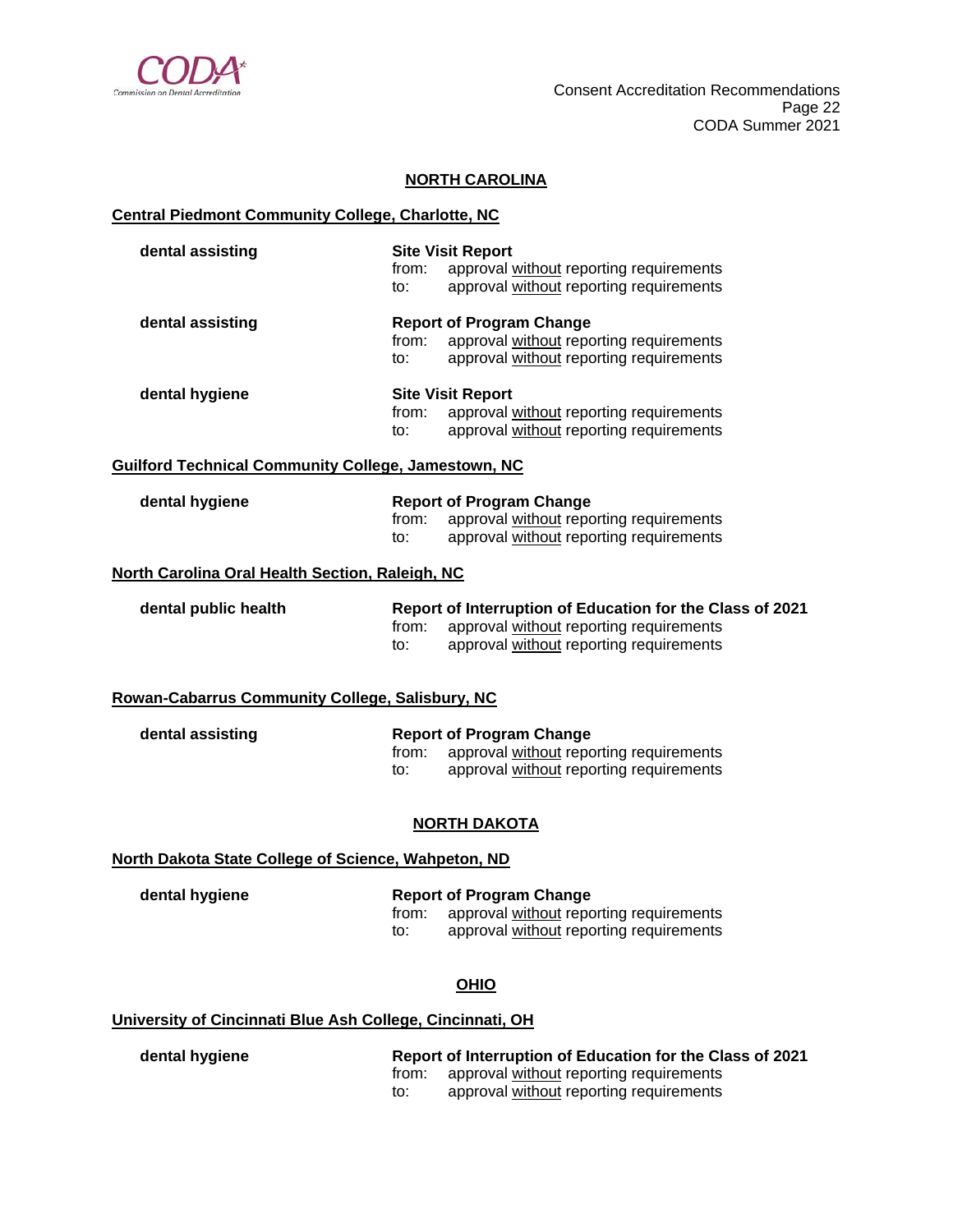

### **OHIO (cont.)**

### **Columbus State Community College, Columbus, OH**

| dental hygiene                          | <b>Report of Program Change</b> |                                                                                    |  |  |
|-----------------------------------------|---------------------------------|------------------------------------------------------------------------------------|--|--|
|                                         | from:<br>to:                    | approval without reporting requirements<br>approval without reporting requirements |  |  |
| The Ohio State University, Columbus, OH |                                 |                                                                                    |  |  |
| dental education                        |                                 | <b>Site Visit Report</b>                                                           |  |  |
|                                         | from:<br>to:                    | approval without reporting requirements<br>approval without reporting requirements |  |  |
| endodontics                             | <b>Site Visit Report</b>        |                                                                                    |  |  |
|                                         | from:<br>to:                    | approval without reporting requirements<br>approval without reporting requirements |  |  |
| oral and maxillofacial                  |                                 | <b>Site Visit Report</b>                                                           |  |  |
| pathology                               | from:<br>to:                    | approval without reporting requirements<br>approval without reporting requirements |  |  |
| orthodontics and                        |                                 | <b>Site Visit Report</b>                                                           |  |  |
| dentofacial orthopedics                 | from:<br>to:                    | approval without reporting requirements<br>approval without reporting requirements |  |  |
| orthodontics and                        |                                 | <b>Request for Enrollment Increase</b>                                             |  |  |
| dentofacial orthopedics                 | from:<br>to:                    | approval without reporting requirements<br>approval without reporting requirements |  |  |
| pediatric dentistry                     |                                 | <b>Site Visit Report</b>                                                           |  |  |
|                                         | from:<br>to:                    | approval without reporting requirements<br>approval without reporting requirements |  |  |
| pediatric dentistry                     |                                 | <b>Report of Program Change</b>                                                    |  |  |
|                                         | from:<br>to:                    | approval without reporting requirements<br>approval without reporting requirements |  |  |
| periodontics                            |                                 | <b>Site Visit Report</b>                                                           |  |  |
|                                         | from:<br>to:                    | approval without reporting requirements<br>approval without reporting requirements |  |  |
| prosthodontics                          |                                 | <b>Site Visit Report</b>                                                           |  |  |
|                                         | from:<br>to:                    | approval without reporting requirements<br>approval without reporting requirements |  |  |
| prosthodontics                          |                                 | <b>Report of Program Change</b>                                                    |  |  |
|                                         | from:<br>to:                    | approval without reporting requirements<br>approval without reporting requirements |  |  |
| prosthodontics                          |                                 | <b>Request for Enrollment Increase</b>                                             |  |  |
|                                         | from:<br>to:                    | approval without reporting requirements<br>approval without reporting requirements |  |  |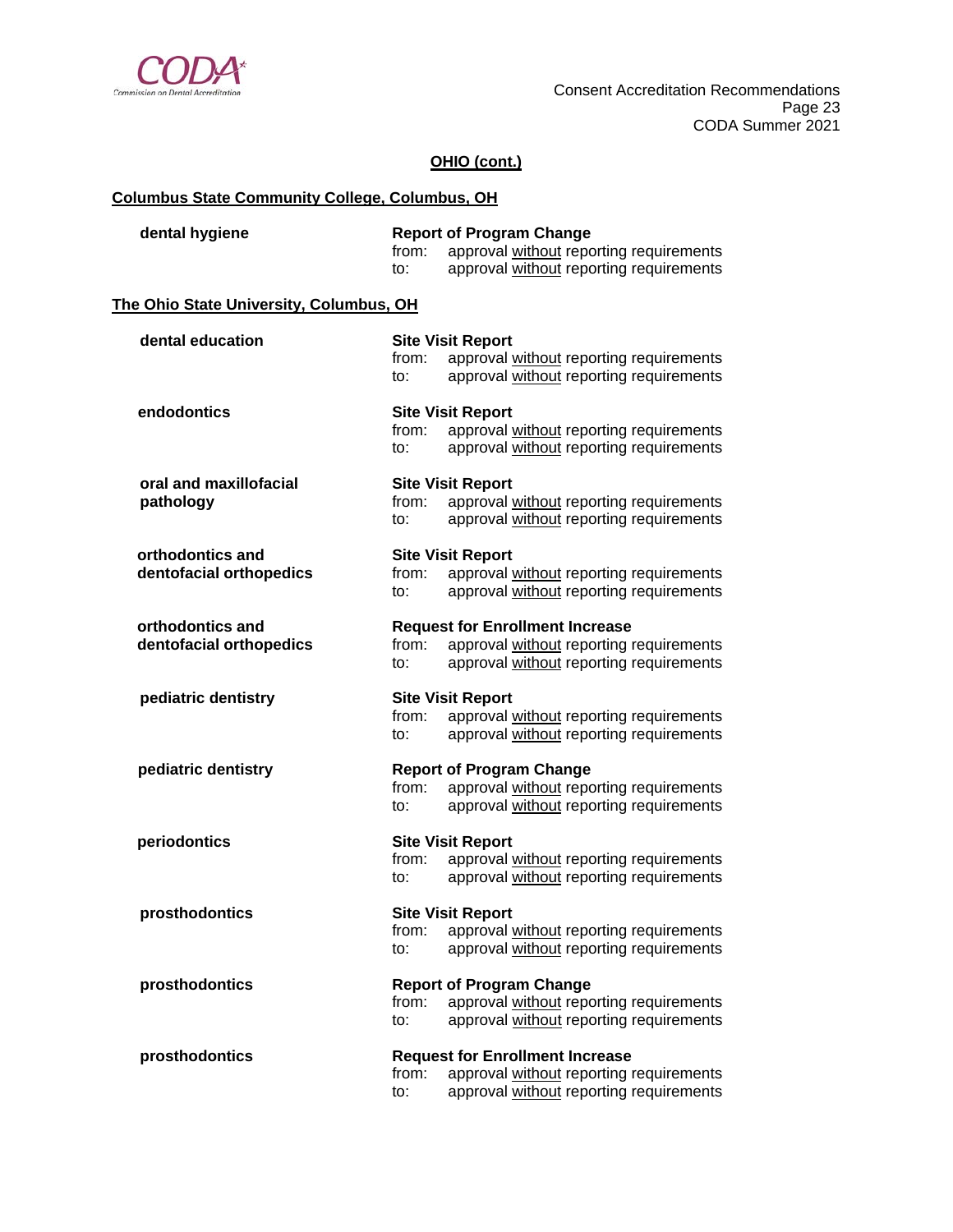

#### **OHIO (cont.)**

#### **Lorain County Community College, Elyria, OH**

| dental hygiene | Report of Interruption of Education for the Class of 2021<br>approval without reporting requirements<br>from:<br>approval without reporting requirements<br>to: |
|----------------|-----------------------------------------------------------------------------------------------------------------------------------------------------------------|
| dental hygiene | <b>Report of Program Change</b><br>approval without reporting requirements<br>from:<br>approval without reporting requirements<br>to:                           |
| dental hygiene | <b>Request for Enrollment Increase</b><br>approval without reporting requirements<br>from:<br>approval without reporting requirements<br>to:                    |

#### **OKLAHOMA**

#### **US Army Dental Activity-Ft. Sill, Fort Sill, OK**

| advanced education in        | <b>Report of Interruption of Education for the Class of 2021</b> |                                               |  |
|------------------------------|------------------------------------------------------------------|-----------------------------------------------|--|
| general dentistry (12-month) |                                                                  | from: approval without reporting requirements |  |
|                              | to:                                                              | approval without reporting requirements       |  |

#### **University of Oklahoma Health Science Center, Oklahoma City, OK**

| dental education | <b>Report of Sites Where Educational Activity Occurs</b><br>approval without reporting requirements<br>from:<br>approval without reporting requirements<br>to: |
|------------------|----------------------------------------------------------------------------------------------------------------------------------------------------------------|
| periodontics     | <b>Request for Enrollment Increase</b><br>approval without reporting requirements<br>from:<br>approval without reporting requirements<br>to:                   |

#### **Veterans Affairs Health Care System/Oklahoma City, Oklahoma City, OK**

| general practice residency |       | Report of Interruption of Education for the Class of 2021 |  |  |
|----------------------------|-------|-----------------------------------------------------------|--|--|
| (12-month)                 | trom: | approval without reporting requirements                   |  |  |
|                            | to:   | approval without reporting requirements                   |  |  |

#### **OREGON**

#### **Central Oregon Community College, Bend, OR**

| dental assisting | <b>Report of Program Change</b> |                                         |
|------------------|---------------------------------|-----------------------------------------|
|                  | trom:                           | approval without reporting requirements |
|                  | to:                             | approval without reporting requirements |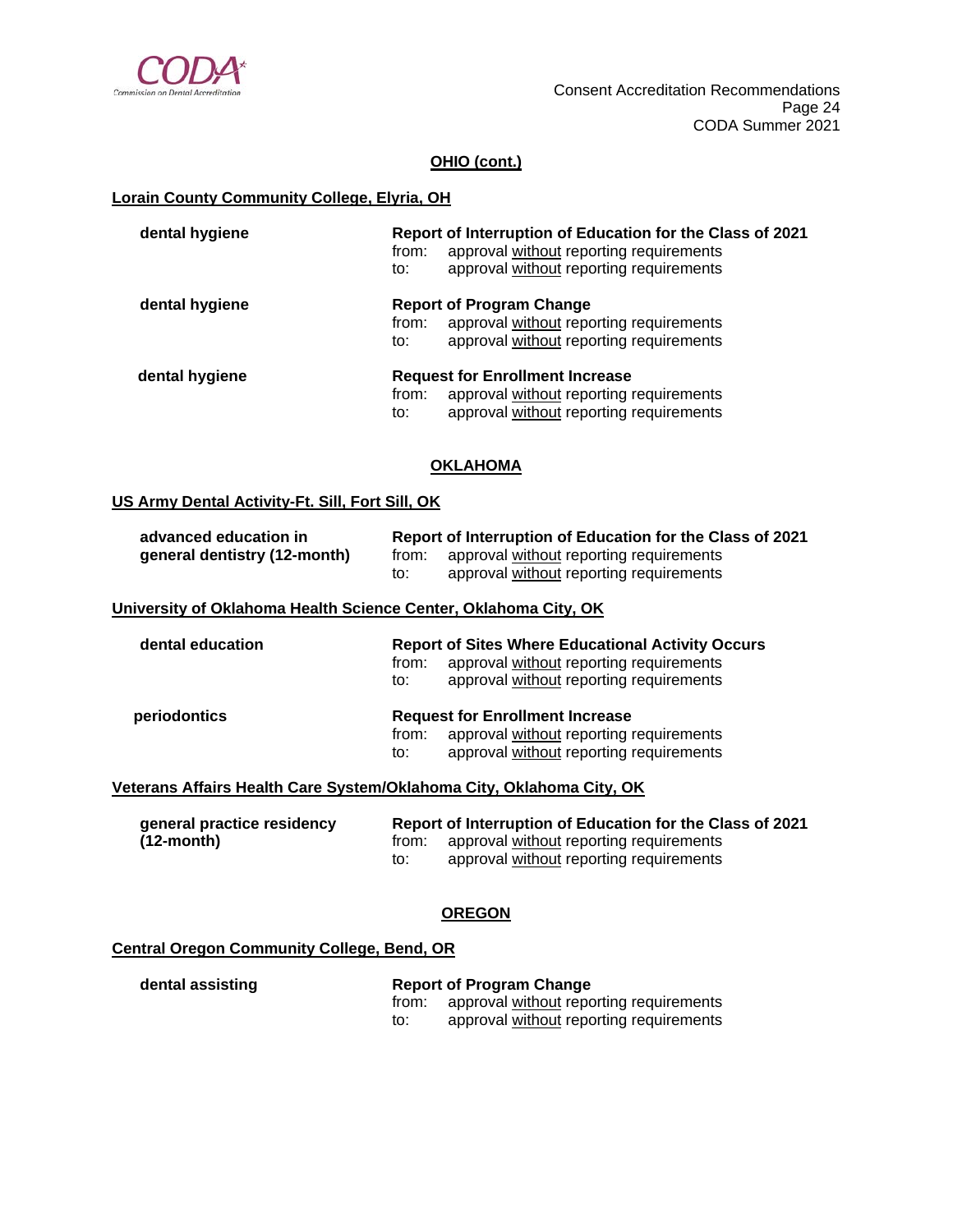

#### **OREGON (cont.)**

#### **Portland Community College, Portland, OR**

| dental assisting | from:<br>to: | <b>Report of Program Change</b><br>approval without reporting requirements<br>approval without reporting requirements |
|------------------|--------------|-----------------------------------------------------------------------------------------------------------------------|
| dental hygiene   | from:<br>to: | <b>Report of Program Change</b><br>approval without reporting requirements<br>approval without reporting requirements |

#### **Umpqua Community College, Roseburg, OR**

| dental assisting | <b>Report of Program Change</b> |                                         |  |
|------------------|---------------------------------|-----------------------------------------|--|
|                  | trom:                           | approval without reporting requirements |  |
|                  | to:                             | approval without reporting requirements |  |

#### **PENNSYLVANIA**

#### **Temple University, Philadelphia, PA**

| advanced education in                                                                  | <b>Report of Program Change</b> |                                                                                                                              |
|----------------------------------------------------------------------------------------|---------------------------------|------------------------------------------------------------------------------------------------------------------------------|
| general dentistry                                                                      | from:                           | approval without reporting requirements                                                                                      |
| (12-month/optional 2 <sup>nd</sup> year)                                               | to:                             | approval without reporting requirements                                                                                      |
| advanced education in<br>general dentistry<br>(12-month/optional 2 <sup>nd</sup> year) | from:<br>to:                    | <b>Request for Enrollment Increase</b><br>approval without reporting requirements<br>approval without reporting requirements |
| endodontics                                                                            | from:<br>to:                    | <b>Report of Program Change</b><br>approval without reporting requirements<br>approval without reporting requirements        |
| Temple Univ. Hospital/Episcopal Division, Philadelphia, PA                             |                                 |                                                                                                                              |
| pediatric dentistry                                                                    | from:<br>to:                    | <b>Request for Enrollment Increase</b><br>approval without reporting requirements<br>approval without reporting requirements |
| University of Pennsylvania, Philadelphia, PA                                           |                                 |                                                                                                                              |

**dental education Request for Enrollment Increase** from: approval without reporting requirements<br>to: approval without reporting requirements approval without reporting requirements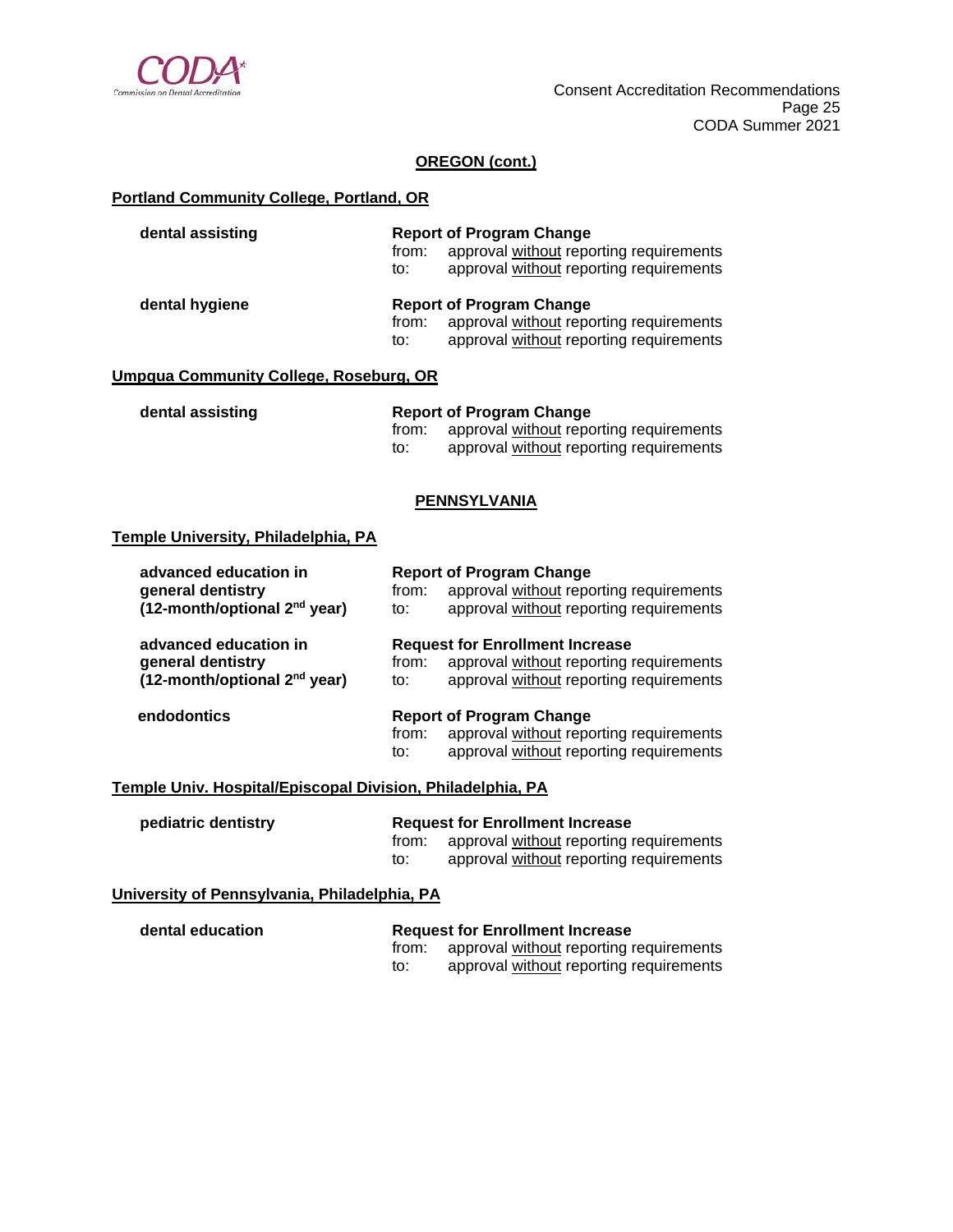

#### **PUERTO RICO**

#### **University of Puerto Rico, San Juan, PR**

| dental education    | from:<br>to: | <b>Report of Program Change</b><br>approval without reporting requirements<br>approval without reporting requirements                           |
|---------------------|--------------|-------------------------------------------------------------------------------------------------------------------------------------------------|
| pediatric dentistry | from:<br>to: | Report of Interruption of Education for the Class of 2021<br>approval without reporting requirements<br>approval without reporting requirements |

#### **SOUTH CAROLINA**

#### **Trident Technical College, Charleston, SC**

| dental assisting | <b>Report of Program Change</b><br>approval without reporting requirements<br>from: |                                                                                    |
|------------------|-------------------------------------------------------------------------------------|------------------------------------------------------------------------------------|
| dental hygiene   | to:                                                                                 | approval without reporting requirements<br><b>Report of Program Change</b>         |
|                  |                                                                                     |                                                                                    |
|                  |                                                                                     |                                                                                    |
|                  | from:                                                                               | approval without reporting requirements<br>approval without reporting requirements |

#### **TENNESSEE**

#### **Northeast State Community College, Kingsport, TN**

| dental assisting                                      | <b>Progress Report</b><br>from:<br>to:   | approval with reporting requirements;<br>intent to withdraw (8/2021)<br>approval without reporting requirements |
|-------------------------------------------------------|------------------------------------------|-----------------------------------------------------------------------------------------------------------------|
| University of Tennessee Medical Center, Knoxville, TN |                                          |                                                                                                                 |
| oral and maxillofacial surgery<br>residency           | <b>Site Visit Report</b><br>from:<br>to: | approval without reporting requirements (3)<br>approval without reporting requirements (3)                      |
| oral and maxillofacial surgery                        |                                          | <b>Report of Sites Where Educational Activity Occurs</b>                                                        |

**residency** from: approval <u>without</u> reporting requirements (3)<br>to: approval without reporting requirements (3) approval without reporting requirements (3)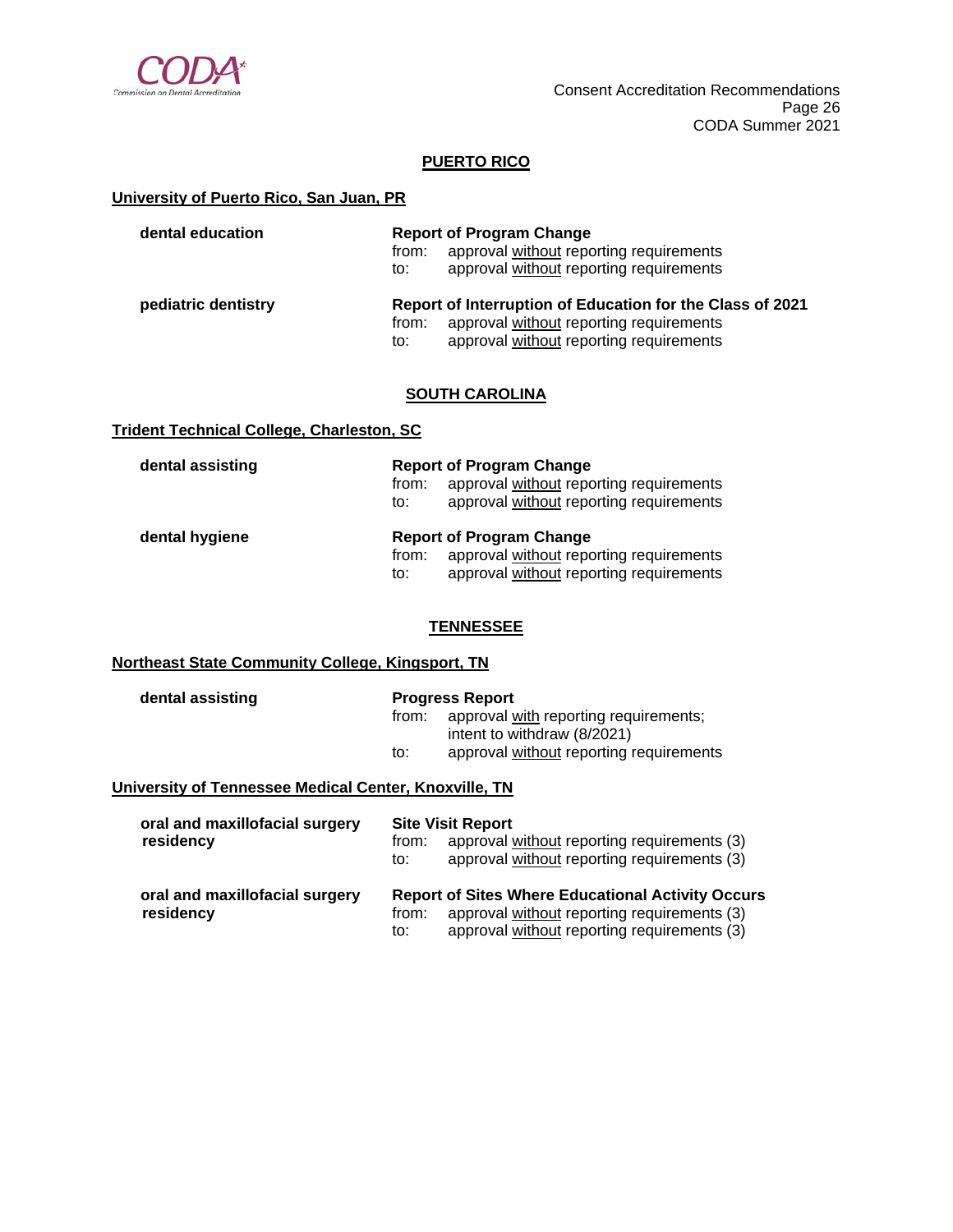

#### **TENNESSEE (cont.)**

#### **University of Tennessee Health Science Center, Memphis, TN**

| advanced education in<br>general dentistry (12-month) | from:<br>to: | <b>Request for Enrollment Increase</b><br>approval without reporting requirements<br>approval without reporting requirements |
|-------------------------------------------------------|--------------|------------------------------------------------------------------------------------------------------------------------------|
| dental hygiene                                        | from:<br>to: | <b>Request for Enrollment Increase</b><br>approval without reporting requirements<br>approval without reporting requirements |
| prosthodontics                                        | from:<br>to: | <b>Request for Enrollment Increase</b><br>approval without reporting requirements<br>approval without reporting requirements |

#### **Meharry Medical College, Nashville, TN**

| dental education | <b>Request for Enrollment Increase</b> |                                                                                          |
|------------------|----------------------------------------|------------------------------------------------------------------------------------------|
|                  | to:                                    | from: approval without reporting requirements<br>approval without reporting requirements |
|                  |                                        |                                                                                          |

#### **TEXAS**

#### **Concorde Career College-Dallas, Dallas, TX**

| dental hygiene                         | <b>Site Visit Report</b> |                                                                                    |  |
|----------------------------------------|--------------------------|------------------------------------------------------------------------------------|--|
|                                        | from:<br>to:             | approval without reporting requirements<br>approval without reporting requirements |  |
| El Paso Community College, El Paso, TX |                          |                                                                                    |  |
| dental hygiene                         | from:                    | <b>Report of Program Change</b><br>approval without reporting requirements         |  |

to: approval without reporting requirements

#### **Coleman College for Health Sciences, Houston Community College System, Houston, TX**

| dental assisting                                     | from:<br>to: | <b>Site Visit Report</b><br>approval without reporting requirements<br>approval without reporting requirements |
|------------------------------------------------------|--------------|----------------------------------------------------------------------------------------------------------------|
| Concorde Career College-San Antonio, San Antonio, TX |              |                                                                                                                |
| dental hygiene                                       |              | <b>Site Visit Report</b>                                                                                       |

| Site Visit Report |                                         |  |  |
|-------------------|-----------------------------------------|--|--|
| from:             | approval without reporting requirements |  |  |
| to:               | approval without reporting requirements |  |  |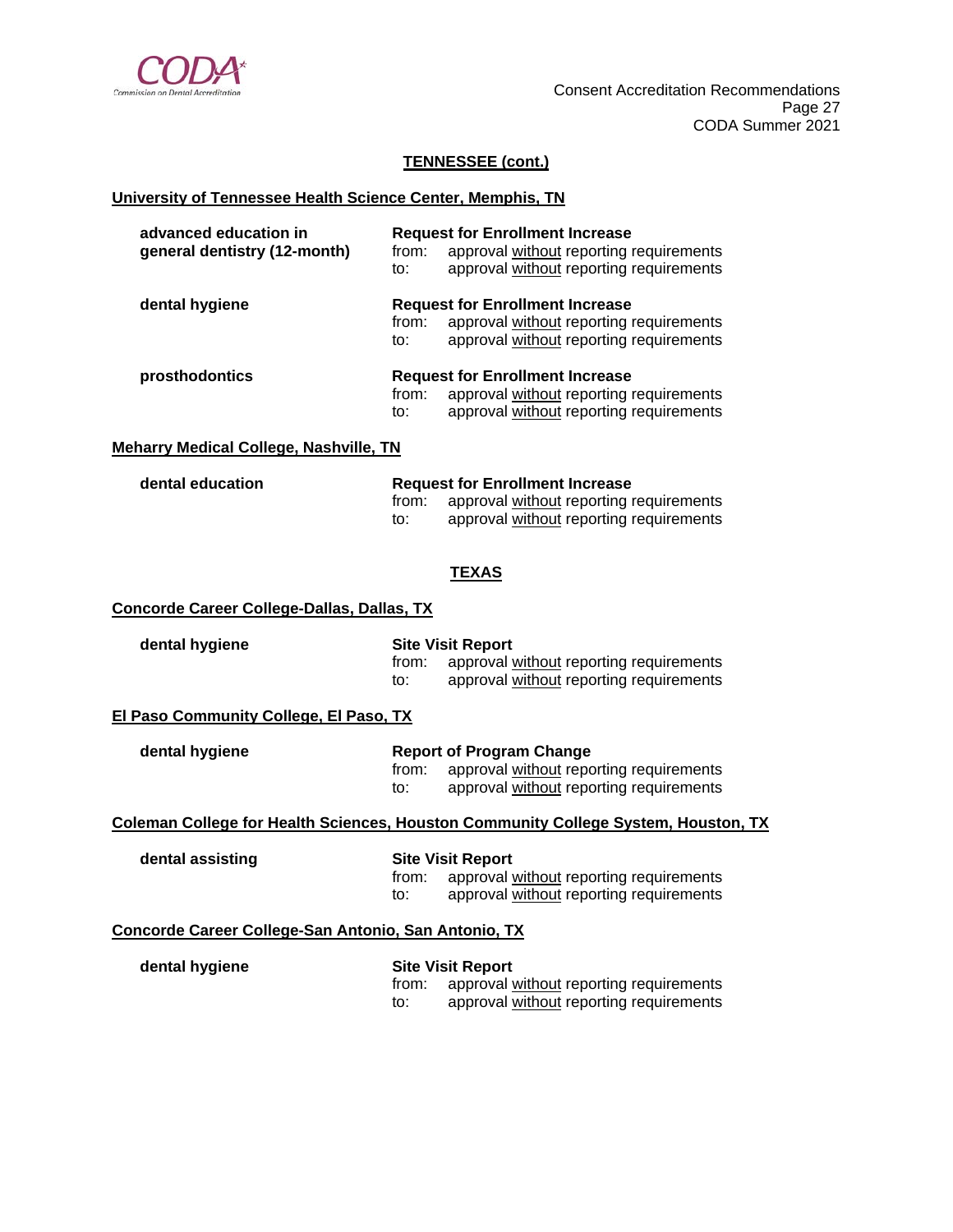

#### **TEXAS (cont.)**

#### **UT Health San Antonio, San Antonio, TX**

| advanced education in<br>general dentistry (12-month) | from:<br>to: | <b>Report of Program Change</b><br>approval without reporting requirements<br>approval without reporting requirements        |
|-------------------------------------------------------|--------------|------------------------------------------------------------------------------------------------------------------------------|
| advanced education in<br>general dentistry (12-month) | from:<br>to: | <b>Request for Enrollment Increase</b><br>approval without reporting requirements<br>approval without reporting requirements |
| pediatric dentistry                                   | from:<br>to: | <b>Request for Enrollment Increase</b><br>approval without reporting requirements<br>approval without reporting requirements |

#### **UTAH**

#### **Roseman University of Health Sciences, South Jordan, UT**

| dental education | from:<br>to: | <b>Report of Program Change</b><br>approval without reporting requirements<br>approval without reporting requirements        |
|------------------|--------------|------------------------------------------------------------------------------------------------------------------------------|
| dental education | from:<br>to: | <b>Request for Enrollment Increase</b><br>approval without reporting requirements<br>approval without reporting requirements |

### **VIRGINIA**

| <b>Veterans Affairs Medical Center/Hampton, Hampton, VA</b> |              |                                                                                                                                                          |
|-------------------------------------------------------------|--------------|----------------------------------------------------------------------------------------------------------------------------------------------------------|
| general practice residency<br>$(12$ -month)                 | from:<br>to: | <b>Failure to Submit Required Fee</b><br>approval with reporting requirements;<br>intent to withdraw (8/2021)<br>approval without reporting requirements |
| Centura College, Norfolk, VA                                |              |                                                                                                                                                          |
| dental assisting                                            | from:<br>to: | <b>Report of Program Change</b><br>approval without reporting requirements<br>approval without reporting requirements                                    |
| J. Sargeant Reynolds Community College, Richmond, VA        |              |                                                                                                                                                          |
| dental assisting                                            | from:<br>to: | Report of Interruption of Education for the Class of 2021<br>approval without reporting requirements<br>approval without reporting requirements          |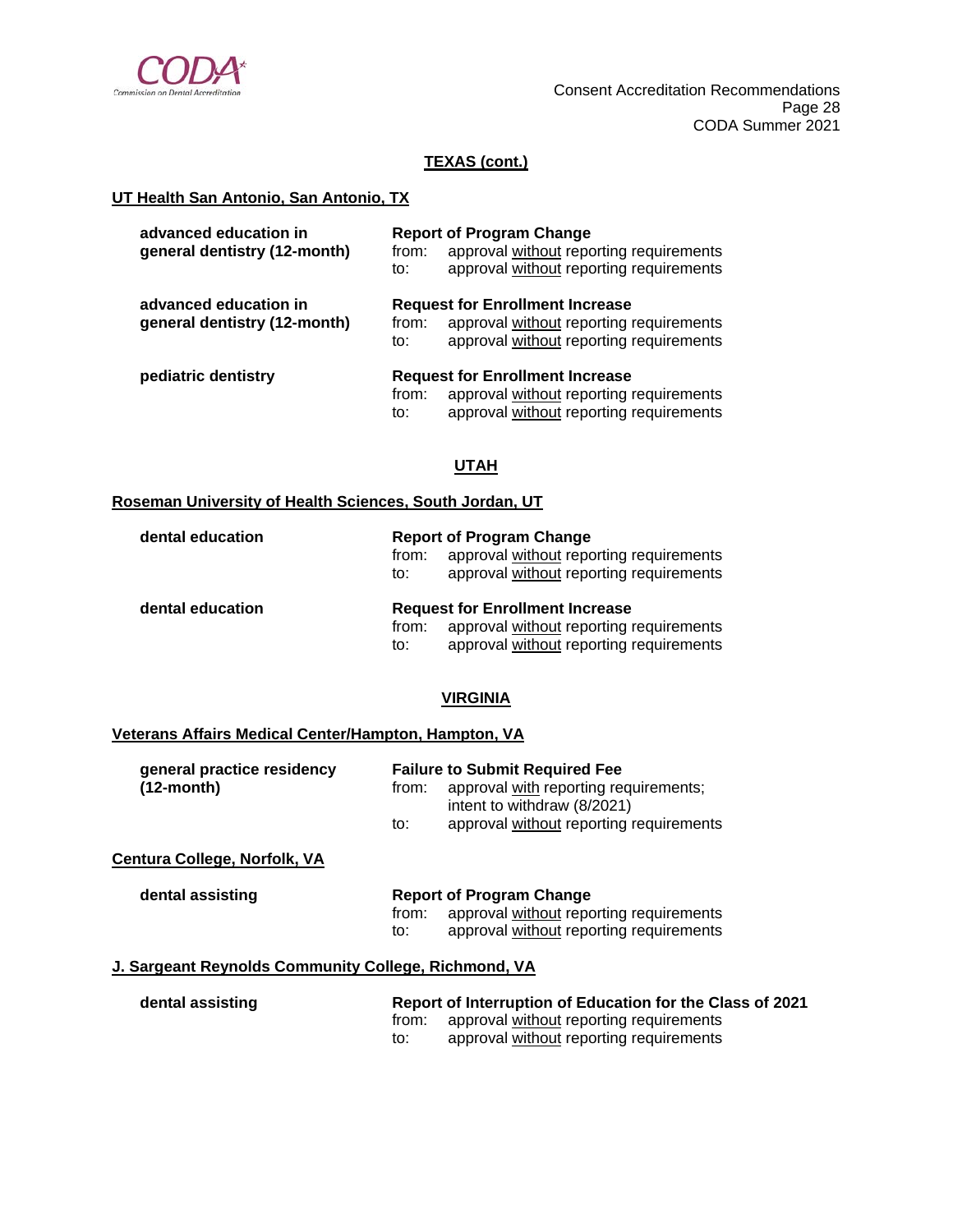

#### **VIRGINIA (cont.)**

#### **Virginia Commonwealth University, Richmond, VA**

| advanced education in<br>general dentistry (12-month) | from:             | <b>Report of Program Change</b><br>approval without reporting requirements |  |  |
|-------------------------------------------------------|-------------------|----------------------------------------------------------------------------|--|--|
|                                                       | to:               | approval without reporting requirements                                    |  |  |
| dental education                                      |                   | <b>Report of Program Change</b>                                            |  |  |
|                                                       | from:             | approval without reporting requirements                                    |  |  |
|                                                       | to:               | approval without reporting requirements                                    |  |  |
| dental hygiene                                        |                   | <b>Report of Program Change</b>                                            |  |  |
|                                                       | from:             | approval without reporting requirements                                    |  |  |
|                                                       | to:               | approval without reporting requirements                                    |  |  |
| endodontics                                           |                   | <b>Report of Program Change</b>                                            |  |  |
|                                                       | from:             | approval without reporting requirements                                    |  |  |
|                                                       | to:               | approval without reporting requirements                                    |  |  |
| oral and maxillofacial surgery                        |                   | <b>Report of Program Change</b>                                            |  |  |
| residency                                             | from:             | approval without reporting requirements (3)                                |  |  |
|                                                       | to:               | approval without reporting requirements (3)                                |  |  |
| orthodontics and                                      |                   | <b>Report of Program Change</b>                                            |  |  |
| dentofacial orthopedics                               | from:             | approval without reporting requirements                                    |  |  |
|                                                       | to:               | approval without reporting requirements                                    |  |  |
| periodontics                                          |                   | <b>Report of Program Change</b>                                            |  |  |
|                                                       | from:             | approval without reporting requirements                                    |  |  |
|                                                       | to:               | approval without reporting requirements                                    |  |  |
| Northern Virginia Community College, Springfield, VA  |                   |                                                                            |  |  |
| dental hygiene                                        |                   | Report of Interruption of Education for the Class of 2021                  |  |  |
|                                                       | from:             | approval without reporting requirements                                    |  |  |
|                                                       | to:               | approval without reporting requirements                                    |  |  |
| dental hygiene                                        |                   | <b>Report of Program Change</b>                                            |  |  |
|                                                       | from:             | approval without reporting requirements                                    |  |  |
|                                                       | to:               | approval without reporting requirements                                    |  |  |
|                                                       | <b>WASHINGTON</b> |                                                                            |  |  |
|                                                       |                   |                                                                            |  |  |

## **Pima Medical Institute-Seattle, Seattle, WA**

| dental hygiene | <b>Report of Program Change</b> |                                         |  |
|----------------|---------------------------------|-----------------------------------------|--|
|                | from:                           | approval without reporting requirements |  |
|                | to:                             | approval without reporting requirements |  |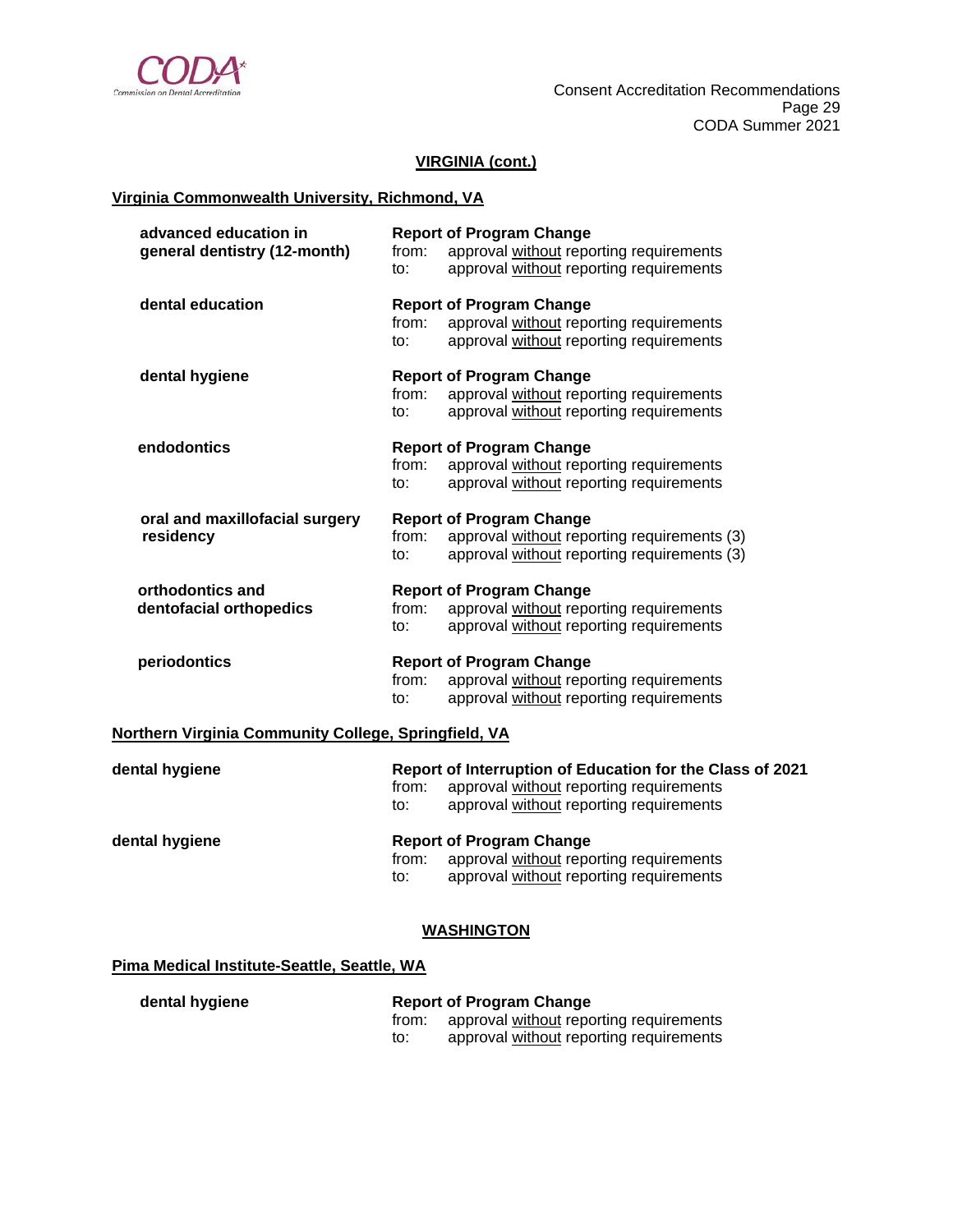

#### **WASHINGTON (cont.)**

#### **University of Washington, Seattle, WA**

| dental education                    | from:<br>to: | <b>Request for Enrollment Increase</b><br>approval without reporting requirements<br>approval without reporting requirements |
|-------------------------------------|--------------|------------------------------------------------------------------------------------------------------------------------------|
| oral and maxillofacial<br>radiology | from:<br>to: | <b>Site Visit Report</b><br>approval without reporting requirements<br>approval without reporting requirements               |

#### **Yakima Valley Farm Workers Clinic, Yakima, WA**

| advanced education in        |       | <b>Report of Program Change</b>         |
|------------------------------|-------|-----------------------------------------|
| general dentistry (12-month) | from: | approval without reporting requirements |
|                              | to:   | approval without reporting requirements |

#### **WEST VIRGINIA**

#### **BridgeValley Community and Technical College, Montgomery, WV**

#### **dental hygiene Site Visit Report** from: approval without reporting requirements<br>to: approval without reporting requirements approval without reporting requirements

#### **WISCONSIN**

#### **Chippewa Valley Technical College, Eau Claire, WI**

| dental hygiene | <b>Site Visit Report</b> |                                         |
|----------------|--------------------------|-----------------------------------------|
|                | trom:                    | approval without reporting requirements |
|                |                          | approval without reporting requirements |

#### **Northeast Wisconsin Technical College, Green Bay, WI**

| dental assisting                           | <b>Report of Program Change</b> |                                         |  |
|--------------------------------------------|---------------------------------|-----------------------------------------|--|
|                                            | from:                           | approval without reporting requirements |  |
|                                            | to:                             | approval without reporting requirements |  |
| dental hygiene                             |                                 | <b>Report of Program Change</b>         |  |
|                                            | from:                           | approval without reporting requirements |  |
|                                            | to:                             | approval without reporting requirements |  |
| <b>Marquette University, Milwaukee, WI</b> |                                 |                                         |  |

| periodontics | <b>Report of Program Change</b>                  |  |
|--------------|--------------------------------------------------|--|
|              | approval without reporting requirements<br>from: |  |
|              | approval without reporting requirements<br>to:   |  |
| periodontics | <b>Request for Enrollment Increase</b>           |  |
|              | approval without reporting requirements<br>from: |  |
|              | approval without reporting requirements<br>to:   |  |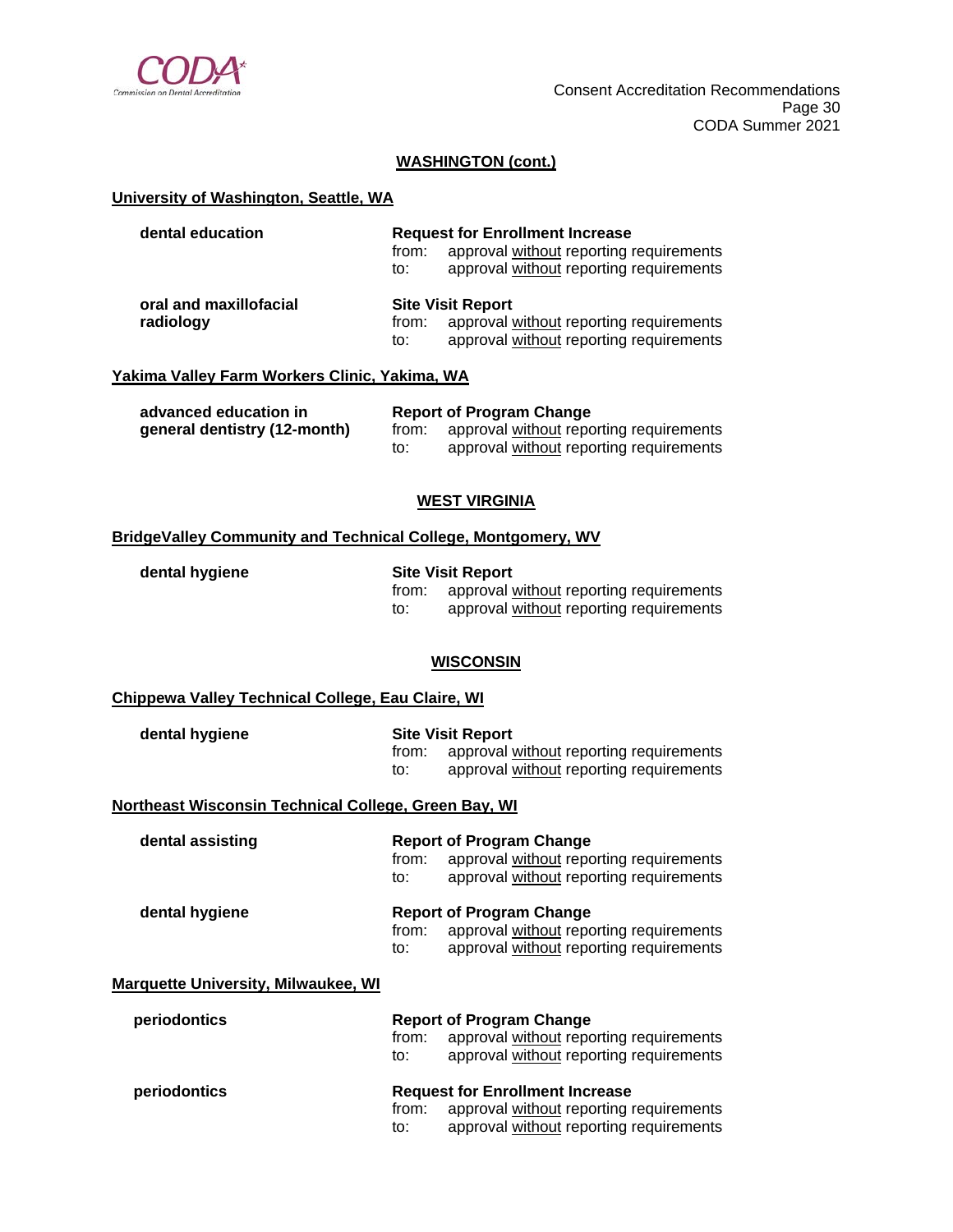

#### **WISCONSIN (cont.)**

#### **Northcentral Technical College, Wausau, WI**

**dental hygiene Site Visit Report**

from: approval without reporting requirements to: approval without reporting requirements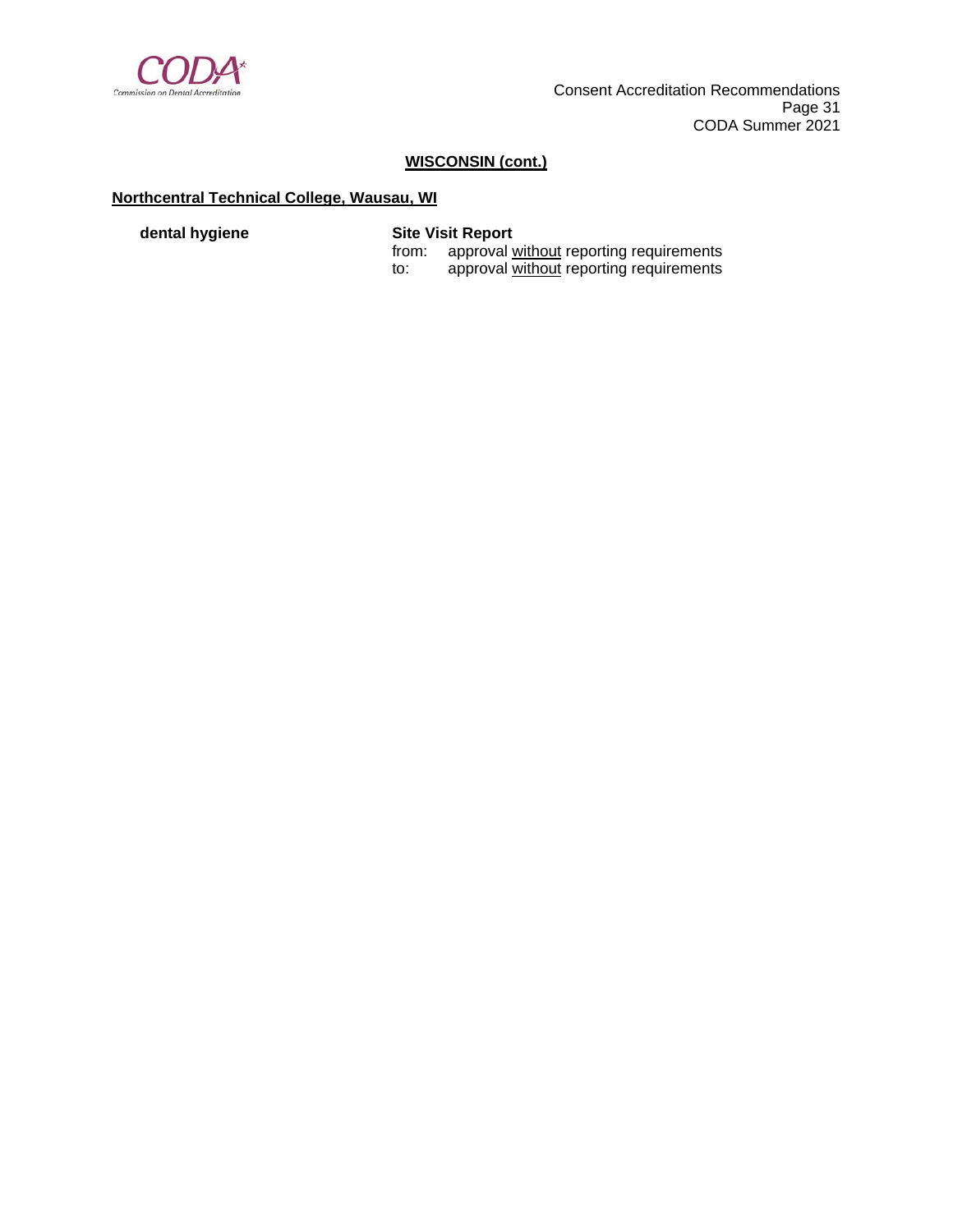

**Conflict of Interest Accreditation Recommendations**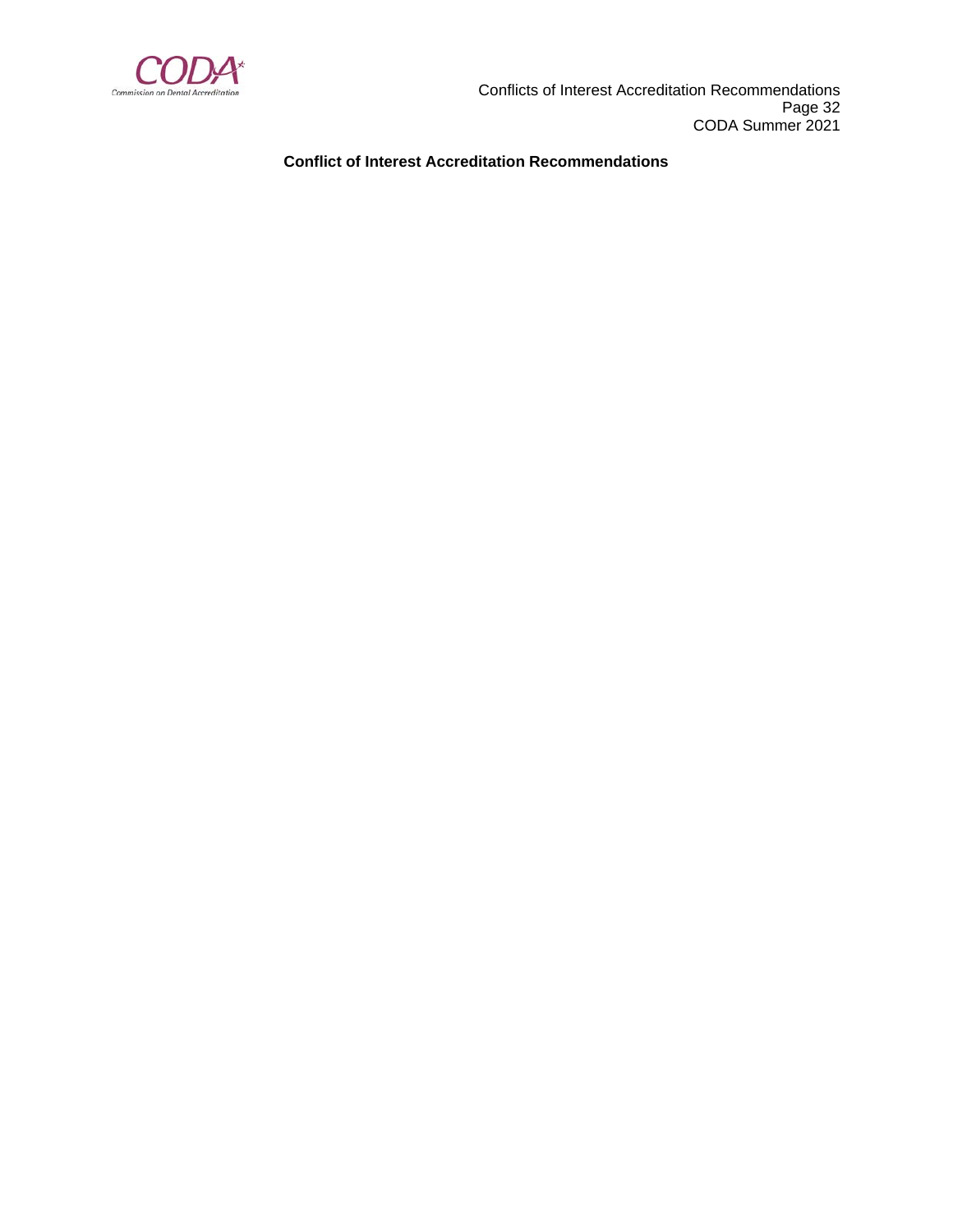

 Conflicts of Interest Accreditation Recommendations Page 33 CODA Summer 2021

#### **ARKANSAS**

#### **University of Arkansas for Medical Sciences, Little Rock, AR**

| general practice residency        | <b>Report of Program Change</b> |                                         |
|-----------------------------------|---------------------------------|-----------------------------------------|
| $(12$ -month/optional $2nd$ year) | trom:                           | approval without reporting requirements |
|                                   | to:                             | approval without reporting requirements |

#### **CALIFORNIA**

#### **West Los Angeles College, Culver City, CA**

| dental hygiene | <b>Request for Enrollment Increase</b>                                                             |  |  |
|----------------|----------------------------------------------------------------------------------------------------|--|--|
|                | approval without reporting requirements<br>from:                                                   |  |  |
|                | approval without reporting requirements<br>to:                                                     |  |  |
| dental hygiene |                                                                                                    |  |  |
|                | <b>Report of Sites Where Educational Activity Occurs</b>                                           |  |  |
|                | approval without reporting requirements<br>from:<br>approval without reporting requirements<br>to: |  |  |

#### **California Northstate University, Elk Grove, CA**

| dental education | <b>Site Visit Report</b> |                                                                               |  |
|------------------|--------------------------|-------------------------------------------------------------------------------|--|
|                  | from:                    | new program (developing)<br>initial accreditation (Mid-IA Site Visit: 2/2024) |  |

#### **Pasadena City College, Pasadena, CA**

| dental laboratory technology | <b>Report of Program Change</b> |                                         |
|------------------------------|---------------------------------|-----------------------------------------|
|                              | from:                           | approval without reporting requirements |
|                              | to:                             | approval without reporting requirements |

#### **COLORADO**

#### **University of Colorado Denver, Denver, CO**

## **Periodontics**<br>**Report of Sites Where Educational Activity Occurs**<br>**From:** approval without reporting requirements from: approval without reporting requirements<br>to: approval without reporting requirements

approval without reporting requirements

#### **DELAWARE**

#### **Nemours/A.I. duPont Hospital for Children, Wilmington, DE**

| pediatric dentistry | <b>Site Visit Report</b> |                                         |
|---------------------|--------------------------|-----------------------------------------|
|                     | from:                    | initial accreditation                   |
|                     |                          | (Pre-Graduation Site Visit: 8/2021)     |
|                     | to:                      | approval without reporting requirements |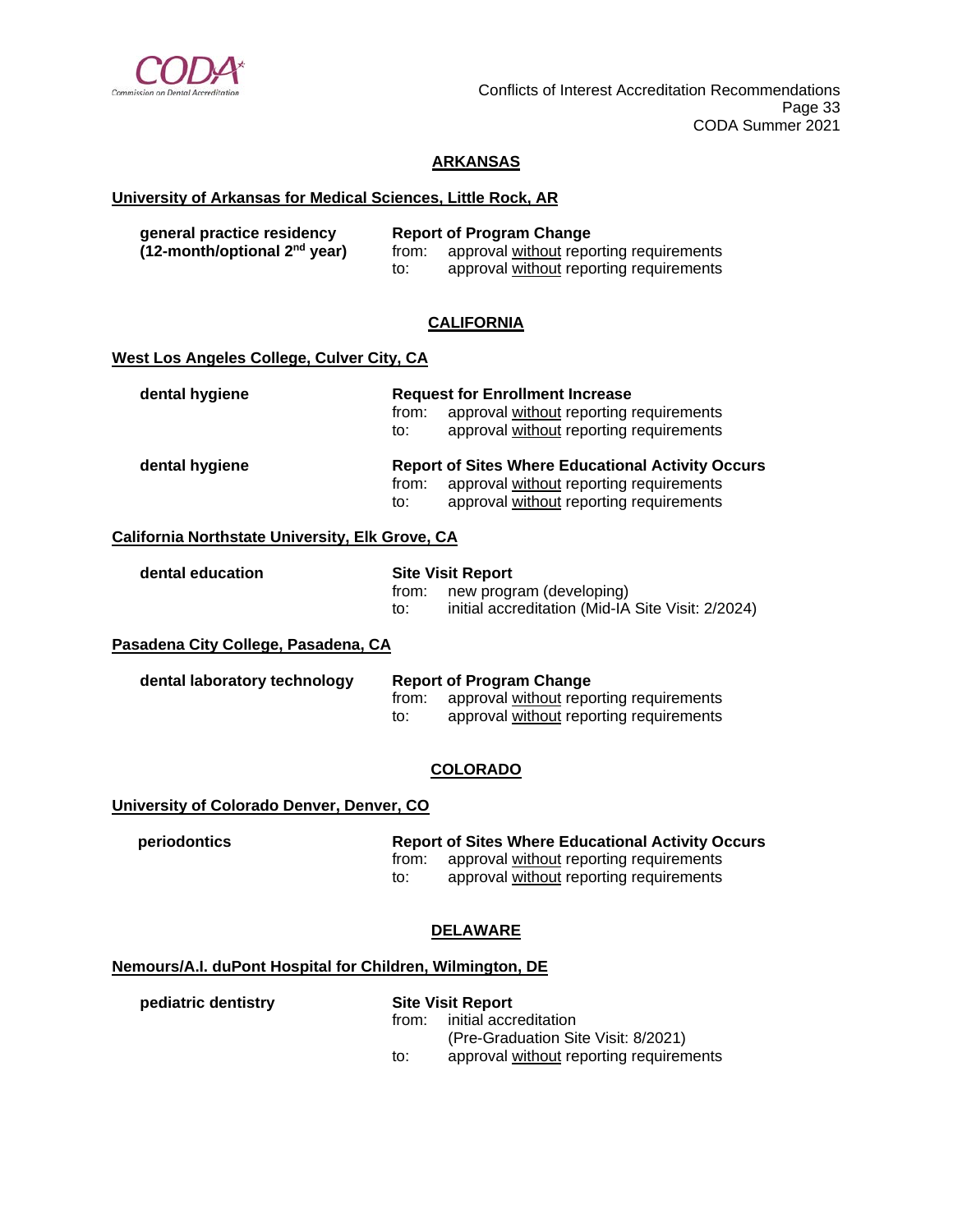

 Conflicts of Interest Accreditation Recommendations Page 34 CODA Summer 2021

#### **FLORIDA**

#### **University of Florida, Gainesville, FL**

## **periodontics Report of Noncompliance**

from: approval with reporting requirements (2/2022) to: approval with reporting requirements: approval with reporting requirements; intent to withdraw (2/2022)

#### **GEORGIA**

#### **Albany Technical College, Albany, GA**

**dental assisting** 

|       | <b>Report of Program Change</b>         |
|-------|-----------------------------------------|
| from: | approval without reporting requirements |
| to:   | approval without reporting requirements |

#### **ILLINOIS**

#### **375th Medical Group/SGDR/Scott AFB, Scott AFB, IL**

**advanced education in** Discontinued Program<br> **general dentistry (12-month)** from: approval without **from:** approval <u>without</u> reporting requirements<br>to: discontinued discontinued

#### **INDIANA**

#### **Indiana University South Bend, South Bend, IN**

| dental hygiene | <b>Report of Program Change</b><br>approval without reporting requirements<br>from:<br>approval without reporting requirements<br>to:                           |
|----------------|-----------------------------------------------------------------------------------------------------------------------------------------------------------------|
| dental hygiene | Report of Interruption of Education for the Class of 2021<br>approval without reporting requirements<br>from:<br>approval without reporting requirements<br>to: |

#### **Ivy Tech Community College-South Bend, South Bend, IN**

**dental hygiene Report of Program Change** 

from: approval without reporting requirements

to: approval without reporting requirements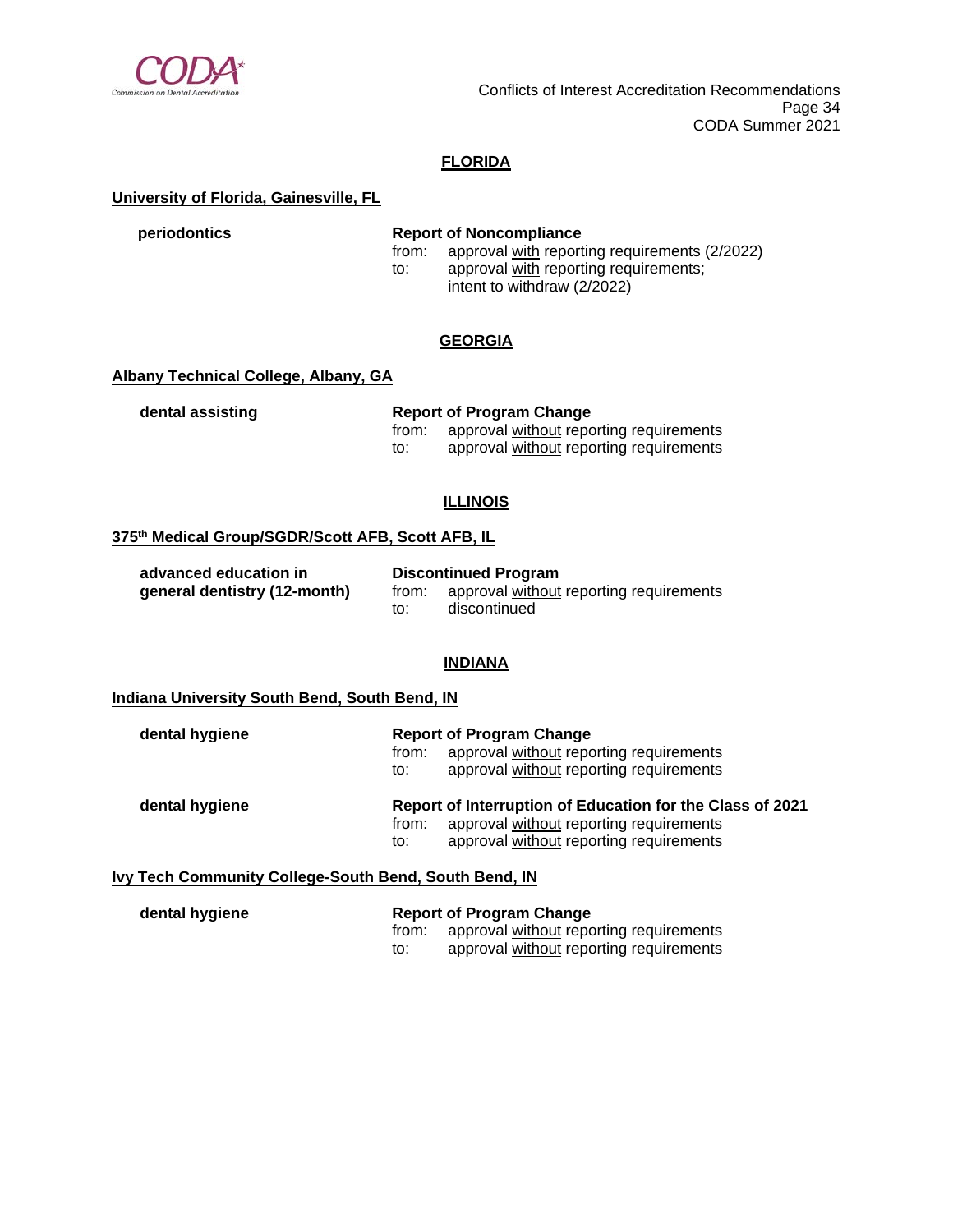

 Conflicts of Interest Accreditation Recommendations Page 35 CODA Summer 2021

#### **KENTUCKY**

#### **Big Sandy Community and Technical College, Prestonburg, KY**

**dental assisting Site Visit Report** from: new program (fully operational) to: approval with reporting requirements (2/2023)

#### **MASSACHUSETTS**

#### **Tufts University, Boston, MA**

**oral medicine Complaint**<br>**from:** approaches approval without reporting requirements to: approval without reporting requirements

#### **MICHIGAN**

#### **University of Michigan, Ann Arbor, MI**

| general practice residency | <b>Request for Enrollment Increase</b> |                                         |
|----------------------------|----------------------------------------|-----------------------------------------|
| $(12$ -month)              | trom:                                  | approval without reporting requirements |
|                            | to:                                    | approval without reporting requirements |

#### **University of Michigan Health Systems, Ann Arbor, MI**

#### **orofacial pain Site Visit Report**

from: initial accreditation (Pre-Graduation Site Visit: 8/2021)

to: approval without reporting requirements

#### **MINNESOTA**

#### **Normandale Community College, Bloomington, MN**

#### **dental hygiene Request for Enrollment Increase**

from: approval without reporting requirements

to: approval without reporting requirements

#### **Regions Hospital, St. Paul, MN**

**advanced education in Site Visit Report**<br>**general dentistry (12-month)** from: new progr

from: new program (developing)

- to: initial accreditation
	- (Pre-Graduation Site Visit: 8/2023)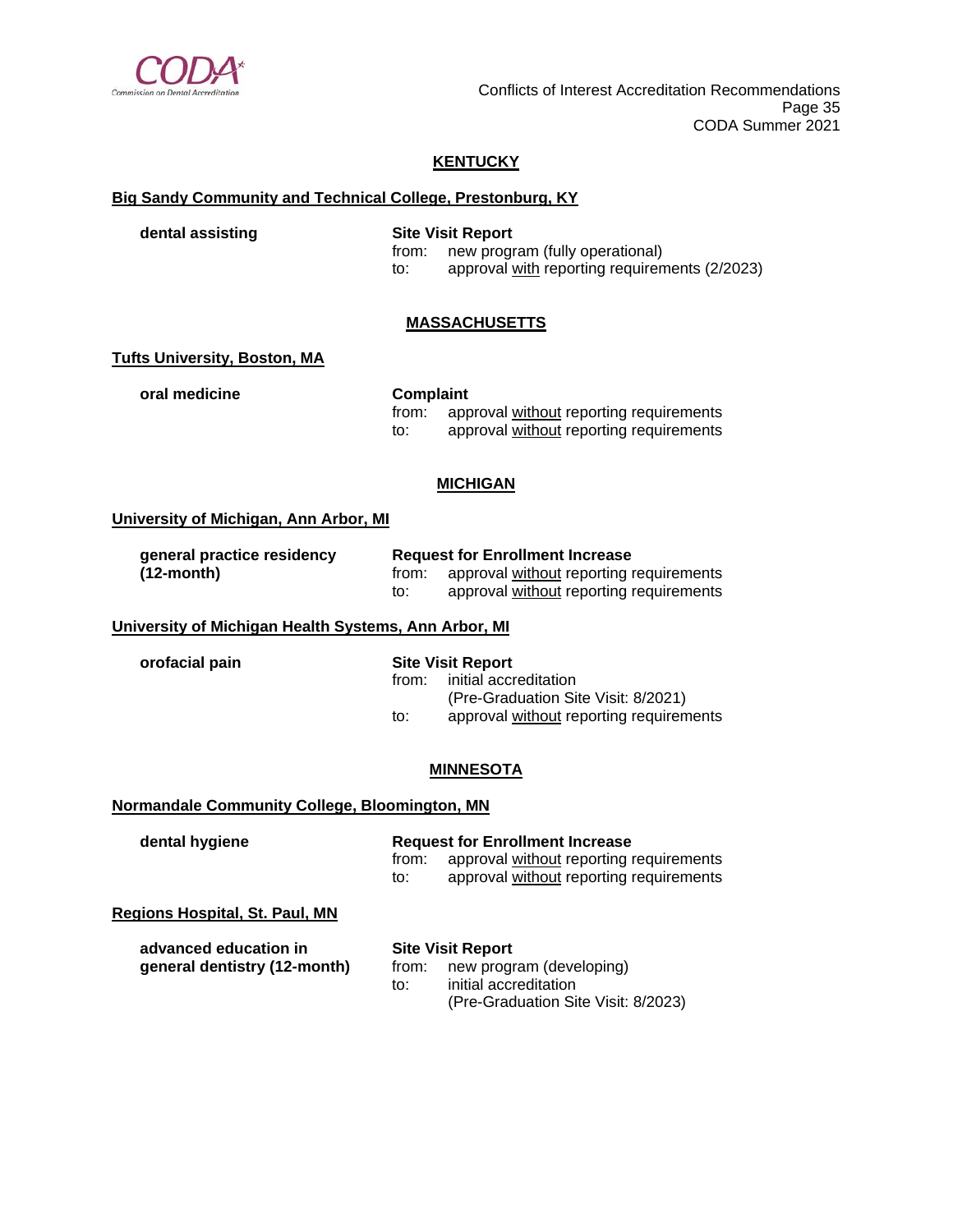

 Conflicts of Interest Accreditation Recommendations Page 36 CODA Summer 2021

#### **MISSISSIPPI**

#### **University of Mississippi Medical Center/Blair Batson Children's Hospital, Jackson, MS**

**pediatric dentistry Progress Report**  from: approval with reporting requirements (8/2022) to: approval with reporting requirements (8/2022)

#### **MISSOURI**

#### **University of Missouri Kansas City, Kansas City, MO**

| dental hygiene |              | <b>Report of Sites Where Educational Activity Occurs</b>                           |  |  |
|----------------|--------------|------------------------------------------------------------------------------------|--|--|
|                | from:<br>to: | approval without reporting requirements<br>approval without reporting requirements |  |  |

#### **A.T. Still University Missouri School of Dentistry and Oral Health, Kirksville, MO**

| dental education | from:<br>to: | <b>Report of Program Change</b><br>approval without reporting requirements<br>approval without reporting requirements        |
|------------------|--------------|------------------------------------------------------------------------------------------------------------------------------|
| dental education | from:<br>to: | <b>Request for Enrollment Increase</b><br>approval without reporting requirements<br>approval without reporting requirements |

#### **NEBRASKA**

#### **University of Nebraska Medical Center, Lincoln, NE**

| advanced education in        | <b>Site Visit Report</b> |                                         |
|------------------------------|--------------------------|-----------------------------------------|
| general dentistry (12-month) | from:                    | initial accreditation                   |
|                              |                          | (Pre-Graduation Site Visit: 8/2021)     |
|                              | to:                      | approval without reporting requirements |

#### **NEW YORK**

#### **Jacobi Medical Center, Bronx, NY**

 **craniofacial and special care Site Visit Report**

## from: new program (developing)

to: initial accreditation

(Pre-Graduation Site Visit: 8/2023)

#### **Touro College of Dental Medicine at New York Medical College, Hawthorne, NY**

**dental education Site Visit Report**

| from: | initial accreditation                  |
|-------|----------------------------------------|
|       | (Pre-Graduation Site Visit: 8/2021)    |
| to:   | approve without reporting requirements |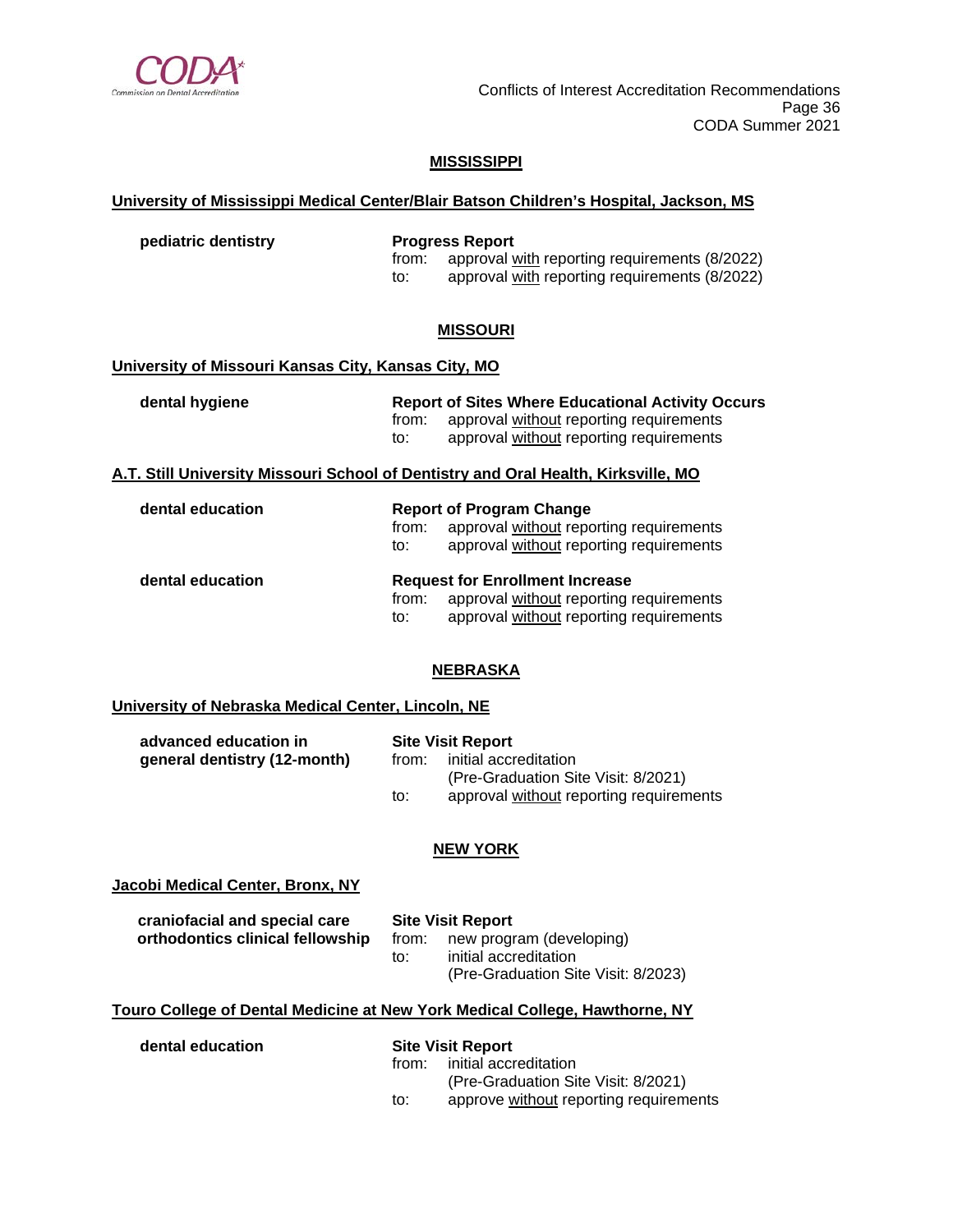

### **NEW YORK (cont.)**

#### **NYU Langone Hospitals, New York, NY**

| advanced education in<br>general dentistry<br>$(12$ -month/optional $2nd$ year)        | <b>Site Visit Report</b><br>from:<br>approval without reporting requirements<br>(Special Focused Site Visit: TBD)<br>approval without reporting requirements<br>to:<br>(Special Focused Site Visit: TBD)                                  |
|----------------------------------------------------------------------------------------|-------------------------------------------------------------------------------------------------------------------------------------------------------------------------------------------------------------------------------------------|
| advanced education in<br>general dentistry<br>(12-month/optional 2 <sup>nd</sup> year) | Report of Interruption of Education for the Class of 2021<br>approval without reporting requirements<br>from:<br>(Special Focused Site Visit: TBD)<br>approval without reporting requirements<br>to:<br>(Special Focused Site Visit: TBD) |
| advanced education in<br>general dentistry<br>(12-month/optional 2 <sup>nd</sup> year) | <b>Report of Program Change</b><br>from:<br>approval without reporting requirements<br>(Special Focused Site Visit: TBD)<br>approval without reporting requirements<br>to:<br>(Special Focused Site Visit: TBD)                           |
| advanced education in<br>general dentistry<br>(12-month/optional 2 <sup>nd</sup> year) | <b>Request for Enrollment Increase</b><br>approval without reporting requirements<br>from:<br>(Special Focused Site Visit: TBD)<br>approval without reporting requirements<br>to:<br>(Special Focused Site Visit: TBD)                    |
| advanced education in<br>general dentistry<br>(12-month/optional 2 <sup>nd</sup> year) | <b>Report of Sites Where Educational Activity Occurs</b><br>approval without reporting requirements<br>from:<br>(Special Focused Site Visit: TBD)<br>approval without reporting requirements<br>to:<br>(Special Focused Site Visit: TBD)  |
| general practice residency<br>(12-month/optional 2 <sup>nd</sup> year)                 | <b>Request for Enrollment Increase</b><br>approval without reporting requirements<br>from:<br>(Site Visit Date: 2022)<br>approval without reporting requirements<br>to:<br>(Site Visit Date: 2022)                                        |
| orthodontics and<br>dentofacial orthopedics                                            | <b>Discontinued Program</b><br>approval without reporting requirements<br>from:<br>(Teach-Out through July 23, 2021)<br>discontinued<br>to:                                                                                               |
| pediatric dentistry                                                                    | <b>Site Visit Report</b><br>from:<br>approval without reporting requirements<br>(Special Focused Site Visit: 8/2021)<br>approval without reporting requirements<br>to:                                                                    |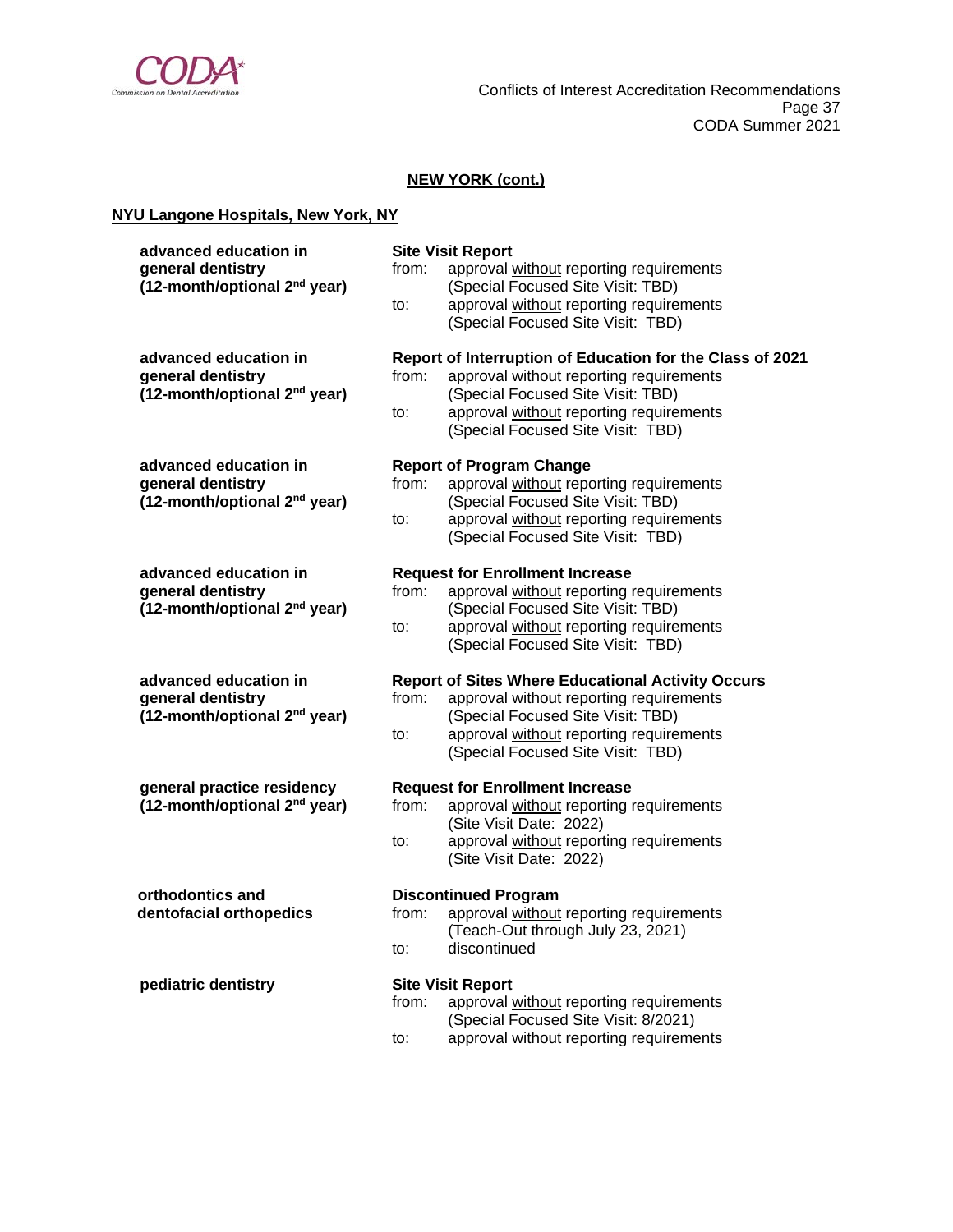

#### **NEW YORK (cont.)**

#### **NYU Langone Hospitals, New York, NY (cont.)**

| pediatric dentistry | <b>Report of Program Change</b><br>approval without reporting requirements<br>from:<br>approval without reporting requirements<br>to:                                                                  |  |
|---------------------|--------------------------------------------------------------------------------------------------------------------------------------------------------------------------------------------------------|--|
| pediatric dentistry | <b>Report of Sites Where Educational Activity Occurs</b><br>approval without reporting requirements<br>from:<br>approval without reporting requirements<br>to:<br>(Special Focused Site Visit: 2/2023) |  |

#### **NORTH CAROLINA**

#### **University of North Carolina at Chapel Hill, Chapel Hill, NC**

| dental education | <b>Report of Sites Where Educational Activity Occurs</b><br>approval with reporting requirements (8/2022)<br>from:<br>approval with reporting requirements (8/2022)<br>to: |
|------------------|----------------------------------------------------------------------------------------------------------------------------------------------------------------------------|
| dental education | <b>Report of Noncompliance</b><br>approval with reporting requirements (8/2022)<br>from:                                                                                   |
|                  | approval with reporting requirements (8/2022)<br>to:                                                                                                                       |

#### **OHIO**

#### **The Ohio State University, Columbus, OH**

| general practice residency<br>(12-month/optional 2 <sup>nd</sup> year) | from:<br>to: | <b>Site Visit Report</b><br>approval without reporting requirements<br>approval with reporting requirements (2/2023) |
|------------------------------------------------------------------------|--------------|----------------------------------------------------------------------------------------------------------------------|
| dental hygiene                                                         | from:<br>to: | <b>Site Visit Report</b><br>approval without reporting requirements<br>approval with reporting requirements (8/2023) |

#### **The Ohio State University Wexner Medical Center, Columbus, OH**

| dental anesthesiology | <b>Request for Enrollment Increase</b> |                                               |
|-----------------------|----------------------------------------|-----------------------------------------------|
|                       |                                        | from: approval without reporting requirements |
|                       | to:                                    | approval without reporting requirements       |

#### **PENNSYLVANIA**

#### **University of Pennsylvania, Philadelphia, PA**

| prosthodontics |       | <b>Site Visit Report</b>                |  |
|----------------|-------|-----------------------------------------|--|
|                | from: | initial accreditation                   |  |
|                |       | (Pre-Graduation Site Visit: 8/2021)     |  |
|                | to:   | approval without reporting requirements |  |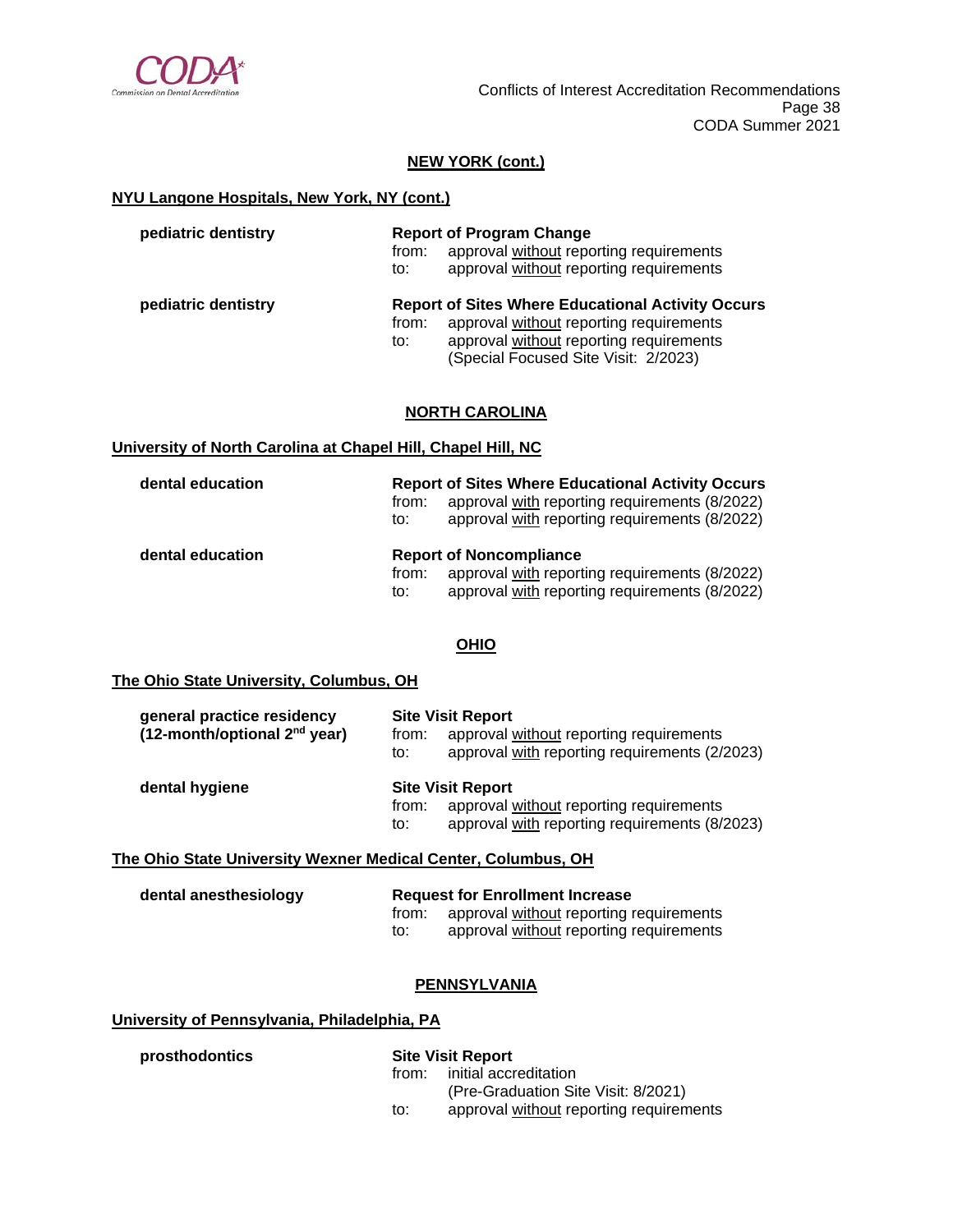

 Conflicts of Interest Accreditation Recommendations Page 39 CODA Summer 2021

#### **TEXAS**

#### **Fort Bliss Dental Health Activity, Fort Bliss, TX**

| advanced education in        |       | <b>Site Visit Report</b>                                     |  |
|------------------------------|-------|--------------------------------------------------------------|--|
| general dentistry (12-month) | from: | initial accreditation<br>(Pre-Graduation Site Visit: 8/2021) |  |
|                              | to:   | approval without reporting requirements                      |  |

#### **WEST VIRGINIA**

#### **West Virginia University, Morgantown, WV**

 **periodontics Site Visit Report**

from: initial accreditation (Pre-Graduation Site Visit: 8/2021) to: approval without reporting requirements

#### **WISCONSIN**

#### **Marquette University, Milwaukee, WI**

#### **endodontics Report of Noncompliance**

from: approval <u>without</u> reporting requirements<br>to: approval with reporting requirements (8/2 approval with reporting requirements (8/2023)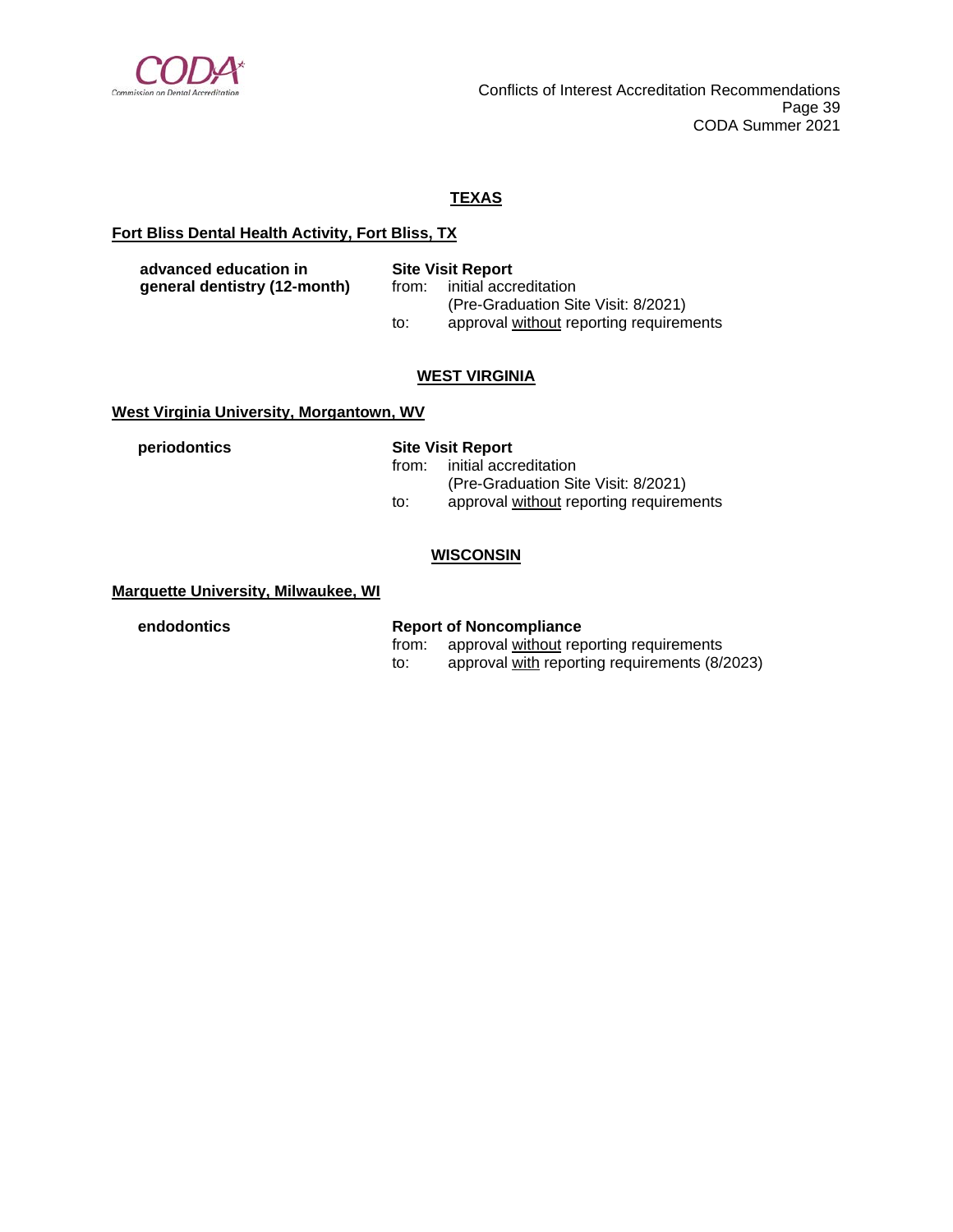

 General Accreditation Recommendations Page 40 CODA Summer 2021

**General Accreditation Recommendations**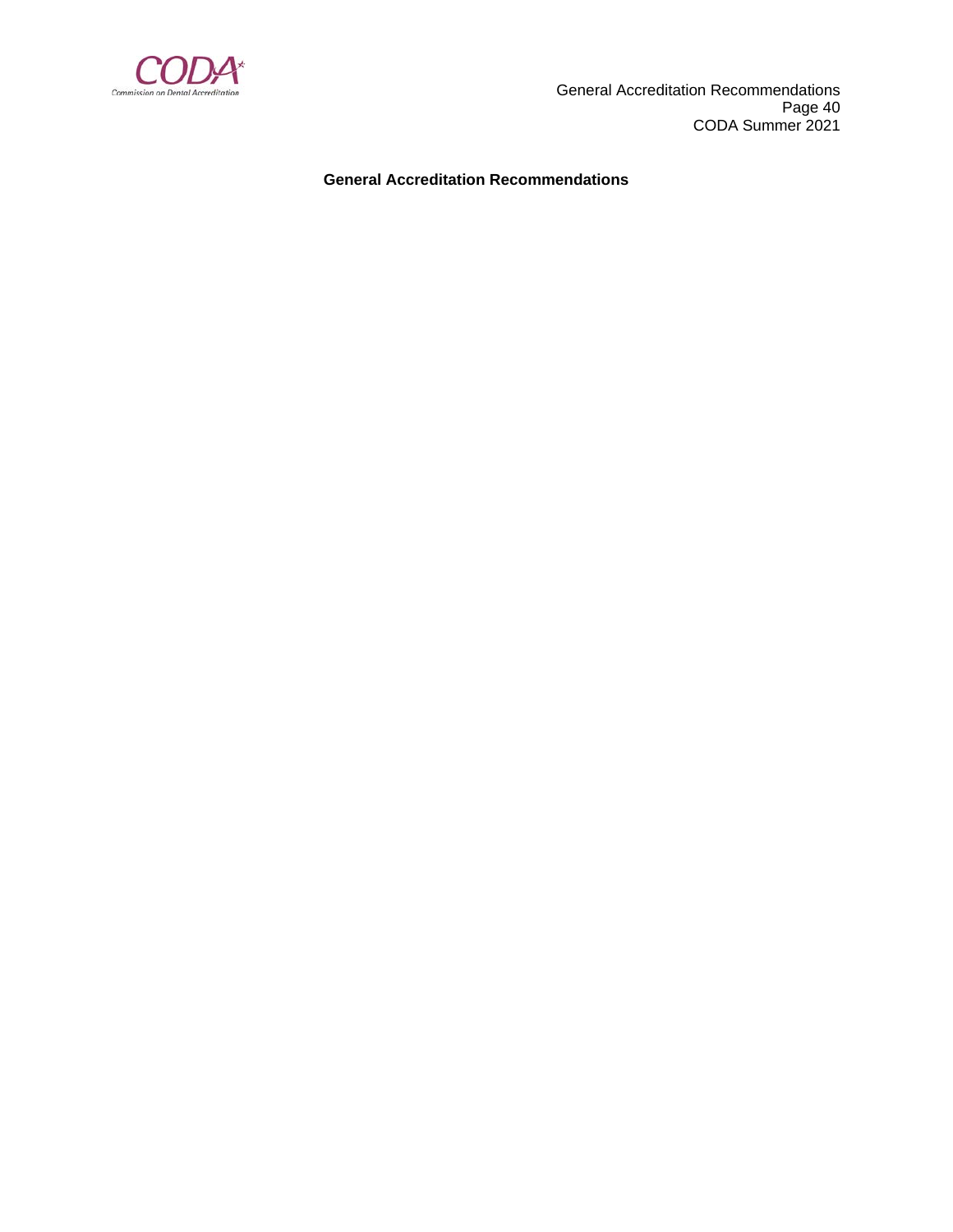

#### **ALABAMA**

#### **Calhoun Community College, Decatur, AL**

| dental hygiene |     | <b>Site Visit Report</b>            |  |
|----------------|-----|-------------------------------------|--|
|                |     | from: new program (developing)      |  |
|                | to: | initial accreditation               |  |
|                |     | (Pre-Graduation Site Visit: 8/2023) |  |

#### **ALASKA**

#### **Ilisagvik College, Utqiagvik, AK**

| dental therapy | <b>Progress Report</b> |                                               |  |
|----------------|------------------------|-----------------------------------------------|--|
|                | from:                  | approval with reporting requirements (8/2022) |  |
|                | to:                    | approval with reporting requirements (8/2022) |  |
|                |                        |                                               |  |
| dental therapy |                        | <b>Report of Program Change</b>               |  |
|                | from:                  | approval with reporting requirements (8/2022) |  |
|                | to:                    | approval with reporting requirements (8/2022) |  |
|                |                        |                                               |  |

#### **ARIZONA**

#### **Phoenix College, Phoenix, AZ**

| dental assisting | <b>Request for Enrollment Increase</b> |                                               |
|------------------|----------------------------------------|-----------------------------------------------|
|                  |                                        | from: approval without reporting requirements |
|                  | to:                                    | approval without reporting requirements       |

#### **CALIFORNIA**

| College of Alameda, Alameda, CA                        |                 |                                                                                                                              |
|--------------------------------------------------------|-----------------|------------------------------------------------------------------------------------------------------------------------------|
| dental assisting                                       | from:<br>to:    | <b>Report of Program Change</b><br>approval without reporting requirements<br>approval without reporting requirements        |
| Orange Coast College, Costa Mesa, CA                   |                 |                                                                                                                              |
| dental assisting                                       | from:<br>to: to | <b>Report of Program Change</b><br>approval without reporting requirements<br>approval without reporting requirements        |
| Concorde Career College-Garden Grove, Garden Grove, CA |                 |                                                                                                                              |
| dental hygiene                                         | from:<br>to:    | <b>Report of Program Change</b><br>approval without reporting requirements<br>approval without reporting requirements        |
| dental hygiene                                         | from:<br>to:    | <b>Request for Enrollment Increase</b><br>approval without reporting requirements<br>approval without reporting requirements |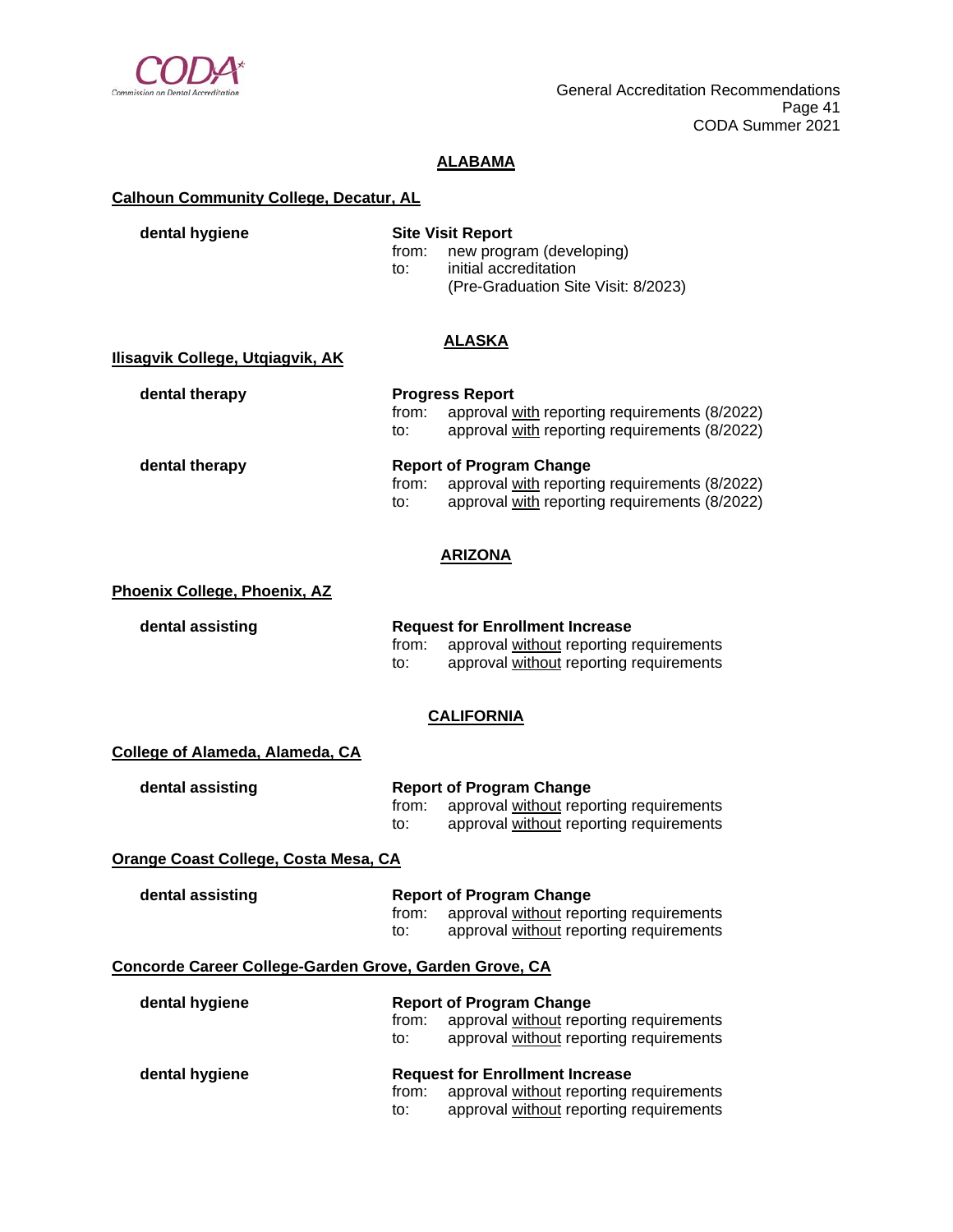

#### **CALIFORNIA (cont.)**

#### **Sacramento City College, Sacramento, CA**

| dental assisting | <b>Report of Program Change</b> |                                         |
|------------------|---------------------------------|-----------------------------------------|
|                  | trom:                           | approval without reporting requirements |
|                  | to:                             | approval without reporting requirements |

#### **COLORADO**

#### **Concorde Career College-Aurora, Aurora, CO**

| dental hygiene                           | from:<br>to: | <b>Report of Program Change</b><br>approval without reporting requirements<br>approval without reporting requirements        |
|------------------------------------------|--------------|------------------------------------------------------------------------------------------------------------------------------|
| dental hygiene                           | from:<br>to: | <b>Request for Enrollment Increase</b><br>approval without reporting requirements<br>approval without reporting requirements |
| Denver Health Medical Center, Denver, CO |              |                                                                                                                              |

| pediatric dentistry |     | <b>Site Visit Report</b>            |  |  |
|---------------------|-----|-------------------------------------|--|--|
|                     |     | from: new program (developing)      |  |  |
|                     | t∩: | initial accreditation               |  |  |
|                     |     | (Pre-Graduation Site Visit: 8/2024) |  |  |

#### **CONNECTICUT**

#### **University of New Haven, West Haven, CT**

| dental hygiene | Report of Interruption of Education for the Class of 2021 |                                               |
|----------------|-----------------------------------------------------------|-----------------------------------------------|
|                | from:                                                     | approval without reporting requirements       |
|                | to:                                                       | approval with reporting requirements (8/2023) |

#### **DISTRICT OF COLUMBIA**

#### **DC Government Department of Behavioral Health/St. Elizabeths' Hospital, Washington, DC**

| general practice residency<br>$(12$ -month $)$ | from:<br>to: | Report of Interruption of Education for the Class of 2021<br>approval without reporting requirements<br>approval without reporting requirements |
|------------------------------------------------|--------------|-------------------------------------------------------------------------------------------------------------------------------------------------|
| general practice residency<br>$(12$ -month $)$ | from:<br>to: | <b>Report of Non-Compliance</b><br>approval without reporting requirements<br>approval with reporting requirements (2/2023)                     |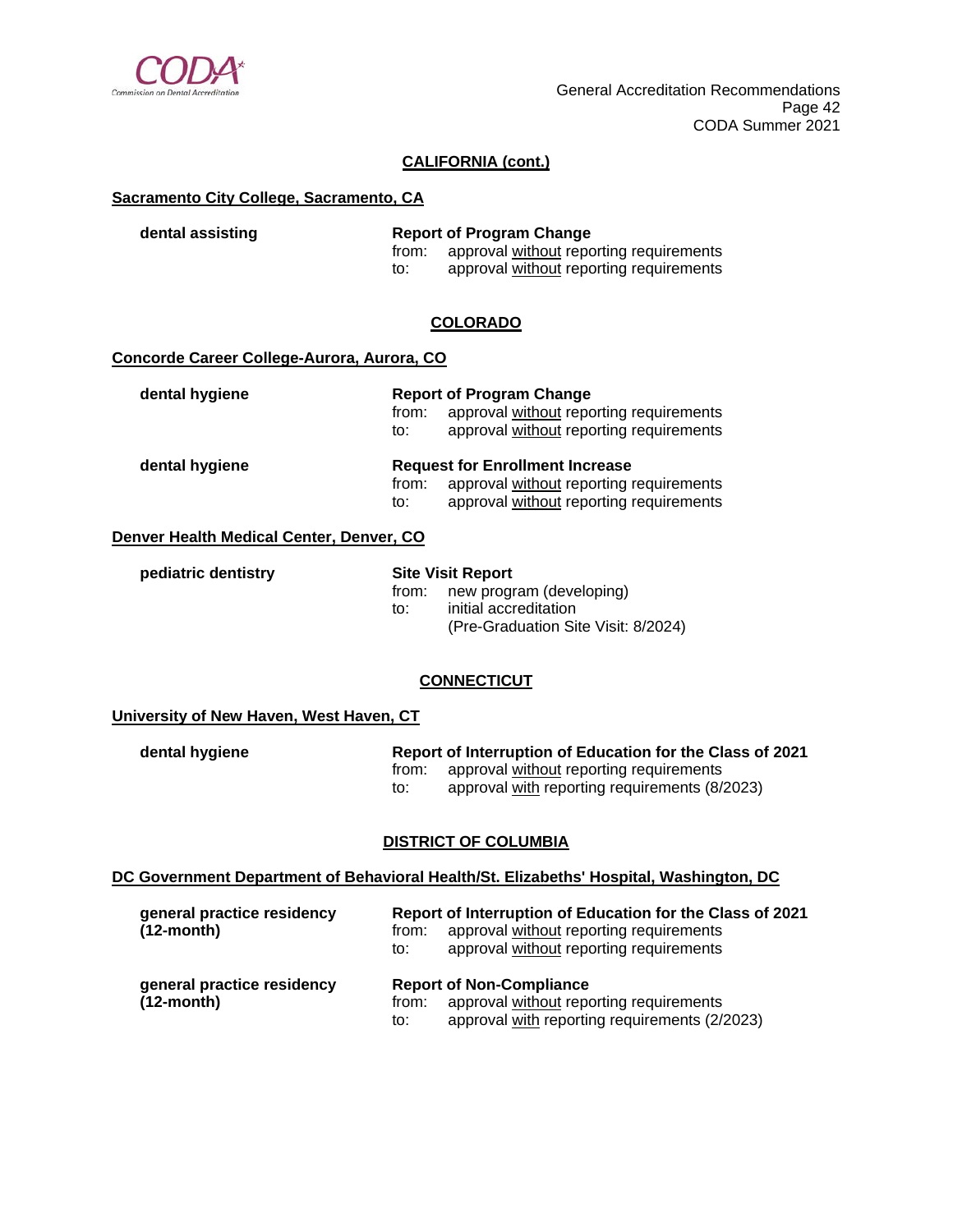

### **FLORIDA**

| <b>McFatter Technical College, Davie, FL</b>       |                                  |                                                                                                                          |
|----------------------------------------------------|----------------------------------|--------------------------------------------------------------------------------------------------------------------------|
| dental laboratory technology                       | from:<br>to:                     | <b>Progress Report</b><br>approval with reporting requirements (8/2022)<br>approval with reporting requirements (8/2022) |
| Santa Fe College-Florida, Gainesville, FL          |                                  |                                                                                                                          |
| dental assisting                                   | from:<br>to:                     | <b>Report of Program Change</b><br>approval without reporting requirements<br>approval without reporting requirements    |
| dental hygiene                                     | from:<br>to:                     | <b>Report of Program Change</b><br>approval without reporting requirements<br>approval without reporting requirements    |
| Orange Technical College-Orlando, Orlando, Florida |                                  |                                                                                                                          |
| dental assisting                                   | <b>Complaint</b><br>from:<br>to: | approval without reporting requirements<br>approval without reporting requirements                                       |
| Palm Beach State College, Lake Worth, FL           |                                  |                                                                                                                          |
| dental hygiene                                     | from:<br>to:                     | <b>Report of Program Change</b><br>approval without reporting requirements<br>approval without reporting requirements    |
| Concorde Career Institute-Orlando, Orlando, FL     |                                  |                                                                                                                          |
| dental hygiene                                     | from:<br>to:                     | <b>Site Visit Report</b><br>new program (developing)<br>initial accreditation<br>(Pre-Graduation Site Visit: 8/2023)     |
| St. Petersburg College, Pinellas Park, FL          |                                  |                                                                                                                          |
| dental hygiene                                     | from:<br>to:                     | <b>Report of Program Change</b><br>approval without reporting requirements<br>approval without reporting requirements    |
| Concorde Career Institute-Tampa, Tampa, FL         |                                  |                                                                                                                          |
| dental hygiene                                     | from:<br>to:                     | <b>Site Visit Report</b><br>new program (developing)<br>initial accreditation<br>(Pre-Graduation Site Visit: 8/2023)     |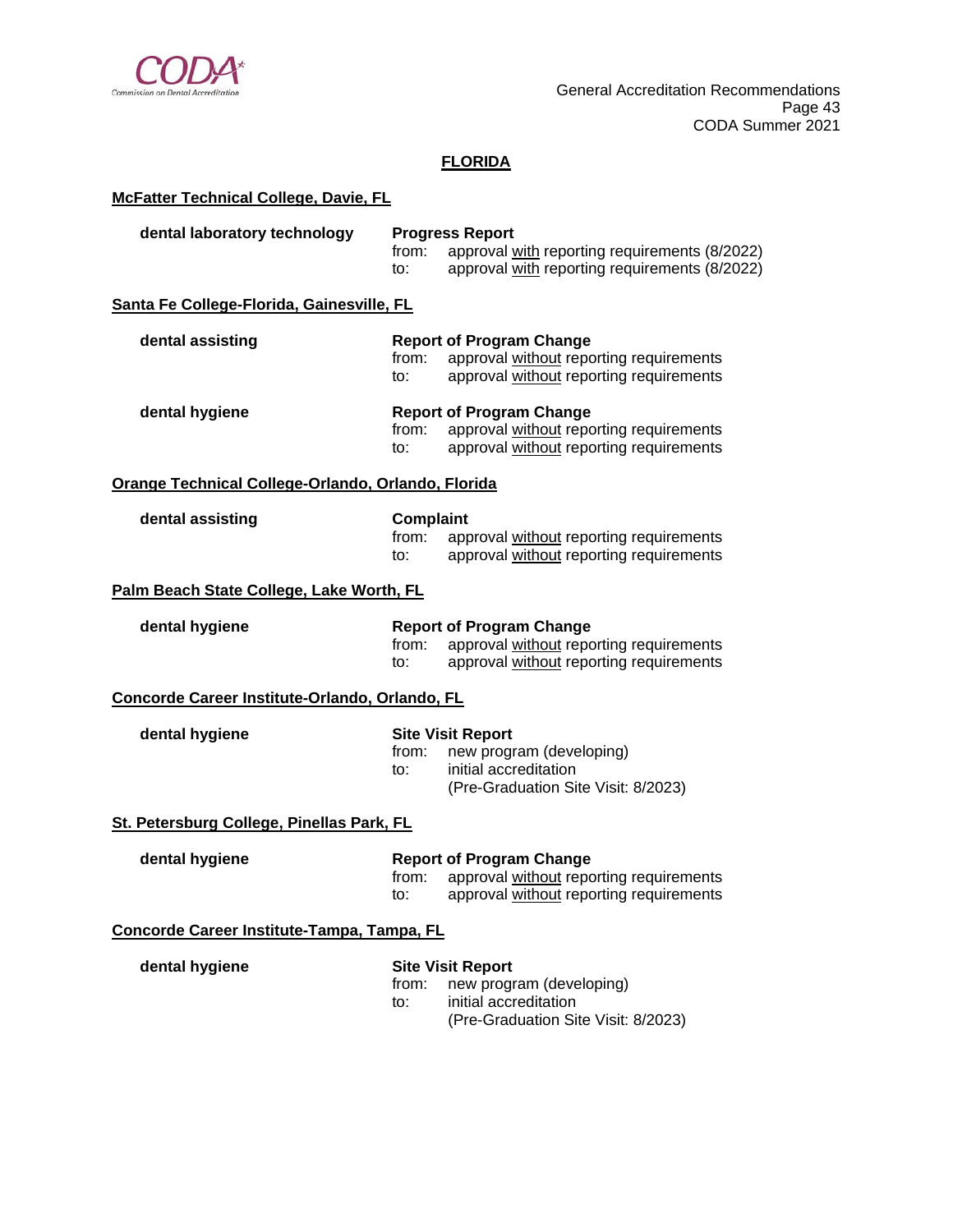

#### **GEORGIA**

#### **Augusta Technical College, Augusta, GA**

| dental assisting                                         | <b>Report of Program Change</b> |                                               |
|----------------------------------------------------------|---------------------------------|-----------------------------------------------|
|                                                          | from:                           | approval without reporting requirements       |
|                                                          | to: to                          | approval without reporting requirements       |
|                                                          |                                 |                                               |
| <u>West Georgia Technical College, Douglasville, GA</u>  |                                 |                                               |
| dental hygiene                                           |                                 | <b>Report of Noncompliance</b>                |
|                                                          | from:                           | approval with reporting requirements (2/2023) |
|                                                          | to:                             | approval with reporting requirements (2/2023) |
|                                                          |                                 |                                               |
| <u>Wiregrass Georgia Technical College, Valdosta, GA</u> |                                 |                                               |
| dental assisting                                         |                                 | <b>Report of Program Change</b>               |
|                                                          | from:                           | approval without reporting requirements       |
|                                                          | to: to                          | approval without reporting requirements       |
|                                                          |                                 |                                               |
| dental hygiene                                           |                                 | <b>Report of Program Change</b>               |
|                                                          | from:                           | approval without reporting requirements       |
|                                                          | to:                             | approval without reporting requirements       |
|                                                          |                                 |                                               |

#### **HAWAII**

#### **Queen's Medical Center, Honolulu, HI**

| general practice residency | <b>Report of Non-Compliance</b> |                                       |
|----------------------------|---------------------------------|---------------------------------------|
| $(12$ -month)              | from:                           | approval with reporting requirements; |
|                            |                                 | intent to withdraw (8/2021)           |
|                            | to:                             | approval with reporting requirements; |
|                            |                                 | intent to withdraw (2/2022)           |
|                            |                                 |                                       |

#### **University of Hawaii Maui College, Kahului, HI**

| dental hygiene | <b>Request for Enrollment Increase</b> |                                         |
|----------------|----------------------------------------|-----------------------------------------|
|                | from:                                  | approval without reporting requirements |
|                | to:                                    | approval without reporting requirements |

#### **IDAHO**

**Carrington College-Boise, Boise, ID**

**dental hygiene Complaint** 

from: approval without reporting requirements<br>to: approval without reporting requirements approval without reporting requirements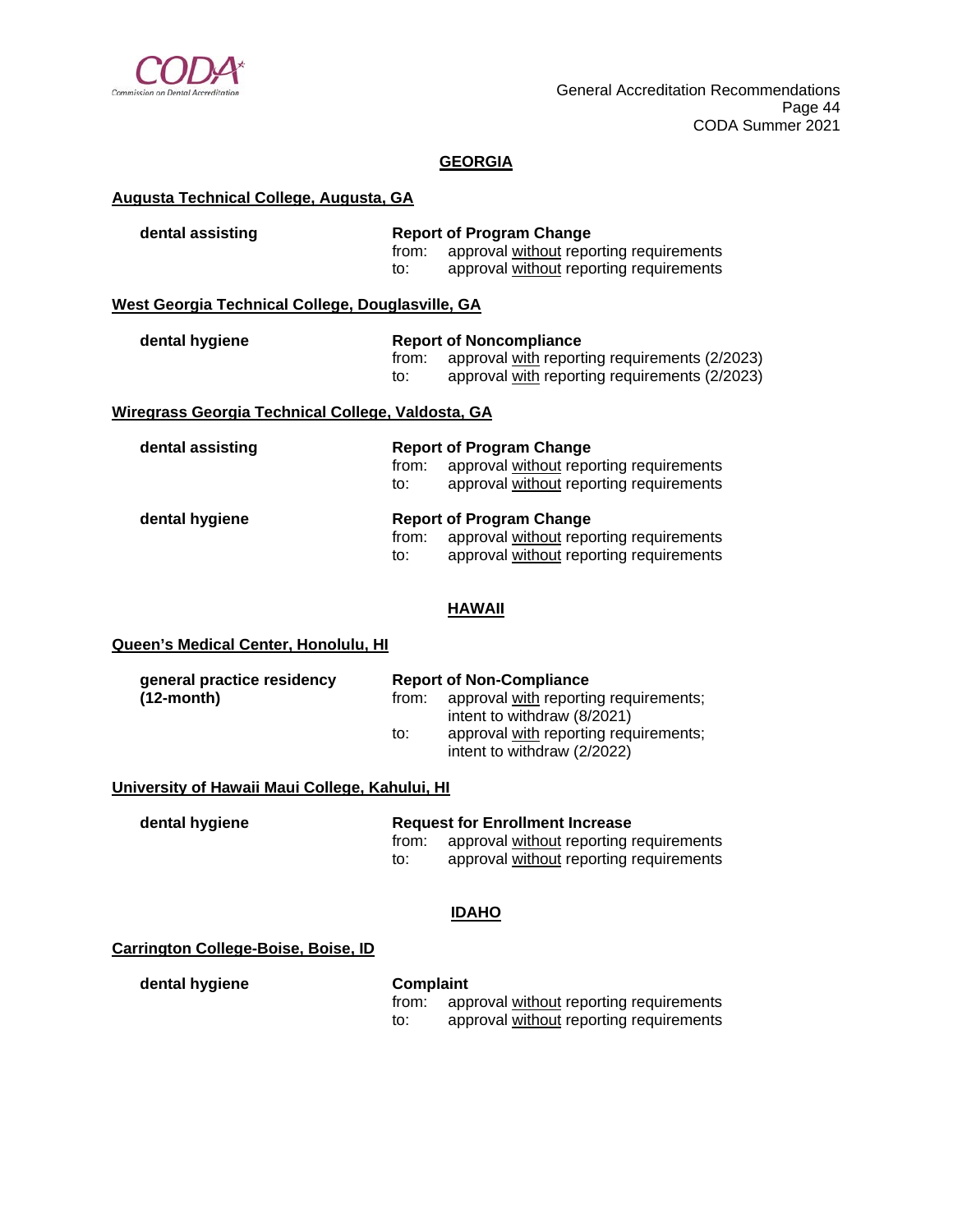

#### **ILLINOIS**

#### **Fox College, Bedford Park, IL**

| dental hygiene                                         | <b>Discontinued Program</b> |                                         |  |
|--------------------------------------------------------|-----------------------------|-----------------------------------------|--|
|                                                        | from:                       | approval without reporting requirements |  |
|                                                        |                             | (Teach-Out through April 22, 2021)      |  |
|                                                        | to:                         | discontinued                            |  |
|                                                        |                             |                                         |  |
| Cook County Hospital/John H. Stroger, Jr., Chicago, IL |                             |                                         |  |

| oral and maxillofacial surgery<br>residency | from:<br>to: | <b>Report of Program Change</b><br>approval without reporting requirements (2)<br>approval without reporting requirements (2)        |
|---------------------------------------------|--------------|--------------------------------------------------------------------------------------------------------------------------------------|
| oral and maxillofacial surgery<br>residency | from:<br>to: | <b>Request for Enrollment Increase</b><br>approval without reporting requirements (2)<br>approval without reporting requirements (2) |

#### **Prairie State College, Chicago Heights, IL**

| dental hygiene | <b>Report of Program Change</b> |                                         |
|----------------|---------------------------------|-----------------------------------------|
|                | from:                           | approval without reporting requirements |
|                | to:                             | approval without reporting requirements |

#### **KANSAS**

#### **Manhattan Area Technical College, Manhattan, KS**

| dental hygiene | <b>Discontinued Program</b> |                                         |
|----------------|-----------------------------|-----------------------------------------|
|                | trom:                       | approval without reporting requirements |
|                |                             | (Teach-Out through May 15, 2021)        |
|                | to:                         | discontinued                            |

#### **MAINE**

#### **Veterans Affairs Medical Center-Togus, Augusta, ME**

| advanced education in        |       | Report of Interruption of Education for the Class of 2021 |
|------------------------------|-------|-----------------------------------------------------------|
| general dentistry (12-month) | from: | approval without reporting requirements                   |
|                              | to:   | approval without reporting requirements                   |

#### **University of Maine Augusta-Bangor, Bangor, ME**

### **dental hygiene Report of Interruption of Education for the Class of 2021** from: approval without reporting requirements

to: approval without reporting requirements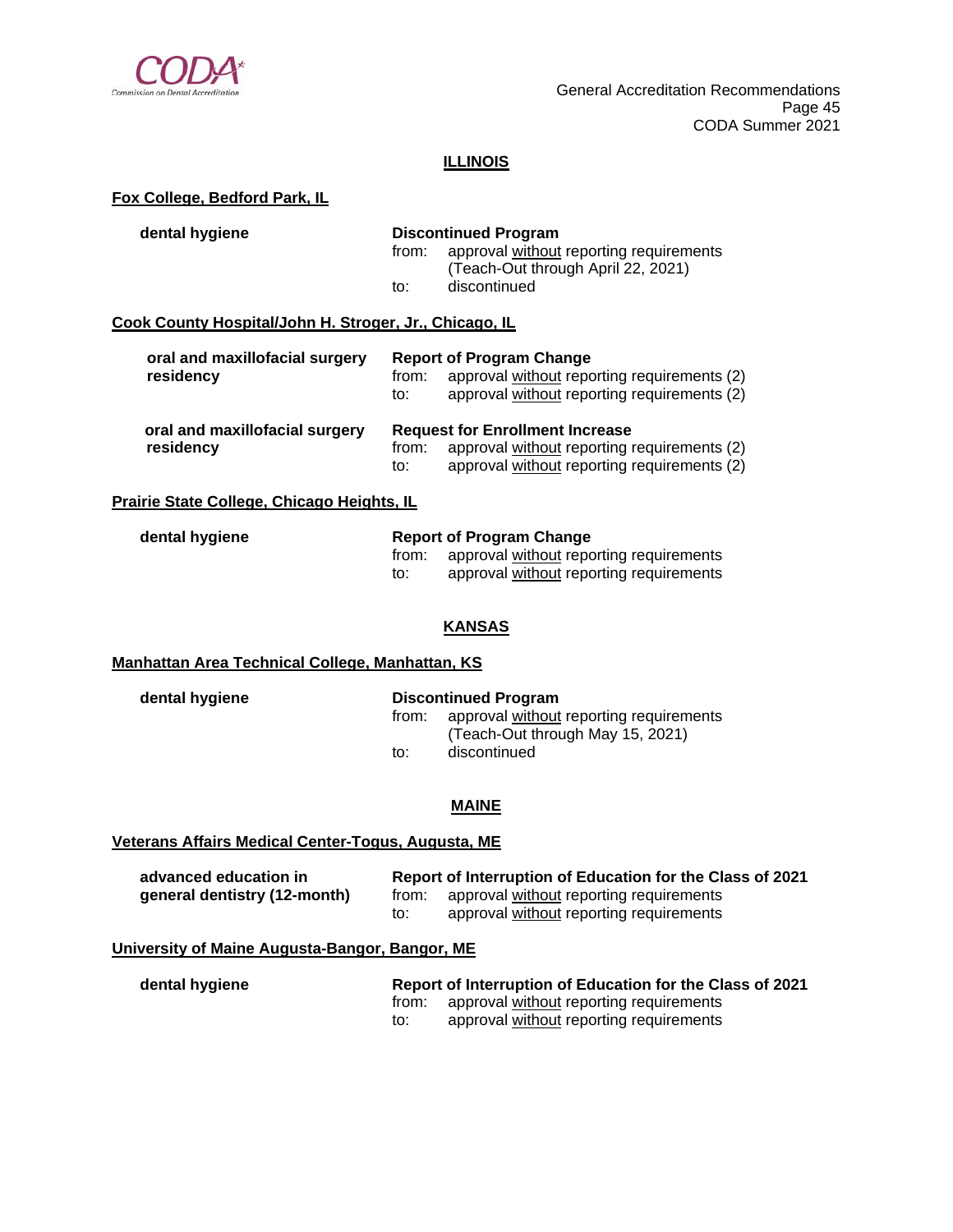

#### **MARYLAND**

#### **Hagerstown Community College, Hagerstown, MD**

| dental hygiene                                 | from:<br>to:             | <b>Request for Enrollment Increase</b><br>approval without reporting requirements<br>approval without reporting requirements                          |  |
|------------------------------------------------|--------------------------|-------------------------------------------------------------------------------------------------------------------------------------------------------|--|
| Fortis College-Landover, Landover, MD          |                          |                                                                                                                                                       |  |
| dental hygiene                                 | from:<br>to:             | <b>Progress Report</b><br>approval with reporting requirements (2/2022)<br>approval with reporting requirements;<br>intent to withdraw (2/2022)       |  |
|                                                |                          | <b>MASSACHUSETTS</b>                                                                                                                                  |  |
| Mount Wachusett Community College, Gardner, MA |                          |                                                                                                                                                       |  |
| dental assisting                               | from:<br>$\mathsf{to}$ : | <b>Site Visit Report</b><br>approval without reporting requirements<br>approval with reporting requirements (2/2023)                                  |  |
| dental hygiene                                 | from:<br>to:             | <b>Site Visit Report</b><br>approval without reporting requirements<br>approval with reporting requirements (8/2023)                                  |  |
| Quinsigamond Community College, Worcester, MA  |                          |                                                                                                                                                       |  |
| dental hygiene                                 | from:<br>to:             | Report of Interruption of Education for the Class of 2021<br>approval without reporting requirements<br>approval with reporting requirements (8/2023) |  |
|                                                |                          | <b>MICHIGAN</b>                                                                                                                                       |  |

### **Kellogg Community College, Battle Creek, MI**

| dental hygiene | <b>Report of Program Change</b> |                                               |
|----------------|---------------------------------|-----------------------------------------------|
|                |                                 | from: approval without reporting requirements |
|                | to:                             | approval without reporting requirements       |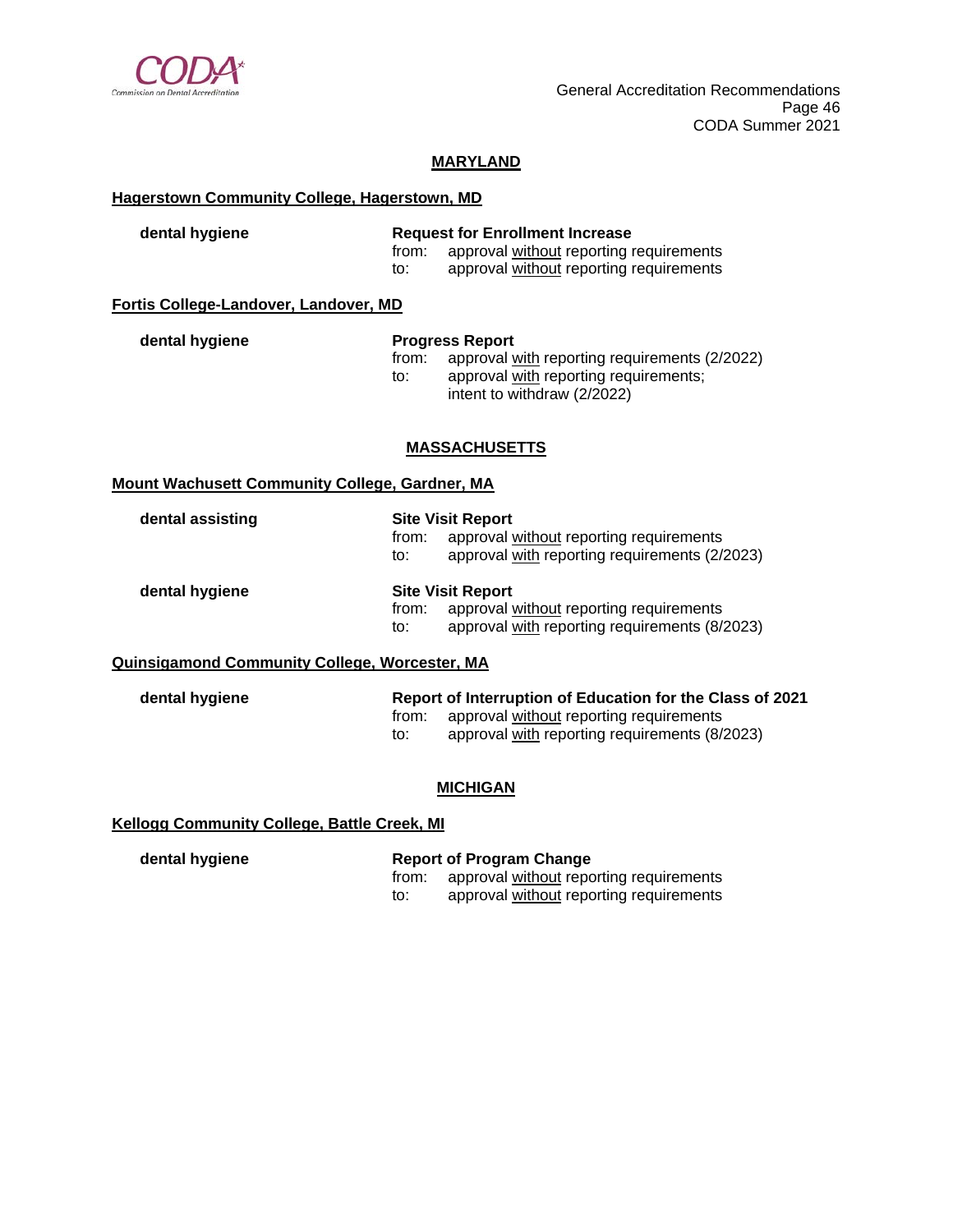

#### **MICHIGAN (cont.)**

#### **Children's Hospital of Michigan, Detroit, MI**

| <b>Site Visit Report</b> |                                                          |
|--------------------------|----------------------------------------------------------|
| from:                    | approval without reporting requirements                  |
|                          | (Special Focused Site Visit: 8/2021)                     |
|                          | approval without reporting requirements                  |
|                          | <b>Report of Program Change</b>                          |
| from:                    | approval without reporting requirements                  |
| to:                      | approval without reporting requirements                  |
|                          | <b>Report of Program Change</b>                          |
| from:                    | approval without reporting requirements                  |
| to:                      | approval without reporting requirements                  |
|                          | <b>Report of Sites Where Educational Activity Occurs</b> |
| from:                    | approval without reporting requirements                  |
| to:                      | approval without reporting requirements                  |
|                          | <b>Report of Sites Where Educational Activity Occurs</b> |
| from:                    | approval without reporting requirements                  |
| to:                      | approval without reporting requirements                  |
|                          | to:                                                      |

#### **From: Children's Hospital of Michigan, Detroit, MI To: Detroit Receiving Hospital, Detroit, MI**

| pediatric dentistry          | from:<br>to: | <b>Transfer of Sponsorship</b><br>approval without reporting requirements<br>approval without reporting requirements                |
|------------------------------|--------------|-------------------------------------------------------------------------------------------------------------------------------------|
| Jackson College, Jackson, MI |              |                                                                                                                                     |
| dental hygiene               | from:<br>to: | <b>Site Visit Report</b><br>initial accreditation<br>(Pre-Graduation Site Visit: 8/2021)<br>approval without reporting requirements |

#### **MINNESOTA**

#### **South Central College, Mankato, MN**

| dental assisting |     | <b>Report of Noncompliance</b>                |  |
|------------------|-----|-----------------------------------------------|--|
|                  |     | from: approval without reporting requirements |  |
|                  | to: | approval with reporting requirements (2/2023) |  |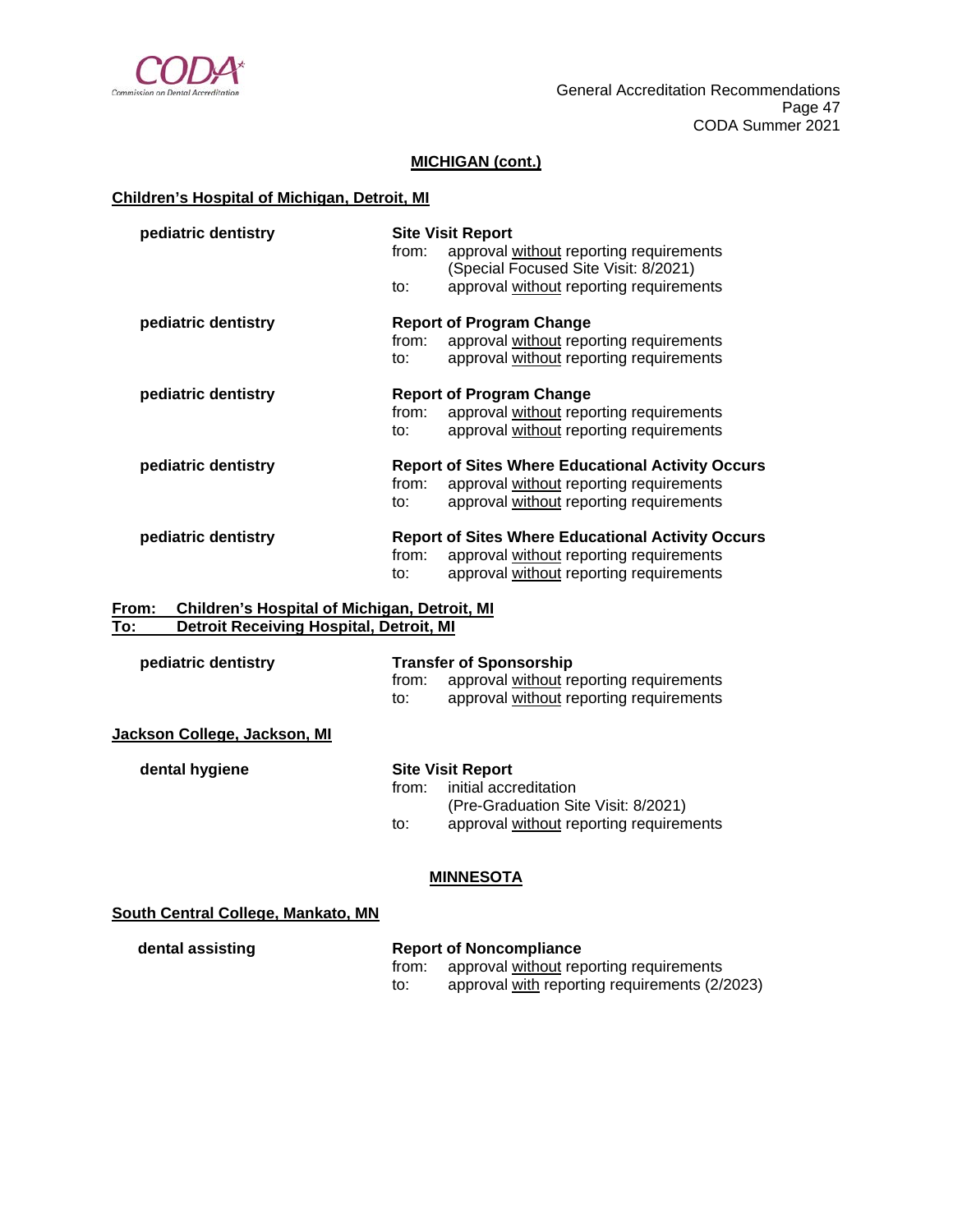

**dental hygiene** 

#### **MINNESOTA (cont.)**

#### **Century College, White Bear Lake, MN**

| dental hygiene | <b>Site Visit Report</b><br>approval without reporting requirements<br>from:<br>approval with reporting requirements (8/2023)<br>to:             |
|----------------|--------------------------------------------------------------------------------------------------------------------------------------------------|
| dental hygiene | <b>Report of Noncompliance</b><br>approval with reporting requirements (8/2023)<br>from:<br>approval with reporting requirements (8/2023)<br>to: |

#### **MISSOURI**

#### **Concorde Career College-Kansas City, Kansas City, MO**

|     | <b>Report of Program Change</b>               |  |  |
|-----|-----------------------------------------------|--|--|
|     | from: approval without reporting requirements |  |  |
| to: | approval without reporting requirements       |  |  |

#### **NEVADA**

#### **University of Nevada Las Vegas, Las Vegas, NV**

| dental education    | from:<br>to: | <b>Site Visit Report</b><br>approval without reporting requirements<br>approve with reporting requirements (8/2023)                            |
|---------------------|--------------|------------------------------------------------------------------------------------------------------------------------------------------------|
| pediatric dentistry | from:<br>to: | <b>Report of Sites Where Educational Activity Occurs</b><br>approval without reporting requirements<br>approval without reporting requirements |

#### **NEW HAMPSHIRE**

#### **NHTI Concord's Community College, Concord, NH**

| dental assisting | from:<br>to: | <b>Report of Program Change</b><br>approval without reporting requirements<br>approval without reporting requirements        |
|------------------|--------------|------------------------------------------------------------------------------------------------------------------------------|
| dental assisting | from:<br>to: | <b>Request for Enrollment Increase</b><br>approval without reporting requirements<br>approval without reporting requirements |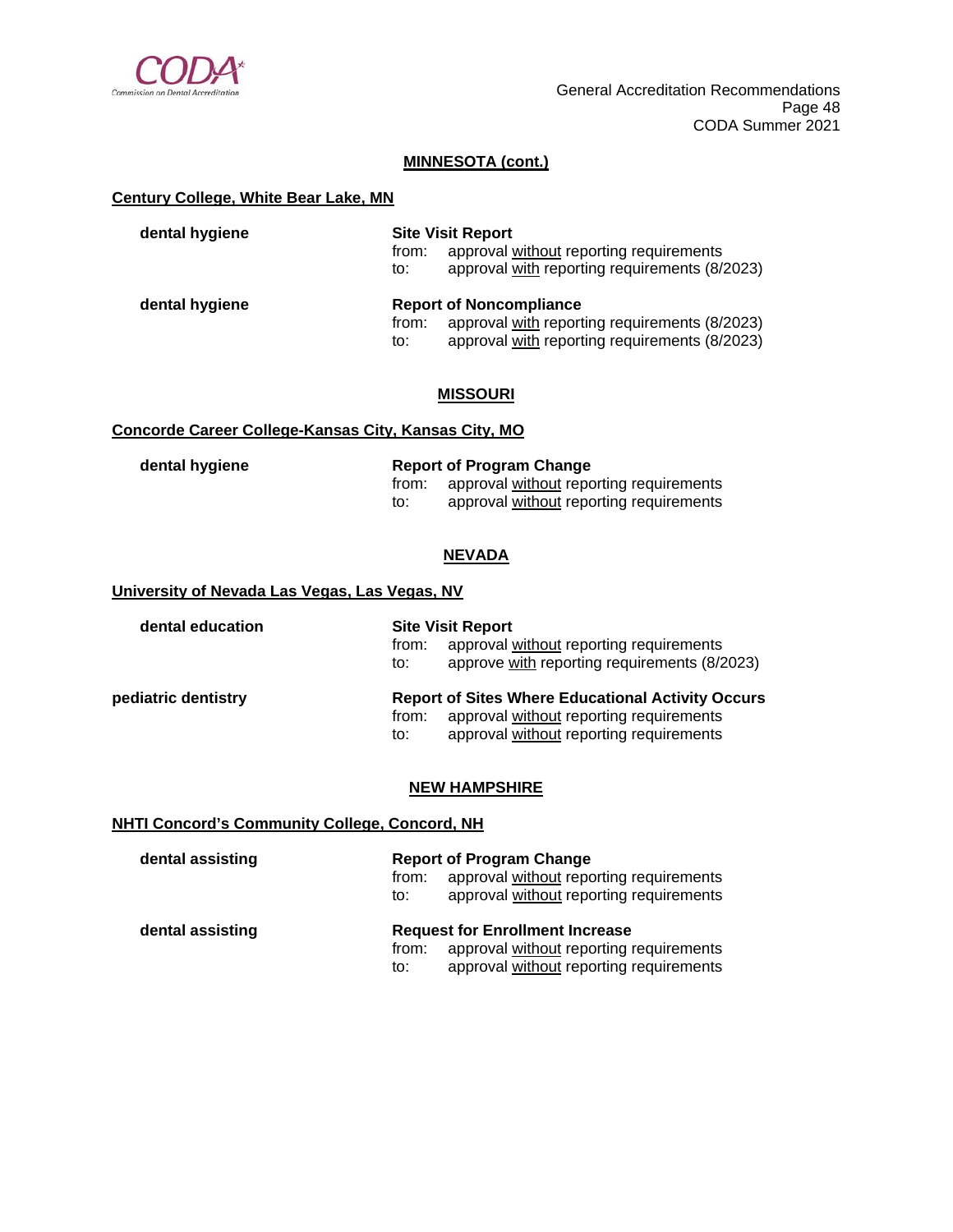

#### **NEW JERSEY**

#### **Virtua West Jersey Health System, Camden, NJ**

| general practice residency                     |                  | <b>Discontinued Program</b>                                                           |  |  |
|------------------------------------------------|------------------|---------------------------------------------------------------------------------------|--|--|
| $(12$ -month)                                  | from:            | approval without reporting requirements                                               |  |  |
|                                                | to:              | discontinued                                                                          |  |  |
| Eastern International College, Jersey City, NJ |                  |                                                                                       |  |  |
| dental hygiene                                 |                  | <b>Special Focused Site Visit Report</b>                                              |  |  |
|                                                | from:            | approval with reporting requirements (2/2022)<br>(Special Focused Site Visit: 8/2021) |  |  |
|                                                | to:              | approval without reporting requirements                                               |  |  |
| dental hygiene                                 |                  | <b>Report of Program Change</b>                                                       |  |  |
|                                                | from:            | approval without reporting requirements                                               |  |  |
|                                                | to:              | approval without reporting requirements;                                              |  |  |
| dental hygiene                                 | <b>Complaint</b> |                                                                                       |  |  |
|                                                | from:            | approval without reporting requirements                                               |  |  |
|                                                | to:              | approval without reporting requirements                                               |  |  |

#### **NEW MEXICO**

#### **Pima Medical Institute, Albuquerque, NM**

| dental hygiene | from:<br>to: | <b>Report of Program Change</b><br>approval without reporting requirements<br>approval without reporting requirements        |
|----------------|--------------|------------------------------------------------------------------------------------------------------------------------------|
| dental hygiene | from:<br>to: | <b>Request for Enrollment Increase</b><br>approval without reporting requirements<br>approval without reporting requirements |

#### **University of New Mexico-Gallup, Gallup, NM**

| dental assisting | <b>Report of Program Change</b> |                                               |
|------------------|---------------------------------|-----------------------------------------------|
|                  |                                 | from: approval without reporting requirements |
|                  | to:                             | approval without reporting requirements       |

#### **Luna Community College, Las Vegas, NM**

| dental assisting | <b>Report of Program Change</b> |                                         |
|------------------|---------------------------------|-----------------------------------------|
|                  | trom:                           | approval without reporting requirements |
|                  | to:                             | approval without reporting requirements |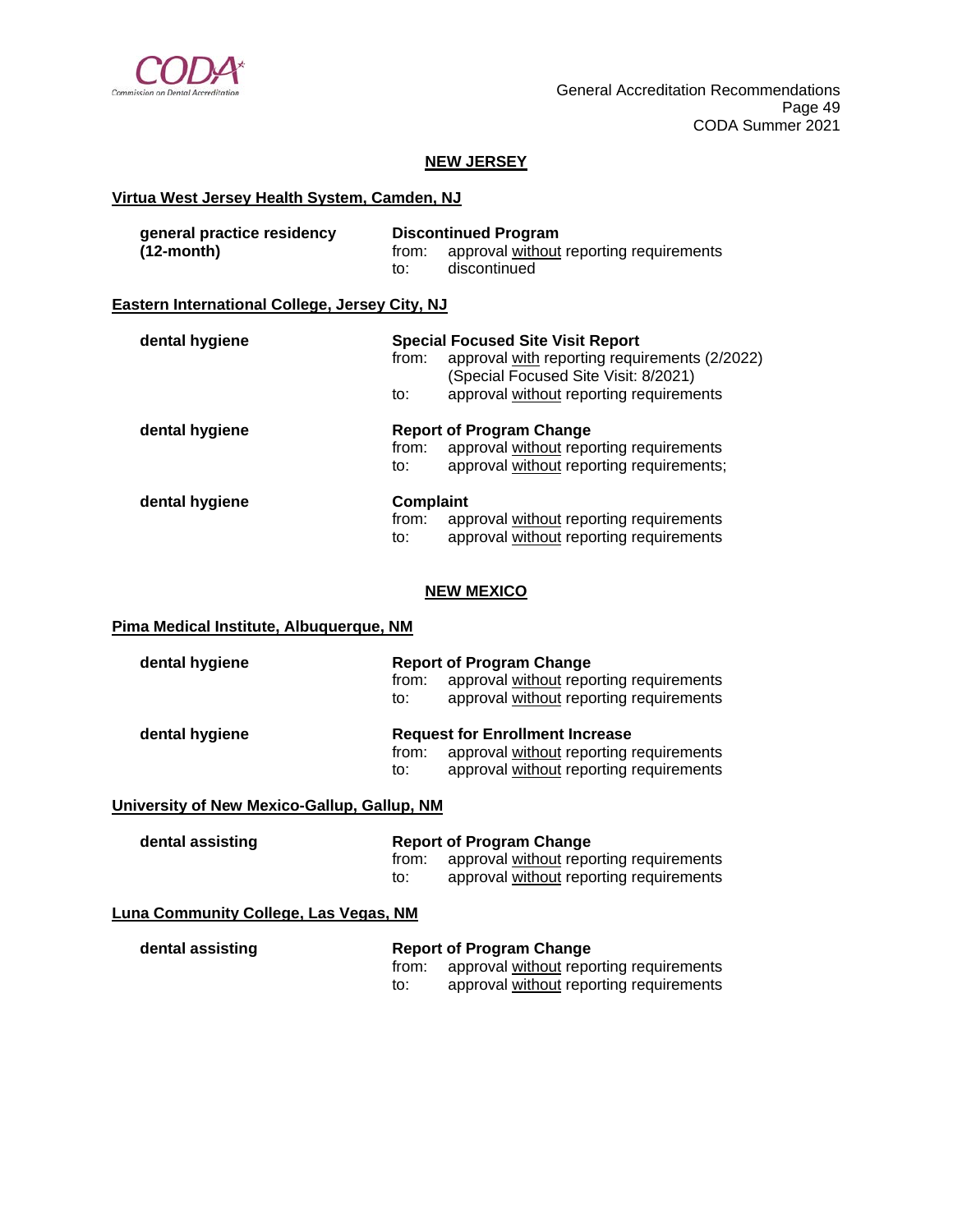

#### **NEW YORK**

#### **Jamaica Hospital, Jamaica, NY**

| pediatric dentistry                                                    | from:        | <b>Site Visit Report</b><br>initial accreditation<br>(Pre-Graduation Site Visit: 8/2021)                             |  |
|------------------------------------------------------------------------|--------------|----------------------------------------------------------------------------------------------------------------------|--|
|                                                                        | to:          | approval without reporting requirements                                                                              |  |
| NYC Health + Hospitals/Bellevue, New York, NY                          |              |                                                                                                                      |  |
| general practice residency<br>(12-month/optional 2 <sup>nd</sup> year) | from:<br>to: | <b>Site Visit Report</b><br>approval without reporting requirements<br>approval with reporting requirements (2/2023) |  |
| Helen Hayes Hospital, West Haverstraw, NY                              |              |                                                                                                                      |  |
| general practice residency<br>(12-month)                               | from:        | <b>Discontinued Program</b><br>approval without reporting requirements                                               |  |

## to: discontinued

#### **NORTH CAROLINA**

#### **Wayne Community College, Goldsboro, NC**

| dental hygiene | <b>Progress Report</b><br>approval with reporting requirements (8/2022)<br>from:<br>approval without reporting requirements<br>to:    |  |
|----------------|---------------------------------------------------------------------------------------------------------------------------------------|--|
| dental hygiene | <b>Report of Program Change</b><br>approval without reporting requirements<br>from:<br>approval without reporting requirements<br>to: |  |

#### **Alamance Community College, Graham, NC**

| dental assisting | <b>Report of Program Change</b> |                                         |  |
|------------------|---------------------------------|-----------------------------------------|--|
|                  | trom:                           | approval without reporting requirements |  |
|                  | to:                             | approval without reporting requirements |  |

#### **Miller-Motte College-Raleigh, Raleigh, NC**

| dental assisting | from:<br>to: | <b>Progress Report</b><br>approval with reporting requirements;<br>intent to withdraw (8/2021)<br>approval without reporting requirements         |
|------------------|--------------|---------------------------------------------------------------------------------------------------------------------------------------------------|
| dental assisting | from:<br>to: | <b>Teach-Out Report</b><br>approval without reporting requirements<br>approval without reporting requirements<br>(Teach-Out through July 3, 2022) |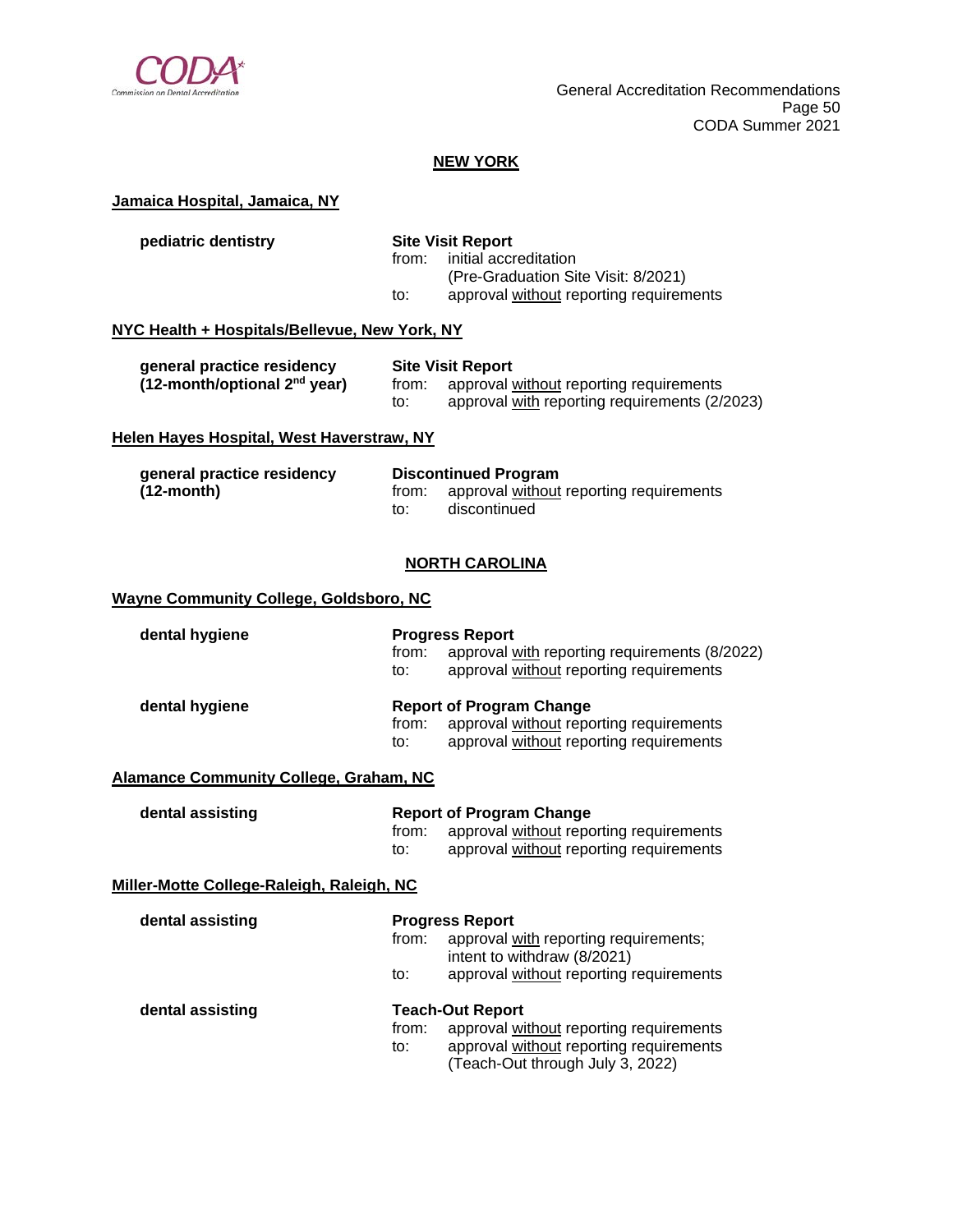

#### **NORTH CAROLINA (cont.)**

#### **Davidson-Davie Community College, Thomasville, NC**

#### **dental assisting Site Visit Report**

from: new program (developing)<br>to: initial accreditation initial accreditation (Pre-Graduation Site Visit: 8/2022)

#### **OHIO**

#### **St. Vincent Charity Medical Center, Cleveland, OH/Cleveland Dental Institute, Cleveland, OH**

| advanced education in        | <b>Site Visit Report</b> |                                         |
|------------------------------|--------------------------|-----------------------------------------|
| general dentistry (24-month) | from:                    | initial accreditation                   |
|                              |                          | (Pre-Graduation Site Visit: 8/2021)     |
|                              | to:                      | approval without reporting requirements |
| advanced education in        |                          | <b>Request for Enrollment Increase</b>  |
| general dentistry (24-month) | from:                    | approval without reporting requirements |
|                              | to:                      | approval without reporting requirements |

#### **Hocking College, New Lexington, OH**

| dental hygiene |
|----------------|
|                |

| dental hygiene |       | <b>Site Visit Report</b>                      |  |
|----------------|-------|-----------------------------------------------|--|
|                | trom: | initial accreditation                         |  |
|                |       | (Pre-Graduation Site Visit: 8/2021)           |  |
|                | to:   | approval with reporting requirements (8/2023) |  |

#### **OREGON**

#### **Lane Community College, Eugene, OR**

| dental hygiene | <b>Report of Program Change</b> |                                                                                    |
|----------------|---------------------------------|------------------------------------------------------------------------------------|
|                | from:<br>to:                    | approval without reporting requirements<br>approval without reporting requirements |

#### **Mt. Hood Community College, Gresham, OR**

| dental hygiene |  |
|----------------|--|
|----------------|--|

#### **Progress Report**

from: approval with reporting requirements (8/2022)

to: approval with reporting requirements (8/2022)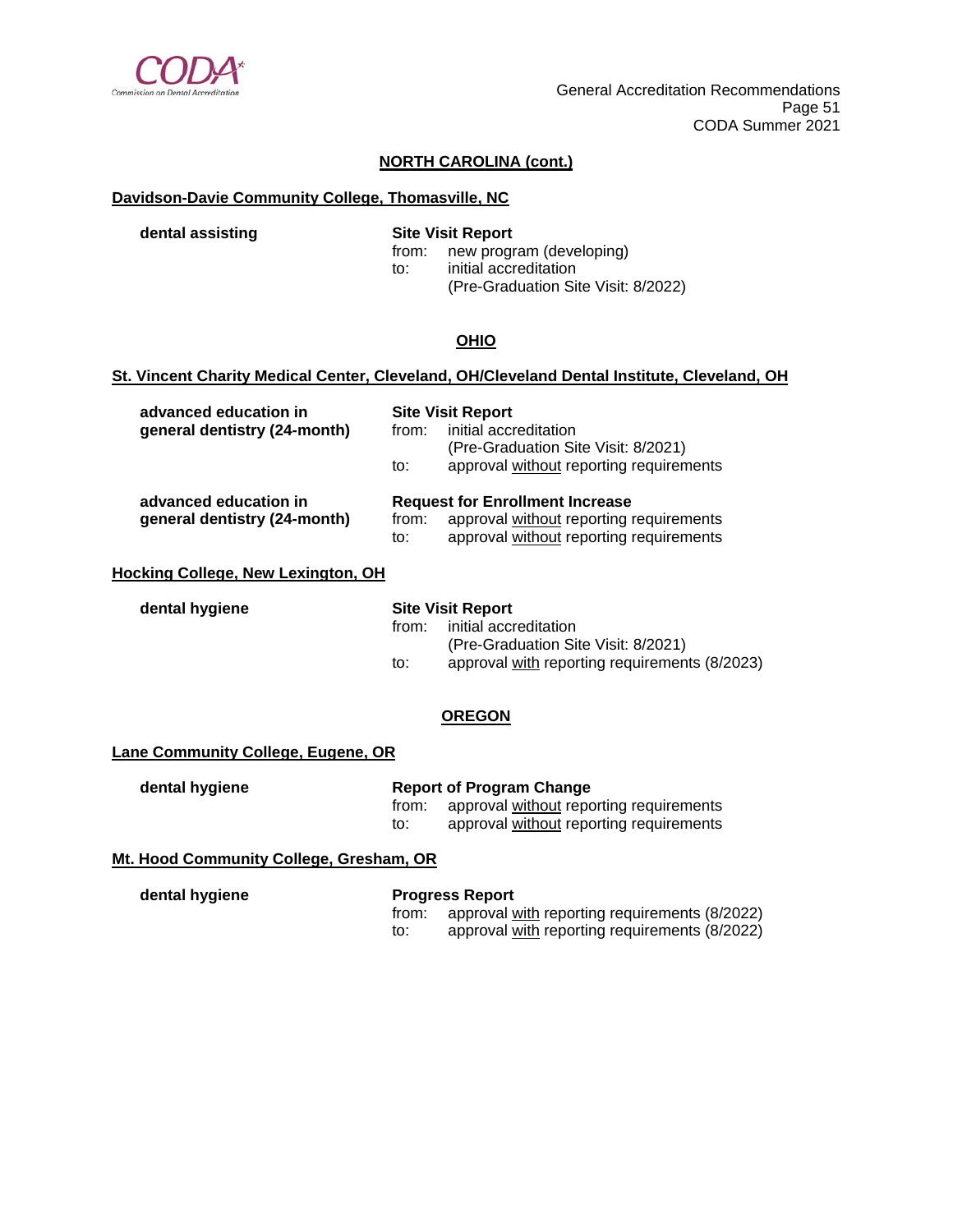

#### **PENNSYLVANIA**

#### **Geisinger Medical Center, Danville, PA**

| oral and maxillofacial surgery | <b>Site Visit Report</b> |                                             |
|--------------------------------|--------------------------|---------------------------------------------|
| residency                      | from:                    | initial accreditation (2)                   |
|                                |                          | (Pre-Graduation Site Visit: 8/2021)         |
|                                | to:                      | approval without reporting requirements (2) |

#### **Lancaster County Career and Technical Center, Willow Street, PA**

#### **dental hygiene Site Visit Report** from: initial accreditation (Pre-Graduation Site Visit: 8/2021) to: approval with reporting requirements (8/2023)

#### **RHODE ISLAND**

#### **Community College of Rhode Island, Lincoln, RI**

| dental hygiene |       | <b>Report of Program Change</b>         |
|----------------|-------|-----------------------------------------|
|                | from: | approval without reporting requirements |
|                | to:   | approval without reporting requirements |

#### **SOUTH CAROLINA**

**York Technical College, Rock Hill, SC**

| dental assisting | <b>Site Visit Report</b><br>approval without reporting requirements<br>from:<br>approval with reporting requirements (2/2023)<br>to: |  |
|------------------|--------------------------------------------------------------------------------------------------------------------------------------|--|
| dental hygiene   | <b>Site Visit Report</b><br>approval without reporting requirements<br>from:<br>approval with reporting requirements (8/2023)<br>to: |  |

#### **Spartanburg Medical Center, Spartanburg, SC**

| advanced education in                                  |              | <b>Site Visit Report</b>                                                                 |
|--------------------------------------------------------|--------------|------------------------------------------------------------------------------------------|
| general dentistry<br>$(12$ -month/optional $2nd$ year) | from:<br>to: | new program (developing)<br>initial accreditation<br>(Pre-Graduation Site Visit: 2/2023) |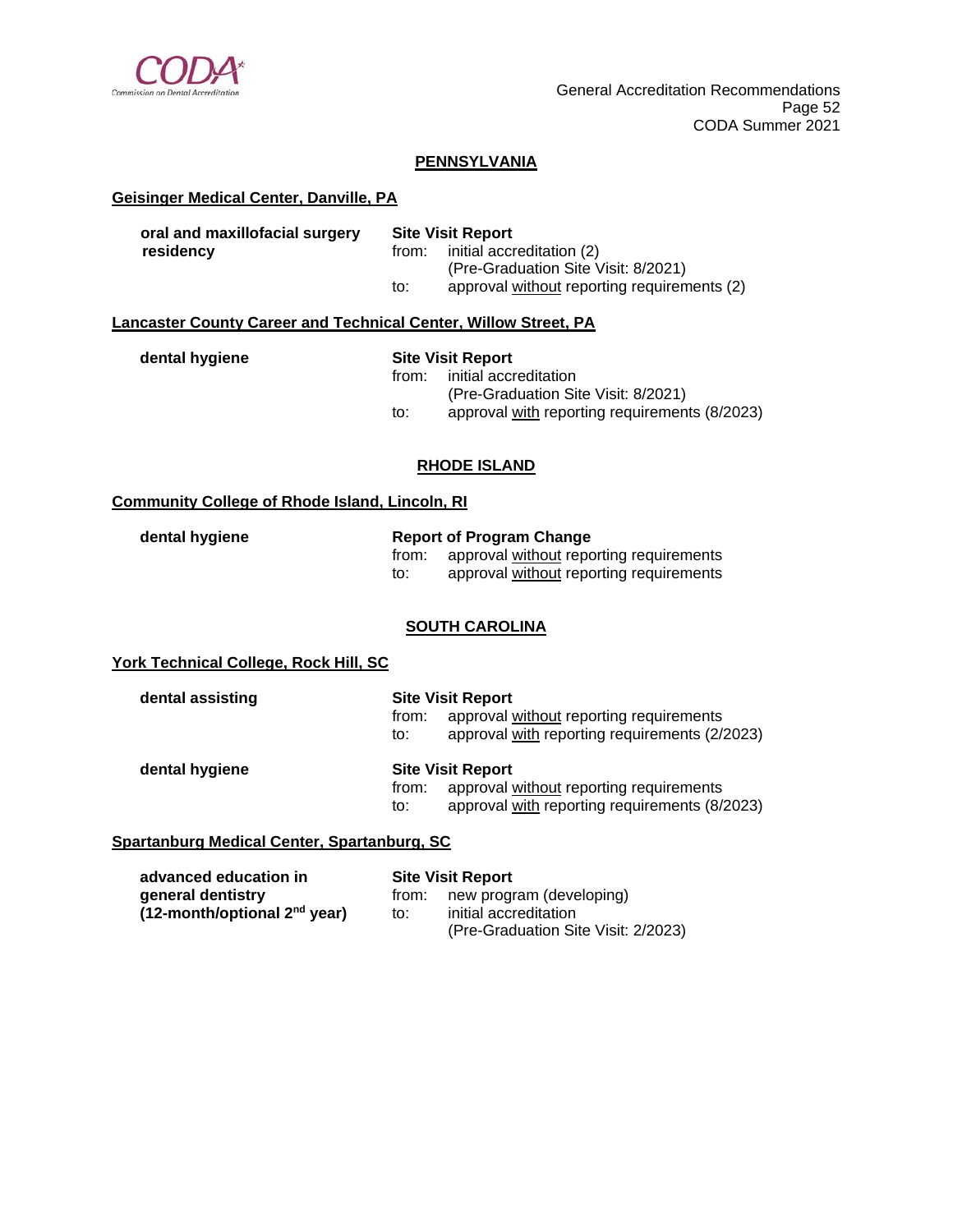

#### **TENNESSEE**

### **Concorde Career College-Memphis, Memphis, TN**

| dental hygiene                                                          | from:<br>to: | <b>Report of Program Change</b><br>approval without reporting requirements<br>approval without reporting requirements                                           |  |
|-------------------------------------------------------------------------|--------------|-----------------------------------------------------------------------------------------------------------------------------------------------------------------|--|
| dental hygiene                                                          | from:<br>to: | <b>Request for Enrollment Increase</b><br>approval without reporting requirements<br>approval without reporting requirements                                    |  |
| South College, Nashville, TN                                            |              |                                                                                                                                                                 |  |
| dental hygiene                                                          | from:<br>to: | <b>Site Visit Report</b><br>initial accreditation<br>(Pre-Graduation Site Visit: 8/2021)<br>approval without reporting requirements                             |  |
|                                                                         |              | <b>TEXAS</b>                                                                                                                                                    |  |
| Dallas College, Dallas, TX                                              |              |                                                                                                                                                                 |  |
| dental hygiene                                                          | from:<br>to: | <b>Report of Program Change</b><br>approval without reporting requirements<br>approval without reporting requirements                                           |  |
| <b>Medical Education and Training Campus, JBSA Fort Sam Houston, TX</b> |              |                                                                                                                                                                 |  |
| dental assisting                                                        | from:<br>to: | <b>Report of Program Change</b><br>approval without reporting requirements<br>approval without reporting requirements                                           |  |
| <b>Concorde Career College-Grand Prairie, Grand Prairie, TX</b>         |              |                                                                                                                                                                 |  |
| dental hygiene                                                          | from:<br>to: | <b>Site Visit Report</b><br>new program (developing)<br>initial accreditation<br>(Pre-Graduation Site Visit: 8/2023)                                            |  |
| dental hygiene                                                          | from:<br>to: | <b>Report of Program Change</b><br>initial accreditation<br>(Pre-Graduation Site Visit: 8/2023)<br>initial accreditation<br>(Pre-Graduation Site Visit: 8/2023) |  |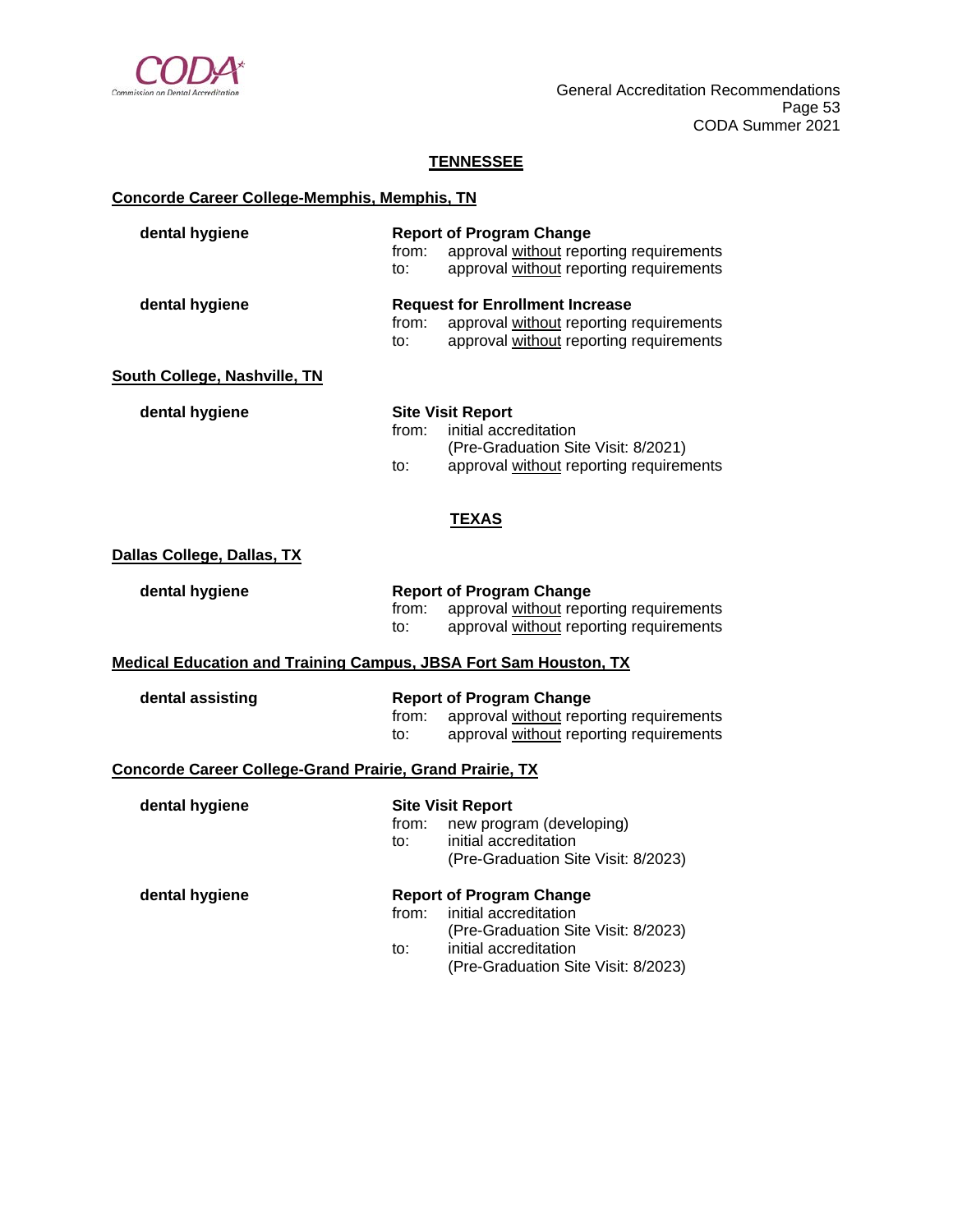

#### **TEXAS (cont.)**

#### **Lone Star College-Kingwood, Kingwood, TX**

| dental hygiene               | from:<br>to: | <b>Site Visit Report</b><br>approval without reporting requirements<br>approval with reporting requirements (8/2023)                     |
|------------------------------|--------------|------------------------------------------------------------------------------------------------------------------------------------------|
| dental hygiene               | from:<br>to: | <b>Request for Enrollment Increase</b><br>approval with reporting requirements (8/2023)<br>approval with reporting requirements (8/2023) |
| Collin College, McKinney, TX |              |                                                                                                                                          |
| dental hygiene               | from:<br>to: | <b>Report of Program Change</b><br>approval without reporting requirements<br>approval without reporting requirements                    |
| dental hygiene               | from:<br>to: | <b>Request for Enrollment Increase</b><br>approval without reporting requirements<br>approval without reporting requirements             |

#### **VIRGINIA**

### **Johnston Memorial Hospital, Abingdon, VA**

| advanced education in             | <b>Site Visit Report</b> |                                         |
|-----------------------------------|--------------------------|-----------------------------------------|
| general dentistry                 | from:                    | initial accreditation                   |
| (12-month/optional $2^{nd}$ year) |                          | (Pre-Graduation Site Visit: 8/2021)     |
|                                   |                          | (Special Focused Site Visit: 8/2021)    |
|                                   | to:                      | approval without reporting requirements |

#### **Wytheville Community College, Wytheville, VA**

| dental hygiene | <b>Report of Noncompliance</b> |                                               |
|----------------|--------------------------------|-----------------------------------------------|
|                | trom:                          | approval with reporting requirements (2/2023) |
|                |                                | approval with reporting requirements (2/2023) |

#### **WASHINGTON**

#### **Bellingham Technical College, Bellingham, WA**

| dental hygiene                                  | <b>Request for Enrollment Increase</b> |                                                                                    |  |
|-------------------------------------------------|----------------------------------------|------------------------------------------------------------------------------------|--|
|                                                 | from:<br>to:                           | approval without reporting requirements<br>approval without reporting requirements |  |
| <b>Shoreline Community College, Seattle, WA</b> |                                        |                                                                                    |  |

| dental hygiene | <b>Report of Program Change</b> |                                               |  |
|----------------|---------------------------------|-----------------------------------------------|--|
|                |                                 | from: approval without reporting requirements |  |
|                | to:                             | approval without reporting requirements       |  |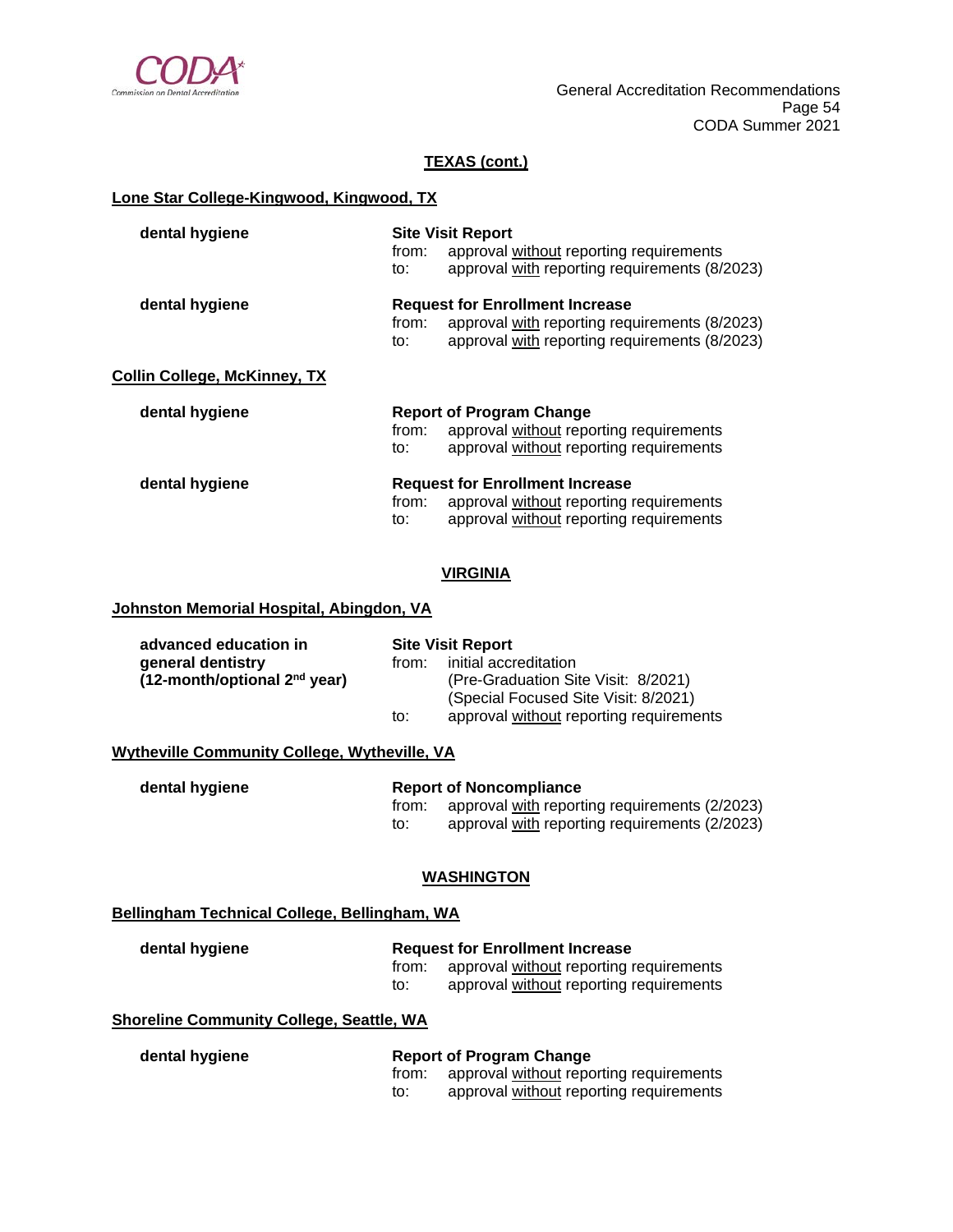

.

#### **WASHINGTON (cont.)**

### **Bates Technical College, Tacoma, WA**

| dental assisting             | from:<br>to: | <b>Report of Program Change</b><br>approval without reporting requirements<br>approval without reporting requirements |
|------------------------------|--------------|-----------------------------------------------------------------------------------------------------------------------|
| dental laboratory technology | from:<br>to: | <b>Report of Program Change</b><br>approval without reporting requirements<br>approval without reporting requirements |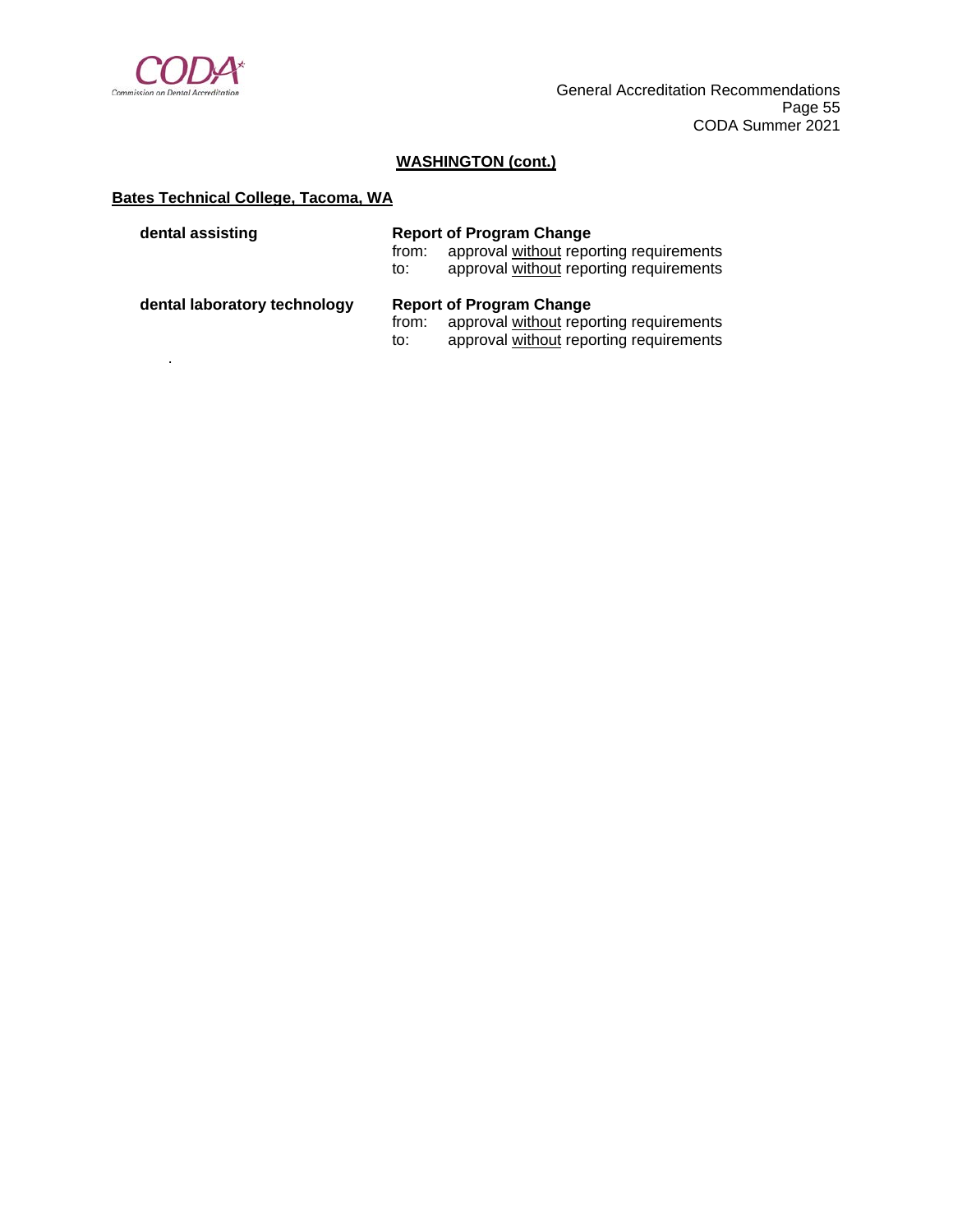

#### **REPORT ON EDUCATIONAL PROGRAMS FAILING TO SUBMIT ANNUAL FEE PAYMENT**

The accredited programs listed below have failed to submit payment to the Commission on Dental Accreditation for the 2021 annual fee. The Commission on Dental Accreditation's policy requires payment of the annual fee as a condition for **continued** participation in the accreditation program. In this regard, the Commission policy states (in part):

All institutions offering programs accredited by the Commission on Dental Accreditation are expected to adhere to the due date for payment of all fees for each accredited program sponsored by the institution. Written requests for an extension must specify a payment date no later than thirty (30) days beyond the initial due date. Failure to pay fees by the designated deadline is viewed as an institutional decision to no longer participate in the Commission's accreditation program. Following appropriate reminder notice(s), if payment or a request for extension is not received, it will be assumed that the institution no longer wishes to participate in the accreditation program. In this event, the Commission will immediately notify the chief executive officer of the institution of its intent to withdraw the accreditation of the program(s) at its next scheduled meeting. Programs which have been discontinued or had accreditation withdrawn will not be issued a refund of accreditation fees.

Each of the programs received notice indicating that if payment for the annual fee was not received by August 2, 2021, the Commission would initiate steps to withdraw the program's accreditation at the Commission's Summer 2021 meeting.

**Resolved**, that the Commission on Dental Accreditation inform the following programs of its change in accreditation status for failing to submit payment of the annual fee and not complying with Commission policy:

#### **NEW YORK**

#### **Helen Hayes Hospital, West Haverstraw, NY**

| general practice residency |     | <b>Failure to Submit Required Fee</b> |
|----------------------------|-----|---------------------------------------|
| $(12$ -month $)$           |     | from: discontinued                    |
|                            | to: | discontinued                          |

#### **PENNSYLVANIA**

#### **St. Joseph's Medical Center, Reading, PA**

| general practice residency |       | <b>Failure to Submit Required Fee</b>         |  |
|----------------------------|-------|-----------------------------------------------|--|
| (12-month)                 | trom: | approval without reporting requirements       |  |
|                            | to:   | approval with reporting requirements (8/2022) |  |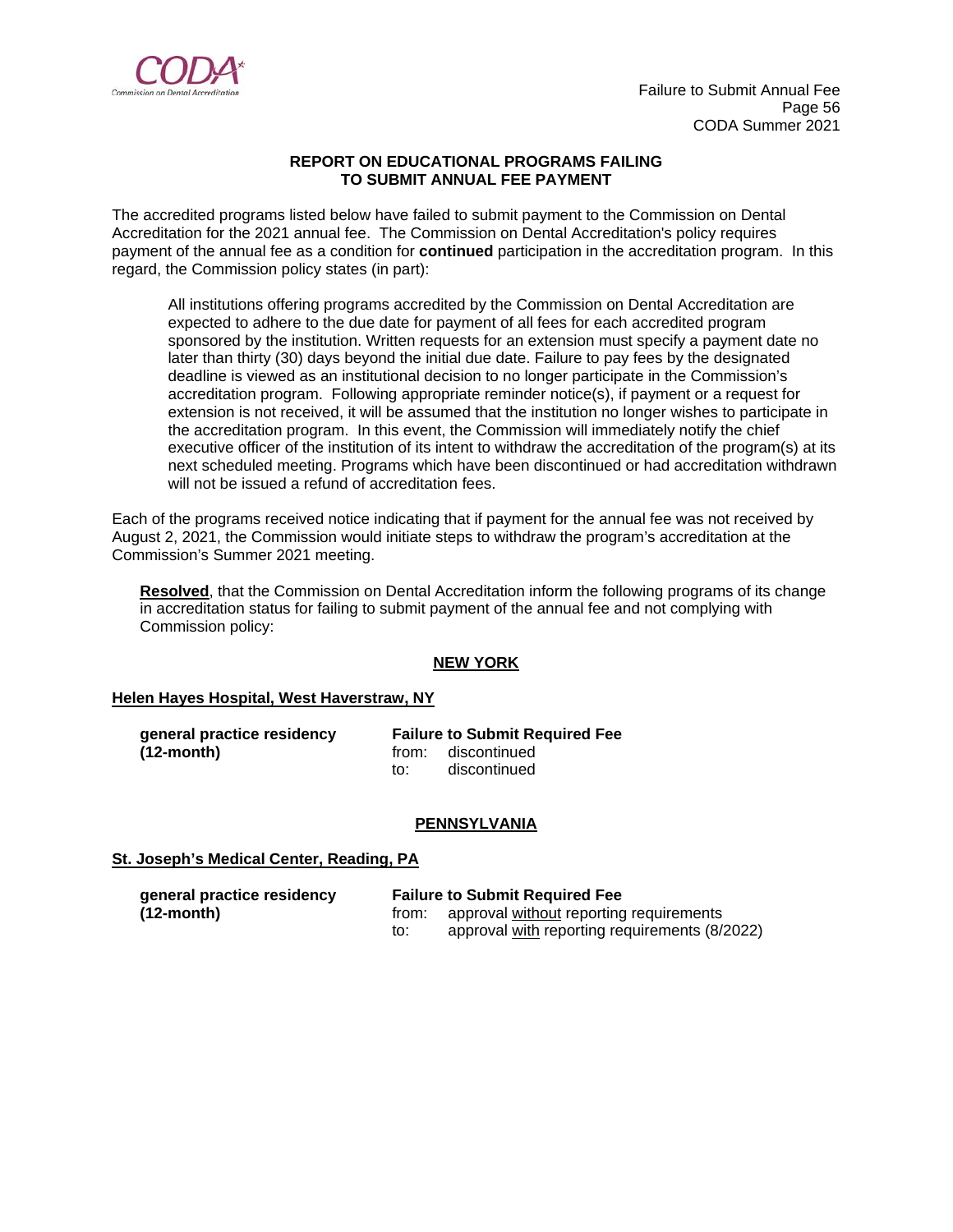

 Mail Ballot Actions Page 57 CODA Summer 2021

**Mail Ballot Actions (Previously Approved by CODA)**